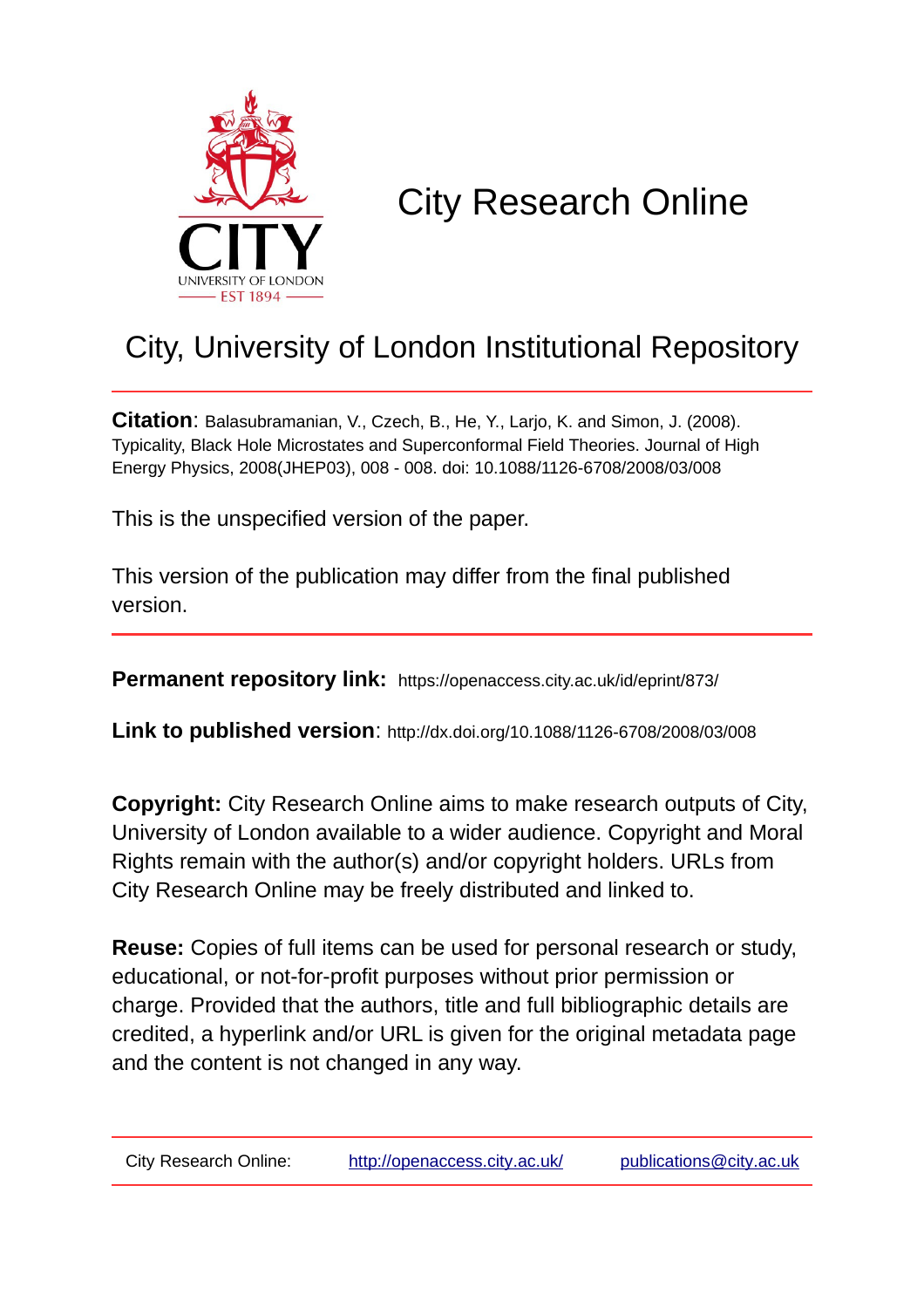# Typicality, Black Hole Microstates and Superconformal Field Theories

Vijay Balasubramanian<sup>1,2</sup>, Bartłomiej Czech<sup>1</sup>, Yang-Hui He<sup>3</sup>, Klaus Larjo<sup>1</sup> and Joan Simón<sup>4</sup>  $*$ 

<sup>1</sup> David Rittenhouse Laboratories, University of Pennsylvania, Philadelphia, PA 19104, USA

<sup>2</sup> School of Natural Sciences, Institute for Advanced Study, Princeton, NJ 08540, USA

<sup>3</sup> Merton College, OX1 4JD; Mathematical Institute, OX1 3LB, & Rudolf Peierls Centre for Theoretical Physics, OX1 3NP, University of Oxford, UK

<sup>4</sup> School of Mathematics and Maxwell Institute of Mathematical Sciences, King's Buildings, Edinburgh, EH9 3JZ, UK

February 2, 2008

#### Abstract

We analyze the structure of heavy multitrace BPS operators in  $\mathcal{N}=1$  superconformal quiver gauge theories that arise on the worldvolume of D3-branes on an affine toric cone. We exhibit a geometric procedure for counting heavy mesonic operators with given  $U(1)$  charges. We show that for any fixed linear combination of the  $U(1)$ charges, the entropy is maximized when the charges are in certain ratios. This selects preferred directions in the charge space that can be determined with the help of a piece of string. We show that almost all heavy mesonic operators of fixed  $U(1)$  charges share a universal structure. This universality reflects the properties of the dual extremal black holes whose microstates they create. We also interpret our results in terms of typical configurations of dual giant gravitons in AdS space.

<sup>∗</sup>vijay@physics.upenn.edu, czech@sas.upenn.edu, hey@maths.ox.ac.uk, klarjo@physics.upenn.edu, J.Simon@ed.ac.uk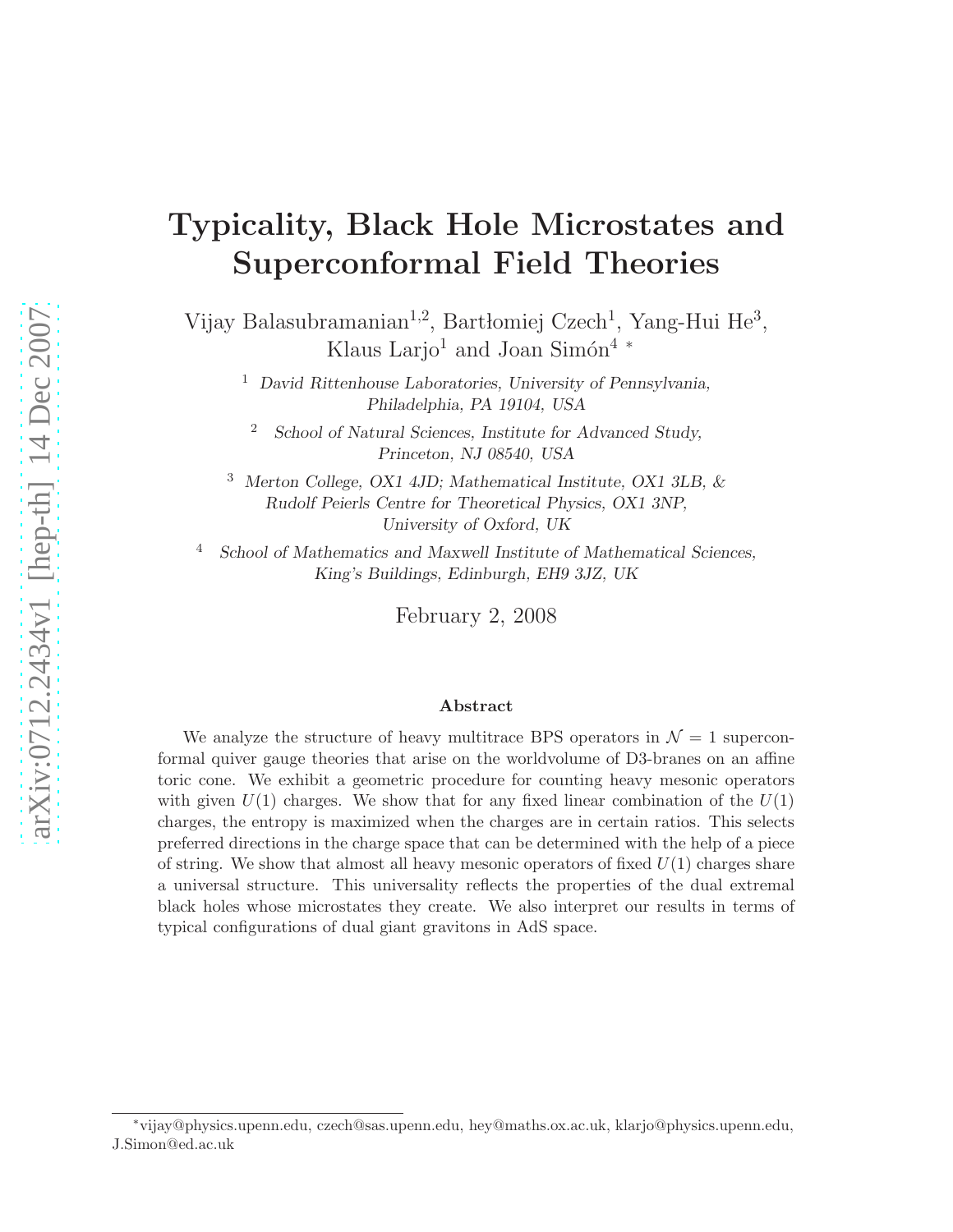# Contents

| 1              | Introduction                                                                                   | $\overline{2}$ |  |  |
|----------------|------------------------------------------------------------------------------------------------|----------------|--|--|
| $\overline{2}$ | Review                                                                                         | 3              |  |  |
|                | 2.1                                                                                            | 3              |  |  |
|                | 2.1.1                                                                                          | $\overline{4}$ |  |  |
|                | 2.2                                                                                            | $\overline{4}$ |  |  |
|                | 2.3                                                                                            | 6              |  |  |
|                | Z-minimization and the Reeb vector $\ldots \ldots \ldots \ldots \ldots \ldots$<br>2.3.1        | 8              |  |  |
|                | Toric cone as the phase space of dual giant gravitons $\ldots \ldots \ldots \ldots$<br>2.4     | 8              |  |  |
| 3              | Counting multi-trace operators                                                                 | 10             |  |  |
|                | 3.1                                                                                            | 11             |  |  |
|                | Explicit enumeration of the planar partitions $\ldots \ldots \ldots \ldots$<br>3.1.1           | 14             |  |  |
|                | 3.2                                                                                            | 14             |  |  |
|                | 3.3                                                                                            | 17             |  |  |
|                | Maximal entropy points as centers of gravity<br>3.3.1                                          | 18             |  |  |
|                | 3.3.2                                                                                          | 21             |  |  |
|                | 3.4                                                                                            | 23             |  |  |
| 4              | Universal distribution of trace factors                                                        | 23             |  |  |
|                | Ensemble with unrestricted number of traces $\dots \dots \dots \dots \dots \dots \dots$<br>4.1 | 24             |  |  |
|                | Structure of heavy multi-trace operators<br>4.1.1                                              | 27             |  |  |
|                | 4.2                                                                                            | 30             |  |  |
|                | 4.2.1                                                                                          | 31             |  |  |
|                | Bose-Einstein phase with trivial point included $\ldots \ldots \ldots$<br>4.2.2                | 31             |  |  |
|                | Bose-Einstein phase with trivial point excluded<br>4.2.3                                       | 32             |  |  |
|                | Typical configurations of dual giant gravitons $\dots \dots \dots \dots \dots \dots$<br>4.3    | 34             |  |  |
|                | Summary: The universal features of heavy operators<br>4.4                                      | 34             |  |  |
|                |                                                                                                |                |  |  |
| $\mathbf{5}$   | Dual black hole geometries                                                                     | 35             |  |  |
|                | 5.1                                                                                            | 35             |  |  |
| 6              | <b>Discussion</b><br>38                                                                        |                |  |  |
|                | A Exact multiplicities of operators with irrational R-charges                                  | 40             |  |  |
|                |                                                                                                | 41             |  |  |
|                | B Mapping to the typical giant configuration<br>42                                             |                |  |  |
|                | C Limiting Curves and Amoebae?<br>44                                                           |                |  |  |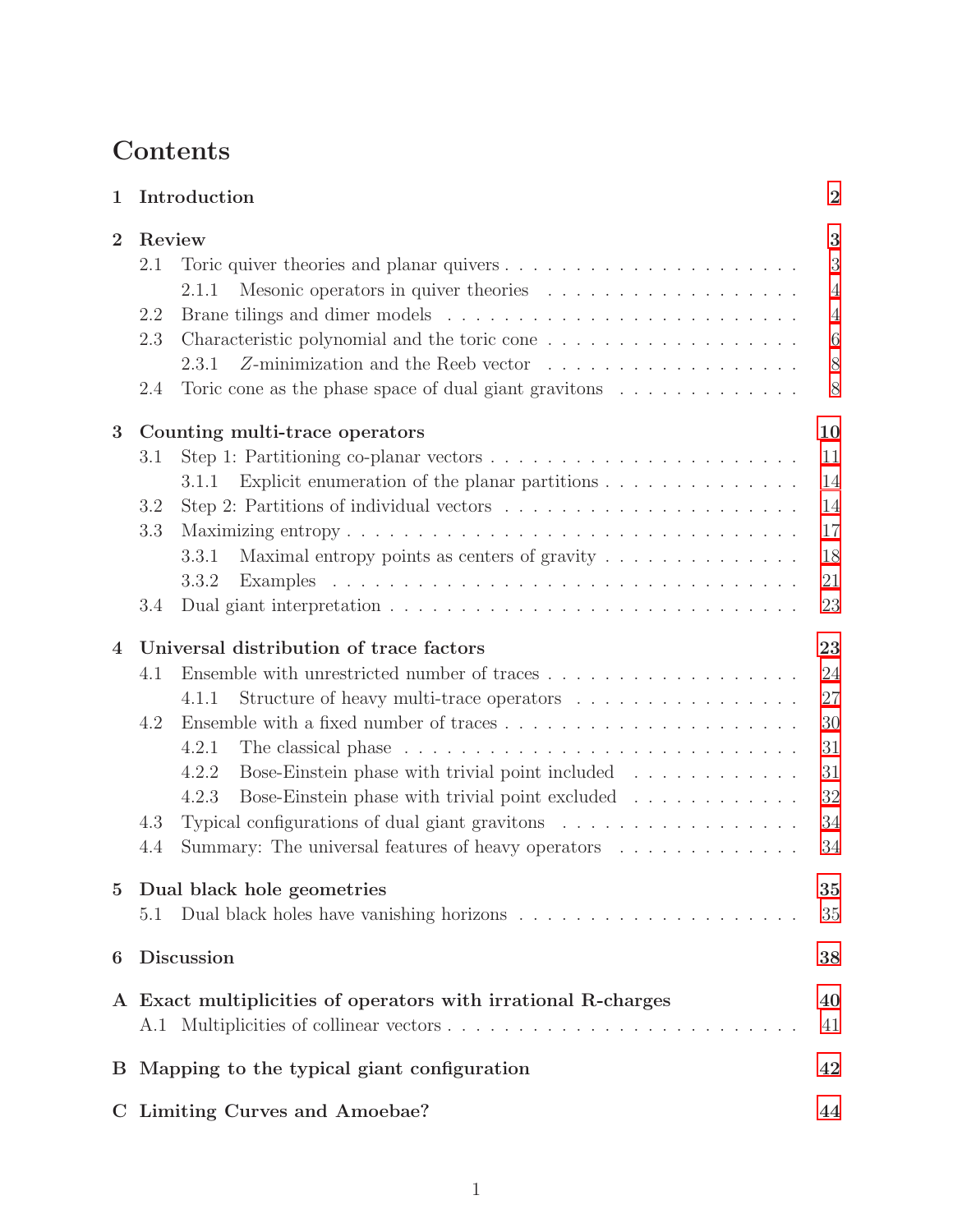# <span id="page-3-0"></span>1 Introduction

Superconformal field theories (SCFTs) living on the world-volume of D3-branes transverse to the conical singularity of an affine cone over a Sasaki-Einstein manifold  $X$  are holographically dual to gravity on  $AdS_5 \times X$ . In this paper we explore the structure of heavy BPS states in these theories, describing their universal structural properties, and relating them to dual extremal black holes in  $AdS_5 \times X$ .

In [\[1\]](#page-46-0), generating functions for enumerating mesonic BPS operators in these SCFTs were derived. This counting was extended to include baryonic operators in [\[2,](#page-46-1) [3\]](#page-46-2), but in the present paper we consider only zero baryon charge. The authors of [\[1\]](#page-46-0) derived the entropy associated to mesonic BPS states carrying a fixed linear combination of the three  $U(1)$  charges. The most common and physically relevant example is states of constant R-charge  $R$ . In this article, we focus on toric cones and introduce a geometric construction that allows us to refine this counting and compute the entropy associated to any triple of charges rather than a fixed linear combination. By extension we are able to single out the particular triple that maximizes the entropy subject to any linear constraint on the charges. In particular this triple can be computed by finding the center of gravity of the pyramid cut of the dual toric cone by the constraint plane. Amusingly, this amounts to suspending the pyramid from a piece of string, providing a novel use for a different kind of string theory.

We will show that most heavy mesonic operators that are BPS have a universal structure. For a given set of  $U(1)$  charges, we find the mean distribution of trace factors in heavy multitrace operators. We then quantify the scale at which this distribution may be thought of as defining a typical structure for heavy operators, and spell out those features that are shared by almost all states. The heavy operators have gravity duals that can be interpreted in terms of giant gravitons [\[2\]](#page-46-1) or in terms of dual giant gravitons [\[4\]](#page-47-0). This allows us to reinterpret our results as defining typical configurations of giant gravitons and dual giants. We also analyze the existence of horizons in the dual supergravity solutions.

The organization of the paper is as follows. In Section [2](#page-4-0) we briefly review the connection between toric quiver theories and toric varieties. In Section [3](#page-11-0) we present our geometric construction and compute the maximal entropy vector for any fixed linear combination of the  $U(1)$  charges. We also show that the entropies found are not large enough to produce macroscopic horizons in the dual gravity description.

In Section [4,](#page-24-1) we treat the system statistically, and find the mean distribution of traces for the multitrace operators carrying any specified triplet of  $U(1)$  charges. We also give the interpretation in terms of dual giant gravitons in  $AdS<sub>5</sub>$ . Strictly speaking, since giant gravitons and dual giant gravitons are compact objects, their wavefunctions can spread over their moduli spaces. As we are analyzing these systems in terms of their typical classical configuration, it is important to evaluate how well the wavefunction localizes at a given point in the configuration space. For the special case of  $1/8$  BPS states in  $\mathcal{N}=4$  Yang-Mills theory, this analysis is carried out in Appendix [B.](#page-43-0) In Section [5](#page-36-0) we analyze the dual gravity description, and finally close in Section [6](#page-39-0) with a discussion. In Appendix [C](#page-45-0) we point out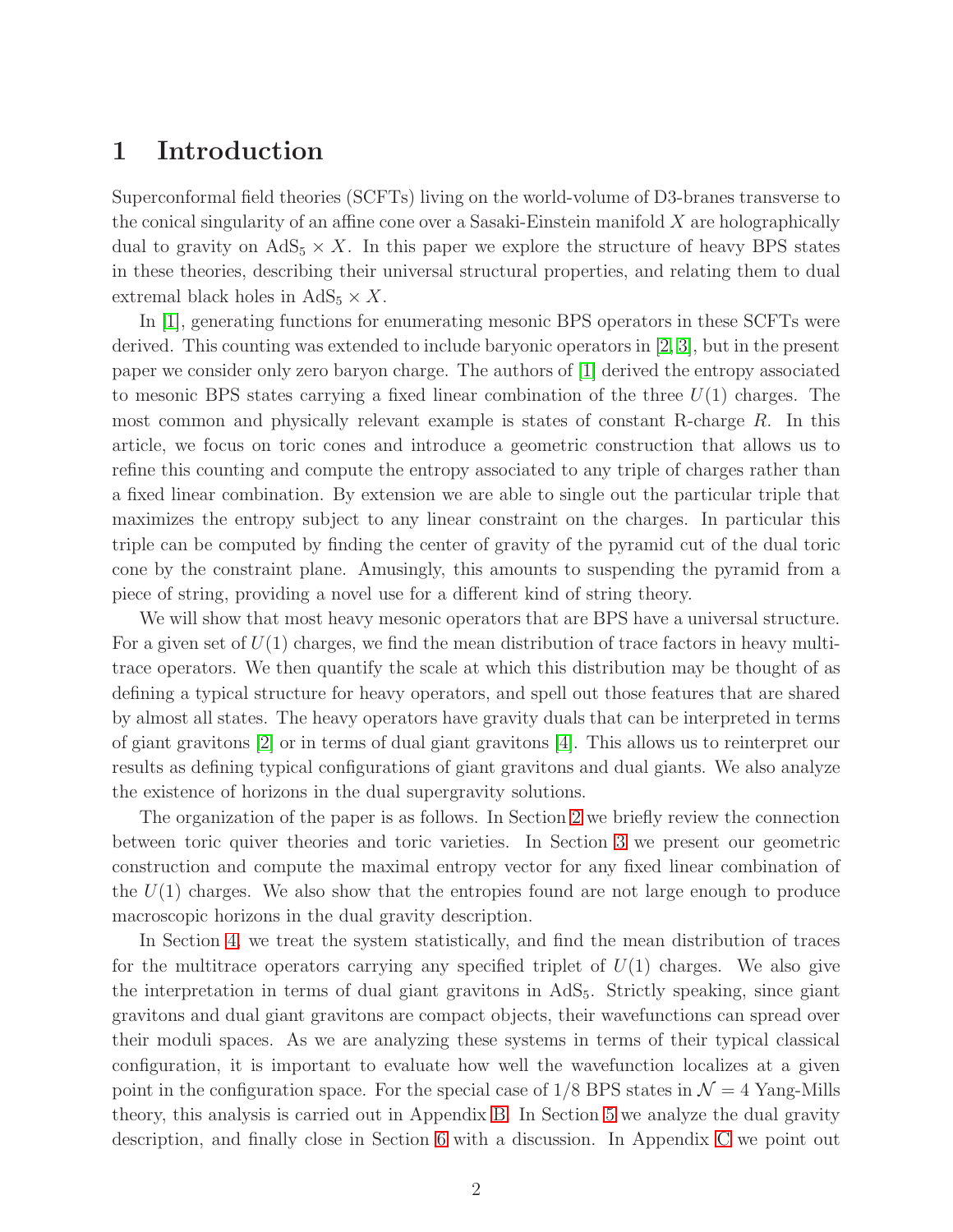<span id="page-4-0"></span>some intriguing relations to topological strings and amoebae.

## 2 Review

The AdS/CFT correspondence has been extended to a set of type IIB string backgrounds of the form  $AdS_5 \times X$ , where X is a five-dimensional Sasaki–Einstein manifold [\[5\]](#page-47-1). The superconformal field theories dual to string theory on these backgrounds arise from a stack of D3-branes located at the conical singularity associated to the metric cone of  $X$ , and are quiver gauge theories. The material of the present paper applies to the most extensively studied class of the correspondence - when the cone over  $X$  is so-called toric.

Recently, there has been a realization that toric geometry, quiver theories, and dimer models give rise to an intimate web of relations. In this section we briefly review these connections; for a more comprehensive review the reader is referred to [\[6\]](#page-47-2). With these prerequisites, we devise a geometric construction in the dual toric cone to analyze BPS states carrying specified  $U(1)$  charges. A well-known example of a toric Calabi-Yau cone is the complex cone over a complex surface known as the first del Pezzo surface [\[7\]](#page-47-3). Geometrically, this is the projective plane  $\mathbb{CP}^2$  blown up at a point by a sphere. We shall refer to this Calabi-Yau cone as  $dP_1$  and shall use this variety to illustrate this section and the ensuing discussions.

### <span id="page-4-1"></span>2.1 Toric quiver theories and planar quivers

A toric quiver theory consists of a set of gauge groups,  $U(N_i)$  or  $SU(N_i)$ ; for simplicity we take the groups to have equal rank:  $N_i \equiv N$  for all i. Further, the theory contains a set of chiral superfields  $X_j$ , each transforming in the bifundamental representation  $(N, \overline{N})$  under a pair of gauge groups and trivially under the others. The gauge groups and the matter can be presented in a directed graph, with gauge groups as nodes and matter multiplets as directed arrows between the two nodes under which the multiplet transforms non-trivially. The dynamics of the theory is encoded in a superpotential W. In toric quiver theories the form of  $W$  is highly restricted: it consists of a sum of monomials, with each field appearing linearly, and in exactly two terms with opposite signs. In Figure [1](#page-5-2) we portray the quiver diagram and the superpotential of the quiver gauge theory corresponding to  $dP_1$ .

The toric quiver data and the superpotential can be incorporated into a single graph called the planar quiver. This is done by embedding the quiver into a torus, and "opening up" the arrows between the gauge groups in such a way that each arrow in the planar quiver corresponds to exactly one field. This can always be done so as to ensure that each term in the superpotential corresponds to a face in the planar quiver, i.e., for any face the arrows (fields) surrounding it make up a term in the superpotential. Each face is circled by the fields either in a clockwise or a counter-clockwise direction; the first corresponds to a negative and the latter to a positive superpotential term. See Figure [1](#page-5-2) for the planar quiver of  $dP_1$ .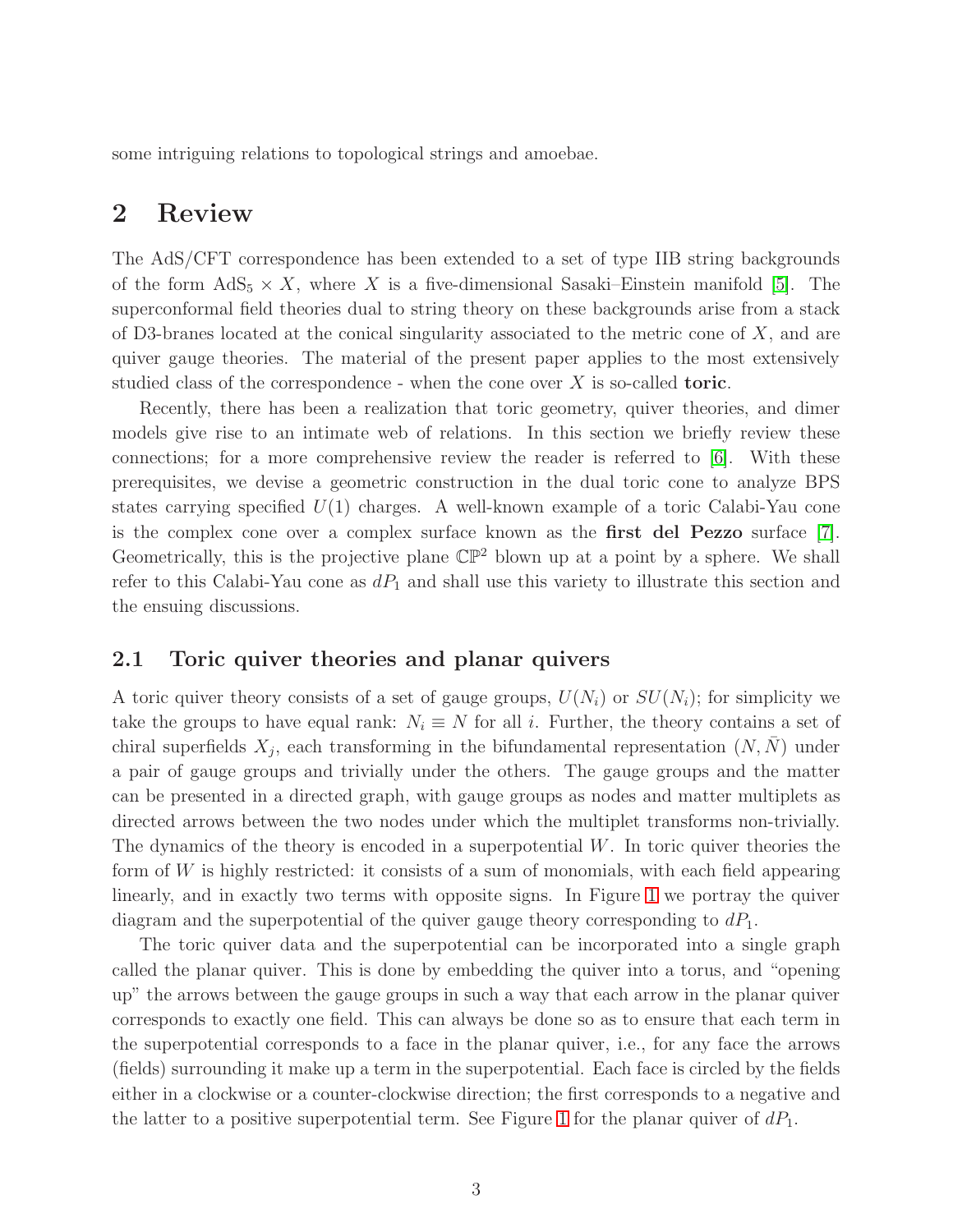

<span id="page-5-2"></span>Figure 1: Left: The quiver diagram and the superpotential corresponding to  $dP_1$ . Right: The planar quiver

#### <span id="page-5-0"></span>2.1.1 Mesonic operators in quiver theories

We are interested in multi-trace mesonic gauge invariant operators, which are of the form

<span id="page-5-3"></span>
$$
O = \prod_{i=1}^{k} \text{Tr}\left(X_{b_{i1}} X_{b_{i2}} \dots X_{b_{ia_i}}\right). \tag{2.1}
$$

They form closed loops in the quiver and the planar quiver, with definite winding numbers  $(p, q)$  on the torus. The minimal mesonic operators are loops that pass through any node of the quiver at most once, i.e., operators that cannot be split into smaller components by adding traces. These generate the chiral ring of mesonic operators. Thus, any mesonic operator can be written as a product of these minimal loops with suitably placed traces.

The number of minimal operators can be computed from the quiver, but not all of these operators are independent: we must impose the vanishing of the F-terms coming from the superpotential  $W$ . Therefore, the minimal operators are split into equivalence classes under the F-flatness conditions  $\partial W/\partial X_i = 0$ . These equivalence classes are in one-to-one correspondence with the winding numbers on the torus, i.e., two operators are equivalent if and only if they share the same winding numbers  $(p, q)$ .

Applying this to our example, from the  $dP_1$  quiver of Figure [1](#page-5-2) one can compute that there are 24 minimal loops, and in Table [1](#page-6-0) we split these loops into 9 equivalence classes. Verifying that these are the equivalence classes under the F-term constraints is left as an exercise to the reader.

#### <span id="page-5-1"></span>2.2 Brane tilings and dimer models

We can equivalently consider the graph dual to the planar quiver: this is obtained by replacing each vertex with a face, and each arrow with a perpendicular line. This dual graph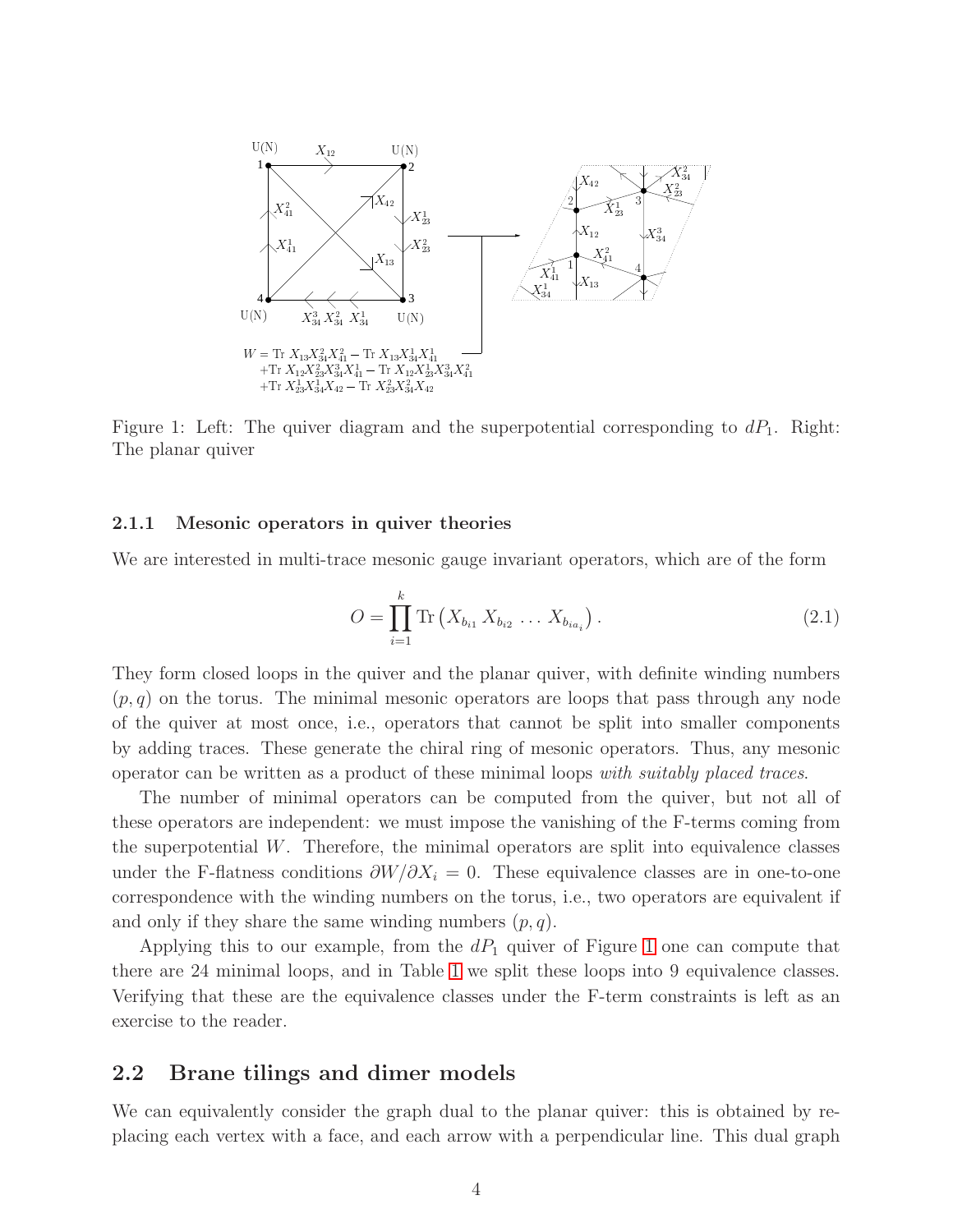| $_{\#}$        | Minimal loops                                                                                                         | Winding $(p, q)$ |
|----------------|-----------------------------------------------------------------------------------------------------------------------|------------------|
|                | $X_{12}X_{23}^2X_{34}^1X_{41}^2$                                                                                      | 2,               |
| 3              | $X_{12}X_{23}^2X_{34}^1X_{41}^1,$<br>$X_{12}X_{23}^1X_{34}^1X_{41}^2$<br>$X_{12}X_{23}^2X_{34}^2X_{41}^2$             | $-1,1$           |
| 3              | $X_{12}X_{23}^2X_{34}^3X_{41}^2,$<br>$\overline{X_{23}^2} \overline{X_{34}^1} X_{42}$<br>$X_{13}X_{34}^1X_{41}^2$     |                  |
| 3              | $X_{12}X_{23}^1X_{34}^2X_{41}^2,$<br>$X_{12}X_{23}^2X_{34}^2X_{41}^1$<br>$\overline{X_{12}X_{23}^1}X_{34}^1X_{41}^1,$ | (0, 1)           |
| 6              | $X_{12}X_{23}^1X_{34}^3X_{41}^2$ , $X_{12}X_{23}^2X_{34}^3X_{41}^1$ , $X_{23}^2X_{34}^2X_{42}$                        | (0,0)            |
|                | $X_{23}^1 X_{34}^1 X_{42}$ , $X_{13}^1 X_{34}^1 X_{41}^1$ , $X_{13}^1 X_{34}^2 X_{41}^2$                              |                  |
| $\overline{2}$ | $X_{34}^3 X_{42} X_{23}^2$<br>$\overline{X_{13}X_{34}^3X_{41}^2},$                                                    |                  |
| 1              | $\overline{X}_{12}X_{23}^1X_{34}^2X_{41}^1$                                                                           | 1, 1             |
| 3              | $X_{23}^1 X_{34}^2 X_{42}$<br>$X_{13}X_{34}^2X_{41}^1$<br>$X_{12}X_{23}^1X_{34}^3X_{41}^1,$                           | 1,0              |
| $\overline{2}$ | $X_{23}^1 X_{34}^3 X_{42}$<br>$X_{13}X_{34}^3X_{41}^1,$                                                               |                  |

<span id="page-6-0"></span>Table 1: Equivalence classes of minimal loops and their windings for the  $dP_1$  quiver.

is called a brane tiling. It has a natural bipartite structure, otherwise known as a dimer model [\[6\]](#page-47-2). If we color the nodes that correspond to negative superpotential terms in black, and those corresponding to positive ones in white, we see that each vertex is only connected to vertices of opposite color. See the brane tiling of  $dP_1$  as an explicit example in Figure [2;](#page-7-1) note that we have marked the two nontrivial cycles on the torus and called them z and w.

The advantage of working with the brane tiling is that it allows us to find the toric Calabi–Yau manifold on the gravity side that is dual to the quiver gauge theory. This is accomplished using the Kasteleyn matrix  $K$ , which is formed from the brane tiling as follows.

First, we mark some edges in the tiling with minus-signs. This is done in such a way that for every face with (0 mod 4) edges surrounding it, an odd number of those faces have minus-signs; and for every face with (2 mod 4) surrounding edges, an even number have minus signs. This can always be done for any brane tiling. Then define the matrix elements  $K_{ij}$ , where the index i runs over the black nodes of the tiling, and j runs over the white nodes.  $K_{ij}$  is a sum over all the edges connecting the two nodes, with the following weights: -1, if the edge was marked with a minus sign above; z, if the edge crosses the cycle z in the tiling in the positive direction;  $z^{-1}$  if the edge crosses z in the negative direction, and likewise for w and  $w^{-1}$ . The positive direction when crossing the cycles z and w can be chosen arbitrarily, as long as it is consistently followed for all elements.

This is best illustrated by writing down the Kasteleyn matrix corresponding to the  $dP_1$ brane tiling of Figure [2.](#page-7-1) In this case the minus-sign condition is satisfied if we choose the edge corresponding to the field  $X_{12}$  to come with a (−1). Then, denoting the black vertices 1,2,3 from left to right and denoting the white vertices 1,2,3 from bottom to top, we can write down the Kasteleyn matrix:

$$
K^{dP_1}(z, w) = \begin{pmatrix} 1 & z & w^{-1} \\ 1 & 1 - z & 1 \\ w & 1 & z^{-1} \end{pmatrix}.
$$
 (2.2)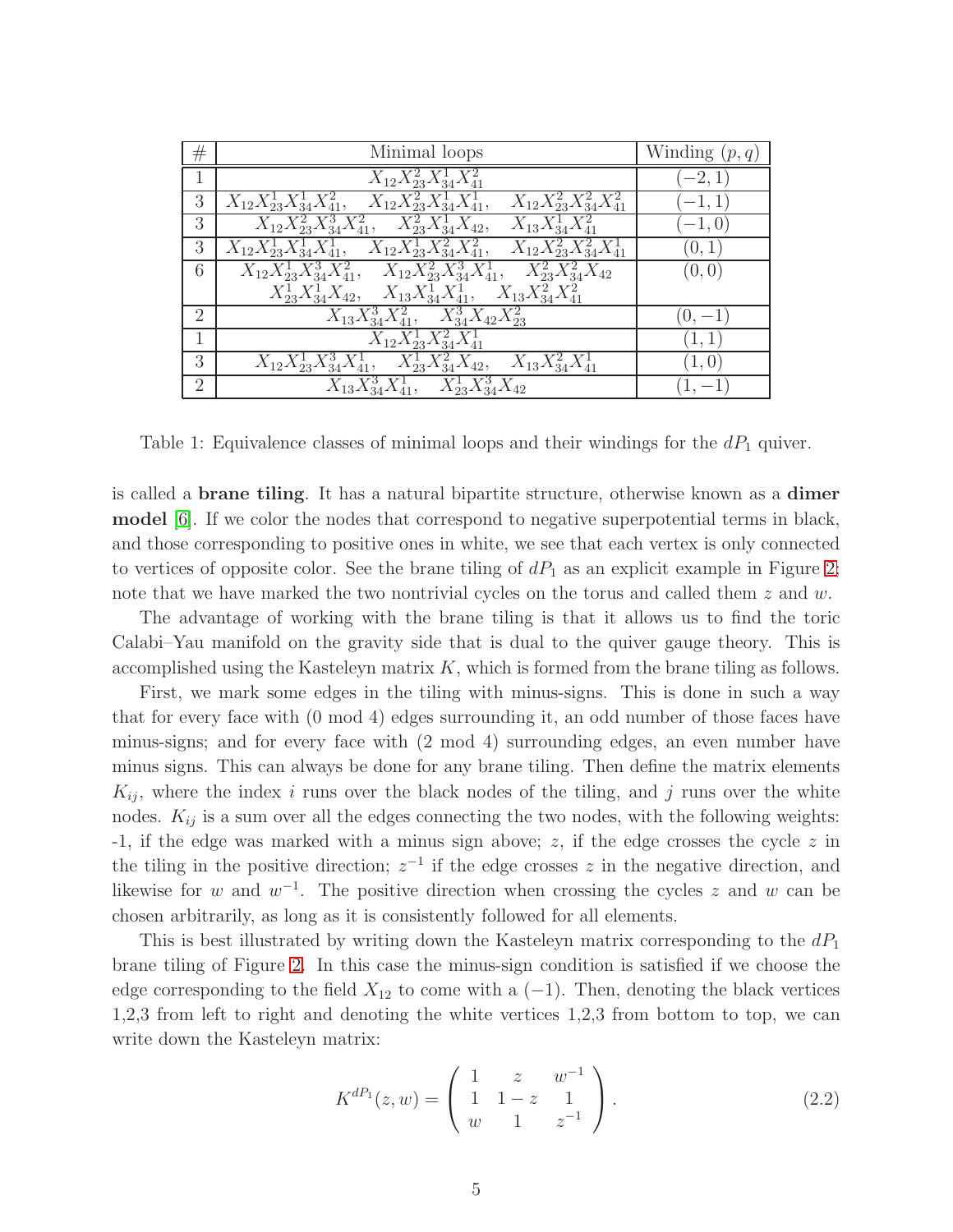

<span id="page-7-1"></span>Figure 2: The brane tiling (dimer model) for  $dP_1$ .

## <span id="page-7-0"></span>2.3 Characteristic polynomial and the toric cone

Rather than  $K_{ij}$  itself, the object we really need is the determinant of K, which is the characteristic polynomial  $P(z, w)$ . Since  $P(z, w)$  is a polynomial in two variables, each monomial  $z^a w^b$  gives a point  $(a, b)$  in a two-dimensional lattice. These points make up a convex polygon called the Newton polygon, which in turn determines a toric variety. For details on the map between the toric variety and the toric cone we refer the reader to [\[8\]](#page-47-4). This completes the circle of correspondences. The beautiful fact is that this toric variety is precisely the singular Calabi-Yau cone to whose tip the stack of D3-branes is transverse by construction.

We embed the Newton polygon into the  $z = 1$  $z = 1$  plane<sup>1</sup> in  $\mathbb{Z}^3$ , and denote the boundary points of the k-gon by  $\vec{v}_0, \ldots, \vec{v}_{k-1}$ , ordered anti-clockwise around the polygon. Set  $\vec{v}_k \equiv \vec{v}_0$ . Linear combinations of the vectors  $\vec{v}_i$  form the toric cone C of the variety; for details see again for instance [\[8\]](#page-47-4). For our long-running example, the del Pezzo quiver, the characteristic polynomial is

$$
P^{dP_1}(z, w) = \det K_{ij}^{dP_1} = -4 + z^{-1} + w^{-1} + z + zw,
$$
\n(2.3)

and the toric cone is shown in Figure [3.](#page-8-0)

In addition to the toric cone  $\mathcal{C}$ , we also need to work with its dual cone  $\mathcal{C}^*$ . The edges of the dual toric cone are generated by the interior pointing normal vectors to the exterior faces of the toric cone, normalized so that their magnitude is the smallest that can be achieved with integer components. In other words,

$$
\vec{w}_{i,i+1} \propto \vec{v}_i \times \vec{v}_{i+1}.
$$
\n(2.4)

<span id="page-7-2"></span><sup>&</sup>lt;sup>1</sup> There is nothing special about the  $z = 1$  plane: one can show that for a toric Calabi–Yau manifold the endpoints of the generators of the toric cone lie in a 2-plane, and without changing the variety one can perform a  $SL(3, \mathbb{Z})$  transformation to map this plane to the  $z = 1$  plane. Also note our abuse of notation: we label the coordinates on  $\mathbb{Z}^3$  by  $(x, y, z)$ , but this z is not related to the dummy variable z in the Kasteleyn matrix. As we will not utilize the Kasteleyn matrix beyond this point, we hope this does not cause any confusion.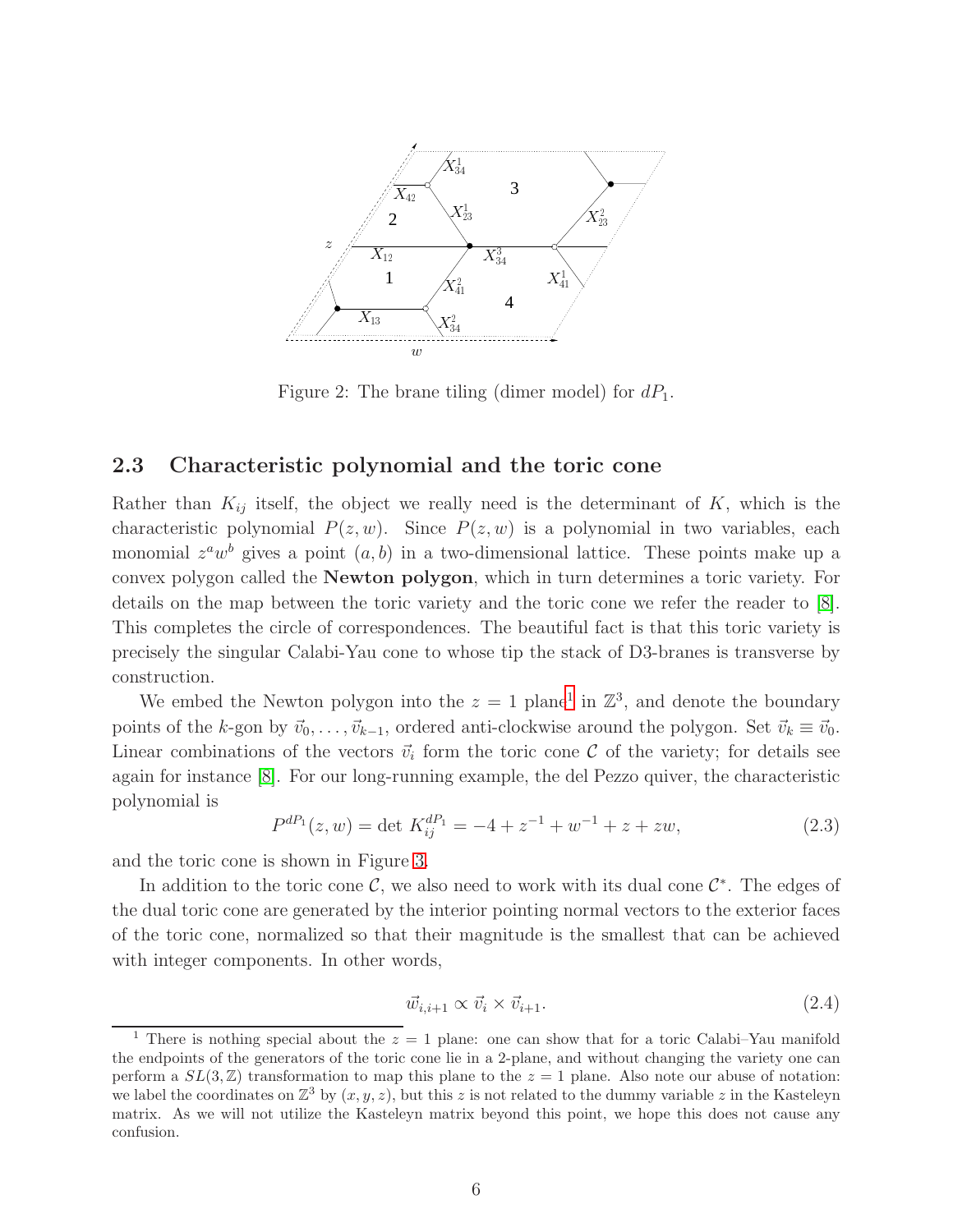

<span id="page-8-0"></span>Figure 3: Left: The toric cone of  $dP_1$ . Right: The dual cone. The filled-in circles are the edge generators normal to the faces of the toric cone, and the empty circles are the remaining generators. Note that for this example the generators of the toric cone lie on a plane; this does not hold for a general toric variety, but only for Calabi-Yau ones.

To find the other generators of the dual toric cone, one simply needs to include the minimal set of interior points so that all the integral points in the dual toric cone are spanned by the generators. This is most easily illustrated by an example: in Figure [3](#page-8-0) we plot the generators of  $\mathcal{C}^*$  for the del Pezzo quiver, with filled circles for the edge generators, and empty circles for the interior points needed to complete the set of generators of the dual cone. The crucial fact that enables the counting of operators from toric data is that every integer point in the dual toric cone corresponds to a unique single-trace BPS operator [\[1\]](#page-46-0).

Returning to our example, in Figure [4](#page-9-2) we show the first three levels of points for the del Pezzo quiver. The single point on level 0 is naturally the identity operator. On level 1 the reader should compare the  $(x, y)$ -coordinates of the points with the winding numbers of operators in Table [1;](#page-6-0) they match perfectly. Clearly the higher levels will match as well, due to the conic structure of the construction.

Let us still flesh out this correspondence between points in the cone and operators by writing down the operator corresponding to point  $(x, y, z)$ . This operator is given simply by

<span id="page-8-1"></span>
$$
(x, y, z) \leftrightarrow A_{i_1} \dots A_{i_k}
$$
, with  $w_{i_1} + \dots + w_{i_k} = (x, y, z)$ , (2.5)

where the  $A$ 's are the independent minimal loops defined in Section [2.1,](#page-4-1) and  $w_i$  is the generator of the dual toric cone corresponding to the minimal loop  $A_i$ . Thus the correspondence above states that to construct the operator corresponding to the point  $(x, y, z)$ , one has to choose a set of generators (minimal loops) such that the sum of these generators gives  $(x, y, z)$ . There are generally many ways of choosing the loops so that this condition is satisfied, but the beauty of the construction is that all these operators will belong to the same equivalence class under the F-term constraints, which makes it possible to say that each point corresponds to a unique operator in the quiver.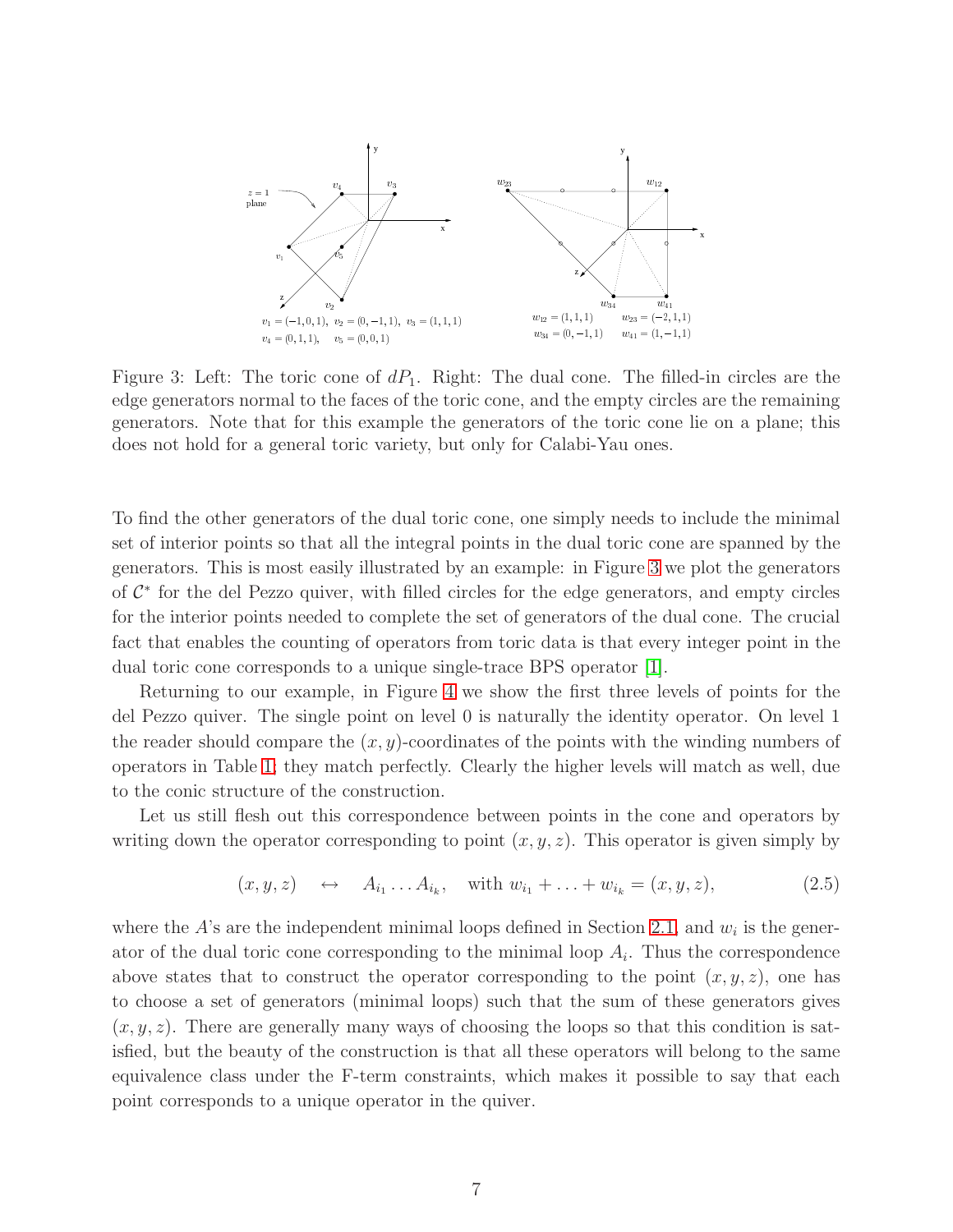

<span id="page-9-2"></span>Figure 4: The first three levels of the dual toric cone of  $dP_1$ , i.e., the slices  $z = 0, 1, 2$ . Here the level counts the number of minimal loops.

#### <span id="page-9-0"></span>2.3.1 Z-minimization and the Reeb vector

The final element we need is the Reeb vector  $\bar{b}$  of the toric variety. Its significance is that it generates an isometry in the bulk geometry corresponding to the R-charge of the brane world-volume SCFT. Thus, in the dual toric cone, the Reeb vector is normal to planes containing operators of constant  $R$ . The directions generating an equal R-charge plane are then the remaining flavor charges [\[6\]](#page-47-2), defined up to a residual  $SL(2, \mathbb{Z})$ . As shown in [\[9\]](#page-47-5), the Reeb vector  $\vec{b} = (b_1, b_2, 3)$  minimizes the volume cut from  $\mathcal{C}^*$  by a plane  $2(\vec{b}, \vec{n}) = 1$ . This is equivalent to minimizing the quantity  $Z$ :

$$
Z(b_1, b_2) \equiv \sum_{a} \frac{(\vec{v}_{a-1}, \vec{v}_{a}, \vec{v}_{a+1})}{(\vec{b}, \vec{v}_{a-1}, \vec{v}_{a})(\vec{b}, \vec{v}_{a}, \vec{v}_{a+1})},
$$
(2.6)

where  $(\vec{v}_i, \vec{v}_j, \vec{v}_k)$  is the 3 × 3 determinant constructed from the three column vectors. Z essentially corresponds to the Einstein–Hilbert action for a metric  $h$  on  $X$ , and thus minimizing it, i.e., finding the critical points, corresponds to finding the Sasaki–Einstein metrics for this action. In the above we set  $b_3 = 3$ , which holds in the  $SL(3, \mathbb{Z})$  frame in which the Newton polygon is embedded in the plane  $z = 1$ . Thus finding the Reeb vector is reduced to an algebraic problem of minimizing a function of two variables. For  $dP_1$ , the minimization yields the Reeb vector

<span id="page-9-3"></span>
$$
b^{dP_1} = (0, 4 - \sqrt{13}, 3). \tag{2.7}
$$

If we assemble the three  $U(1)$  charges of the BPS operator into a vector  $\vec{n} \in C^*$ , then the value of the R-charge (and conformal dimension  $\Delta$ ) is given by its scalar product with the Reeb vector:

$$
\Delta(\vec{n}) = \frac{3}{2}R(\vec{n}) = (\vec{b}, \vec{n}).
$$
\n(2.8)

Exemplary values of the R-charge for integer points in the dual toric cone of  $dP_1$  are tabulated below. Notice that in general the R-charge of an operator need not be integer-quantized or even rational  $|10|$ .

## <span id="page-9-1"></span>2.4 Toric cone as the phase space of dual giant gravitons

So far we have concentrated on the description of the half-BPS spectrum of mesonic scalar chiral primary operators  $\mathcal{H}_{\text{mesonic}}$  in  $\mathcal{N}=1$  SCFT quiver gauge theories. Our starting point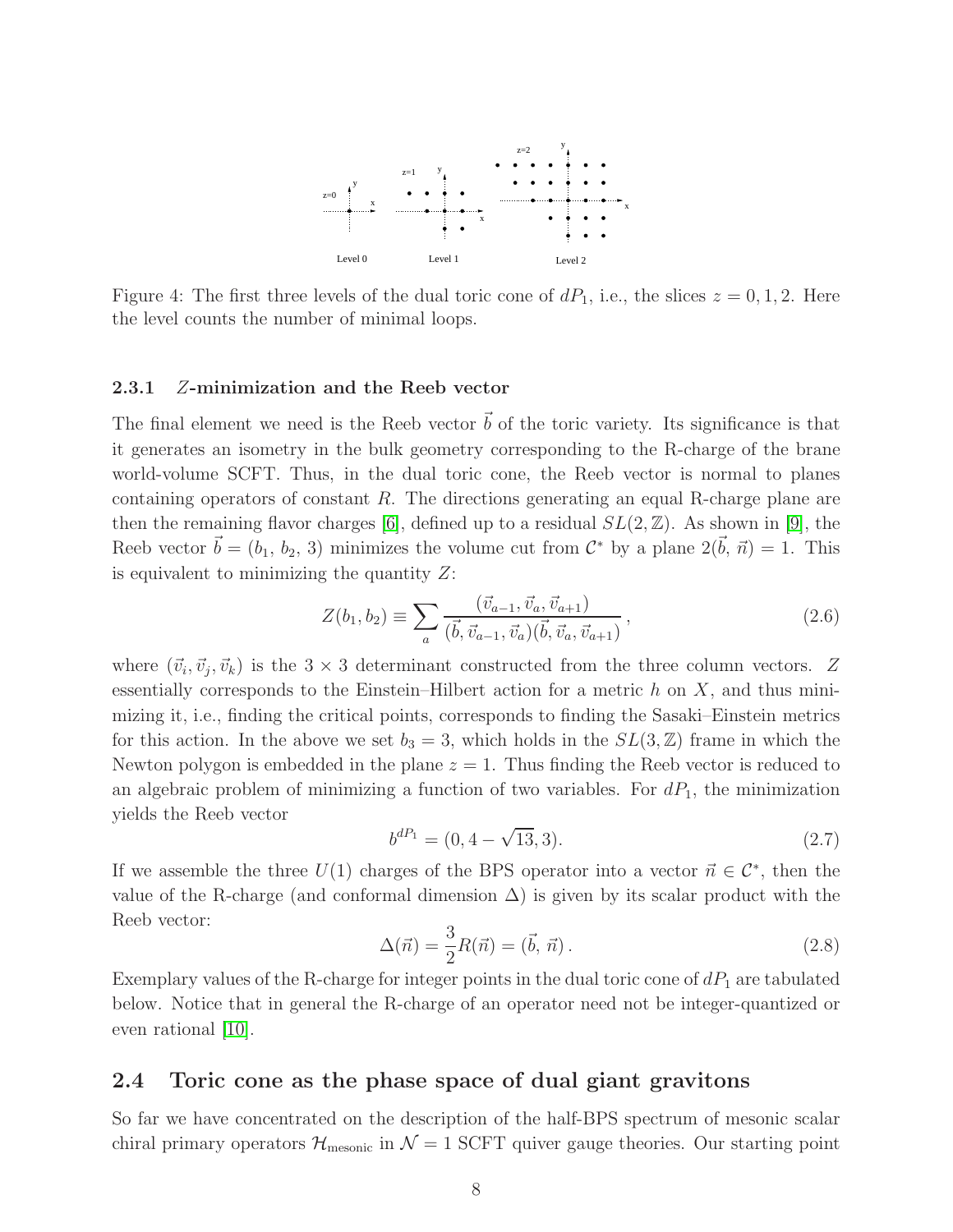| Level          | Vector     | Conformal Dimension    |
|----------------|------------|------------------------|
|                | (0,0,0)    |                        |
|                | (a,1,1)    | $\sqrt{13}$<br>$7-\nu$ |
|                | (a,0,1)    |                        |
| 1              | $(a,-1,1)$ | $-1+\sqrt{13}$         |
| $\overline{2}$ | (a,2,2)    | $2(7 - \sqrt{13})$     |
| $\overline{2}$ | (a,1,2)    | $10 - \sqrt{13}$       |
| $\overline{2}$ | (a,0,2)    |                        |
| $\overline{2}$ | $(a,-1,2)$ | $2 + \sqrt{13}$        |
| $\overline{2}$ | $(a,-2,2)$ | $2(-1+\sqrt{13})$      |

Table 2: Conformal dimensions of charge vectors  $\vec{n}$  in the dual toric cone of  $dP_1$ . The level denotes the number of minimal loops. The R-charge is independent of the first coordinate of  $\vec{n}$  because  $b_1 = 0$ .

was the mathematical description of toric cones  $\mathcal M$  over Sasaki–Einstein manifolds X probed by D3-branes. However, the half-BPS sector of the gauge theory Hilbert space may also be analyzed in terms of (dual) giant gravitons. In this analysis, the machinery of toric geometry is as useful as it is on the gauge theory side.

We recall that BPS mesonic sectors in SCFTs allow different physical interpretations depending on the amount of R-charge carried by the states. For states carrying order  $N^0$ charge, these are interpreted as pointlike rotating gravitons; when the charge becomes of order N, they can also describe giant gravitons or dual giants. Classically, the first set corresponds to rotating D3-branes wrapping homologically trivial 3-cycles in the cone  $\mathcal M$ over the base X; the second set describes rotating D3-branes wrapping a 3-sphere in  $AdS_5$ . This last approach was adopted in  $|4|$ , where the authors showed that M has a natural interpretation as the phase space of the dual giant.

Using geometric quantization, the Hilbert space for the dual giant  $\mathcal{H}_{dg}$  was found to be given by the space of holomorphic normalizable functions on  $\mathcal{M}$ . Since  $\mathcal M$  is toric, it was further shown that this space is spanned by the elements of the dual toric cone  $\mathcal{C}^*$ . Thus, there exists an isomorphism between  $\mathcal{H}_{dg}$  and the dual toric cone  $\mathcal{C}^*$ .

Since dual giants are mutually BPS, the N-dual giant states can be described by N indistinguishable quantum particle states. Hence the N-dual giant Hilbert space is simply the N-th symmetric tensor product

$$
\mathcal{H} = \text{Sym}^N \mathcal{H}_{dg} \,. \tag{2.9}
$$

This fact allows to compute the partition functions of these systems. We will be interested in the grand canonical partition function for multi-dual states, which was found in [\[4\]](#page-47-0) and agrees with the grand canonical partition function of the CFT presented in [\[1\]](#page-46-0). We will be analyzing these partition functions in Section [4,](#page-24-1) and interpreting the results both in terms of typical mesonic CFT operators, and in terms of typical configurations of dual giant gravitons.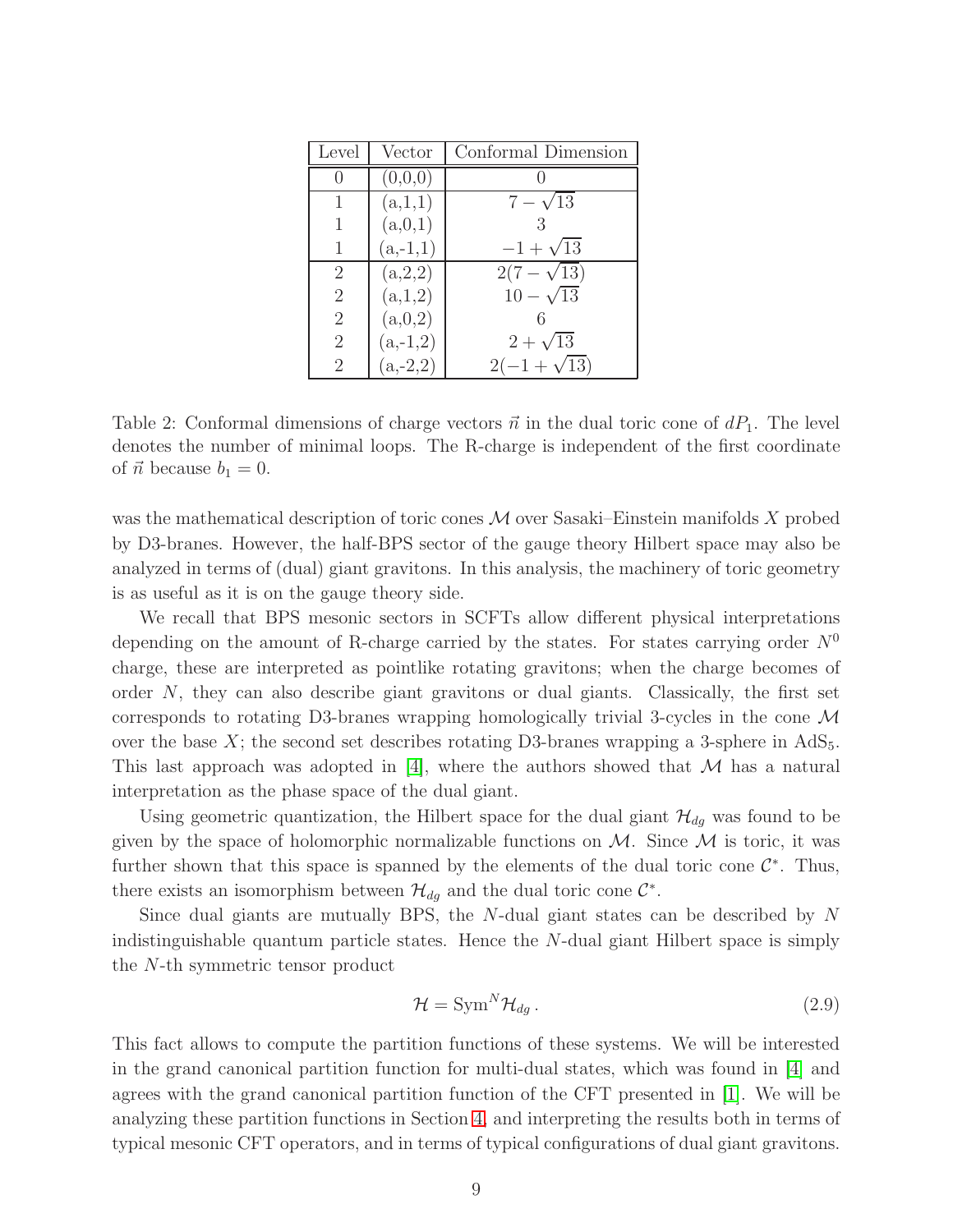Isomorphism of Hilbert spaces: Besides the isomorphism of Hilbert spaces described above, there exists a further one between the Hilbert space of giant gravitons and  $\mathcal{H}$  [\[2\]](#page-46-1). This can be seen as follows.

The classical moduli space of giant gravitons is given by the set of polynomials of degree N in  $\mathcal M$  subject to a set of constraints [\[2\]](#page-46-1)

$$
P(z_1, z_2, z_3) = c + c_i z_i + c_{ij} z_i z_j + \dots = \sum_{I} c_I z_I. \tag{2.10}
$$

Following [\[11\]](#page-47-7), the quantum Hilbert space for such giants  $\mathcal{H}_g$  is spanned by the states

$$
\left|c_{I_1}, c_{I_2}, \ldots, c_{I_N}\right\rangle. \tag{2.11}
$$

These states are holomorphic polynomials of degree N over the classical moduli space and are symmetric in the  ${c_{I_i}}$ . Thus,  $\mathcal{H}_g$  is the symmetric product

$$
\mathcal{H}_{g} = \text{Sym} \left( |c_{I_1} \rangle \otimes |c_{I_2} \rangle \otimes \cdots \otimes |c_{I_N} \rangle \right), \qquad (2.12)
$$

where each  $|c_{I_i}\rangle$  represents an holomorphic function over the cone M with base X. This establishes the isomorphism between the Hilbert spaces of giant gravitons and dual giants.

We want to emphasize that this last isomorphism is captured by the combinatorial identity, a cornerstone of the plethystic program:

<span id="page-11-2"></span>
$$
g_N(t, \mathcal{M}) = g_1(t, \mathcal{M}^N/S_N), \qquad (2.13)
$$

where  $g_N(t, \mathcal{M})$  stands for the partition function of the gauge theory of N D3-branes probing M, whereas  $g_1(t, \mathcal{M}^N/S_N)$  stands for the partition function of a single D3-brane in the symmetric product  $\mathcal{M}^N/S_N$ .

The full discussion is summarized by the equality :

$$
\mathcal{H}_{g} = \text{Sym}^{N} \mathcal{H}_{dg} = \mathcal{H}_{\text{mesonic}}.
$$
\n(2.14)

We conclude that the partition function  $g_N(t, \mathcal{M})$  counts half-BPS mesonic scalar chiral primary operators, and giant graviton states carrying a certain R-charge, and dual giant graviton states carrying the same R-charge.

## <span id="page-11-0"></span>3 Counting multi-trace operators

In the previous section we learned how each point  $\vec{n}$  in the dual toric cone corresponds to an operator in the quiver theory via [\(2.5\)](#page-8-1). These operators are not gauge invariant as each field transforms in a non-trivial representation under two of the gauge groups. In order to create gauge invariant operators we need to contract appropriately the indices on the fields  $X_i$ . This can be done by inserting traces at appropriate places in the operator.<sup>[2](#page-11-1)</sup>

<span id="page-11-1"></span><sup>&</sup>lt;sup>2</sup> By constructing gauge invariant operators using traces we are picking a preferred basis that is convenient for us and which is related to multi-particle states in AdS space. Another possible choice for constructing such operators would be to use determinants and sub-determinants which are related to D-branes in AdS space.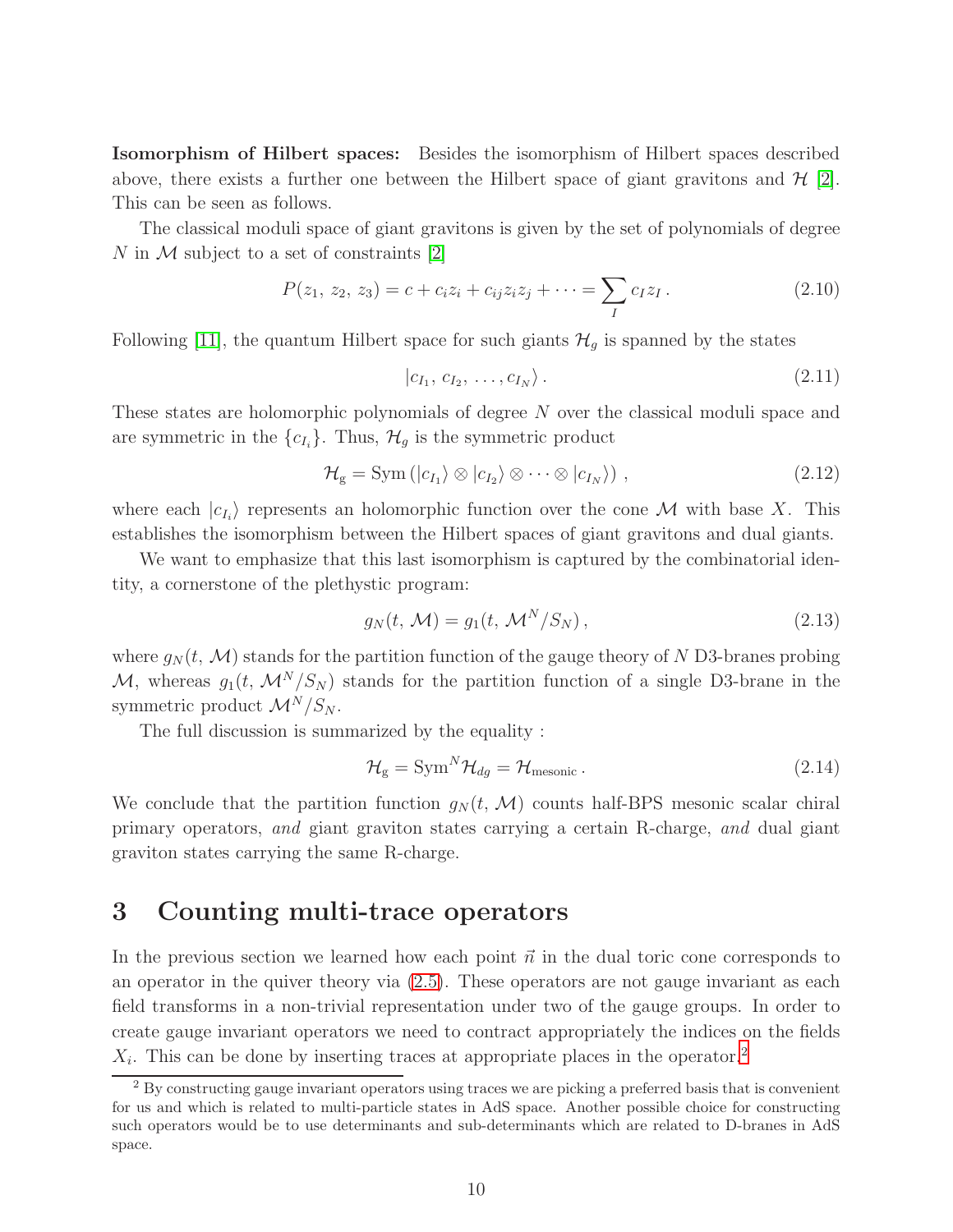The simplest way of making the operator in [\(2.5\)](#page-8-1) gauge invariant is to take the trace of the entire quantity. This leads to a single-trace operator, which corresponds canonically to a point in the dual toric cone. As mentioned below eq. [\(2.5\)](#page-8-1), this correspondence is bijective and extends to all the integer points in  $\mathcal{C}^*$ . Therefore every integer-coordinate point in the dual cone is uniquely associated with a single-trace gauge invariant operator. However, we can also create a gauge invariant operator by distributing several traces in the product [\(2.5\)](#page-8-1) to produce multi-trace operators of the form [\(2.1\)](#page-5-3). This may clearly be done in a multitude of ways. In this section we will compute the number of such inequivalent trace structures. This is important because for large charges the corresponding field theory states are expected to be dual to black hole microstates, and our computation of the degeneracy of operators for any triplet of charges provides a prediction for the entropy of these black holes. We return to this in more detail in Section [5.](#page-36-0)

Before proceeding, we should explain how our counting differs from the one done in the plethystic program [\[1,](#page-46-0) [3\]](#page-46-2). There, the authors computed the entropy of mesonic operators of a given R-charge and provided an implicit expression–the refined plethystic exponential– counting operators at any given *point* in the dual cone (meaning operators of a given R-charge and flavor charges  $n_1$  and  $n_2$ ). In this paper, we pursue a different strategy, which involves introducing a new slicing of the dual toric cone. This method affords an elegant geometric interpretation, and, crucially, allows us to find the *asymptotics* of the *refined* counting, which was not done in the plethystic program. As one expects the flavor charges of black holes to be measurable to classical observers, it is the refined counting carried out in this paper that is expected to match the entropies of the dual black holes.

There is a simple way of stating our counting problem: since each trace component in the expression [\(2.1\)](#page-5-3) is a single-trace operator, it corresponds to a point in the dual toric cone. Thus, computing the number of ways of distributing traces is equivalent to finding the number of partitions of the vector  $\vec{n}$  into components:  $\vec{n} = \sum_j \vec{m}_j$ . The asymptotics of this type of counting problems can be tracked using a theorem due to Meinardus [\[12\]](#page-47-8); our application of Meinardus' theorem will follow that of [\[1\]](#page-46-0). We shall proceed in the following steps: First, we count the number of partitions for all vectors on a fixed plane; this is equivalent to counting multi-trace operators with a single fixed charge, say R-charge. We then go on to count the vectors on this plane individually; this is the refinement, wherein a particular triplet of  $U(1)$ -charges is fixed. We carry out the computation in this way because, as we shall see in the ensuing arguments, this method leads to a handy geometric construction involving centers of gravity of certain pyramids.

## <span id="page-12-0"></span>3.1 Step 1: Partitioning co-planar vectors

As the first step we shall reproduce the non-refined plethystic counting, and use the Meinardus theorem [\[12\]](#page-47-8) to find the asymptotic number of multi-trace operators on any plane of rational slope containing the point  $\vec{n}$  in the dual toric cone. Let us pick such a plane and denote it by p. Then consider an auxiliary family  $\{p_m\}$  of planes parallel to p, such that (1)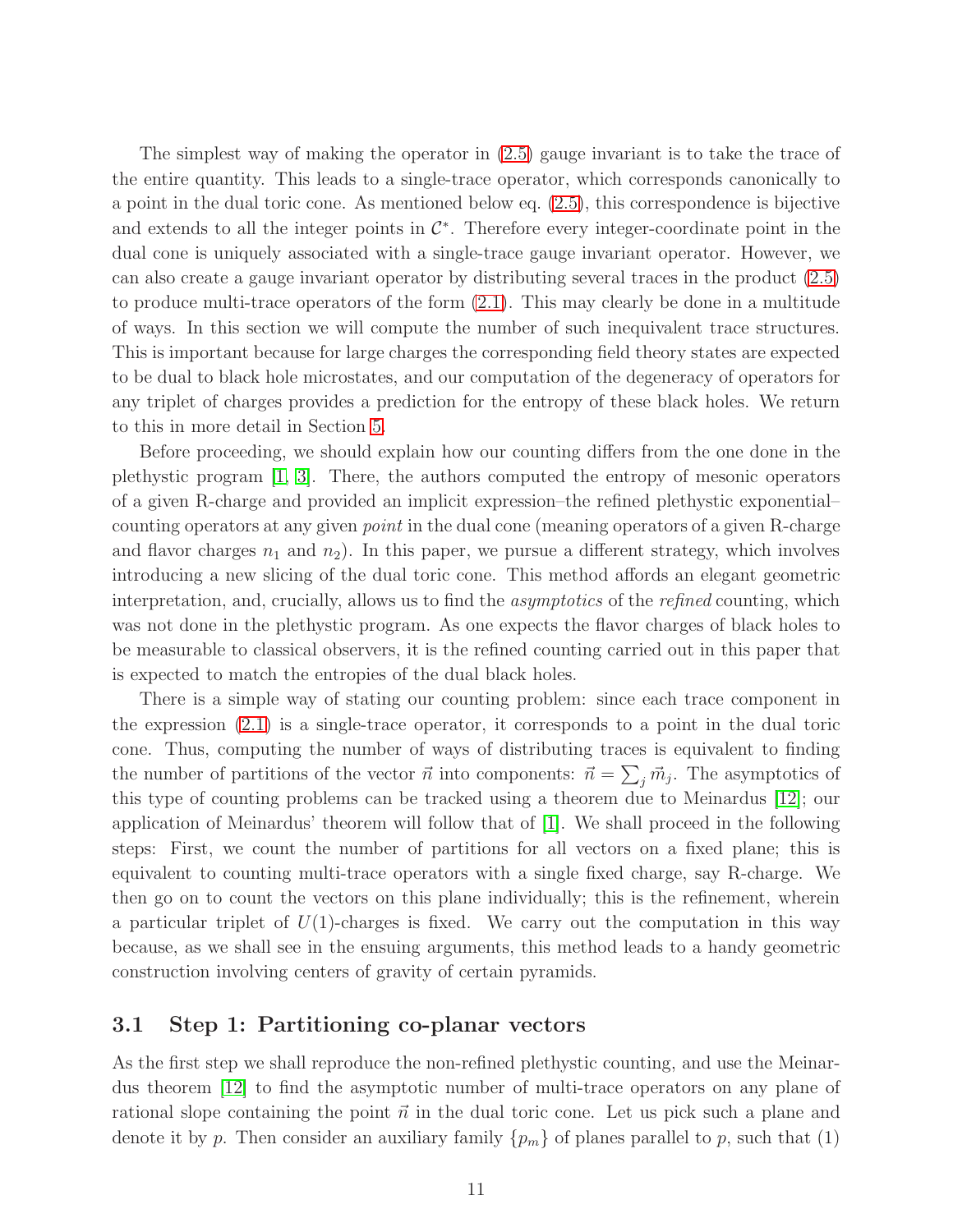each point in the dual cone is contained in one of the planes, and (2) the planes are evenly placed, i.e., the distance between any two neighboring planes is fixed. In this auxiliary family we index the planes from the tip of the cone, and take  $p_n \equiv p$  to be the plane that contains the point  $\vec{n}$ .

To illustrate this, we display a two-dimensional analogue in Figure [5;](#page-14-0) here the cone is chosen to be the positive quadrant of  $\mathbb{Z}^2$ , and parallel planes are drawn as parallel lines. Next we wish to find the sum of the number of different vector partitions (which we will call the *multiplicity*) of all the points on the plane  $p_n$ . This is the first step on the way to finding the multiplicity of the point  $\vec{n}$ . As is clear from the above setup and Figure [5,](#page-14-0) this problem is equivalent to enumerating the sets of vectors  $\{\vec{m}_j\}$  such that  $\sum_j \vec{m}_j$  is on the plane  $p_n$ . Let  $m_j$  index the plane that contains  $\vec{m}_j$ , counting from the tip of the cone. Then this condition is equivalent to

$$
\sum_{j} m_j = n. \tag{3.1}
$$

Let us denote the number of integer coordinate points on the plane  $p_m$  by  $a_m$ . Then the problem is equivalent to the problem of partitioning an integer  $n$  in integer components  $m_j$ , with the added complication that at level m there are  $a_m$  inequivalent summands. This is a standard partition problem and the asymptotics is studied by Meinardus [\[12\]](#page-47-8); his theorem states that asymptotically the number of such partitions is given by

<span id="page-13-1"></span>
$$
S(n) \equiv \log\{\#\text{ partitions of } n\} = \frac{\alpha+1}{\alpha} \Big( A n^{\alpha} \Gamma(\alpha+1) \zeta(\alpha+1) \Big)^{\frac{1}{\alpha+1}} + \mathcal{O}(\log n). \tag{3.2}
$$

Here A is the residue at the rightmost pole, located at  $s = \alpha$ , of the Dirichlet series  $D(s)$ given by

<span id="page-13-0"></span>
$$
D(s) \equiv \sum_{m=1}^{\infty} \frac{a_m}{m^s}.
$$
\n(3.3)

Therefore, to find the multiplicities we need to know the coefficients  $a_m$ , i.e., the number of (integer coordinate) points on plane  $p_m$ . In the plethystic program, the integer  $a_m$  corresponds to the number of single-trace operators at level (distance)  $m$ , and the multiplicities we are after are integers  $d_i$  such that

$$
\prod_{m=1}^{\infty} (1 - t^m)^{-a_m} = \sum_{j=0}^{\infty} d_j t^j.
$$
\n(3.4)

Here the exponents of t parameterize the distance of a plane parallel to  $p$  from the tip of the dual cone. The quantities  $d_i$  are the numbers of multi-trace operators composed of the single trace ones. We will revisit this in Section [4.](#page-24-1)

Example: Let us see how this works for the two dimensional case portrayed in Figure [5,](#page-14-0) where we have chosen the lines (planes) to have slope  $-2$  and the numbers  $a_m$  are given by  $a_m = 1, 1, 2, 2, 3, ... \to 1 + [m/2]$ . We see that indeed,  $a_0, a_1, a_2, ...$  correspond to the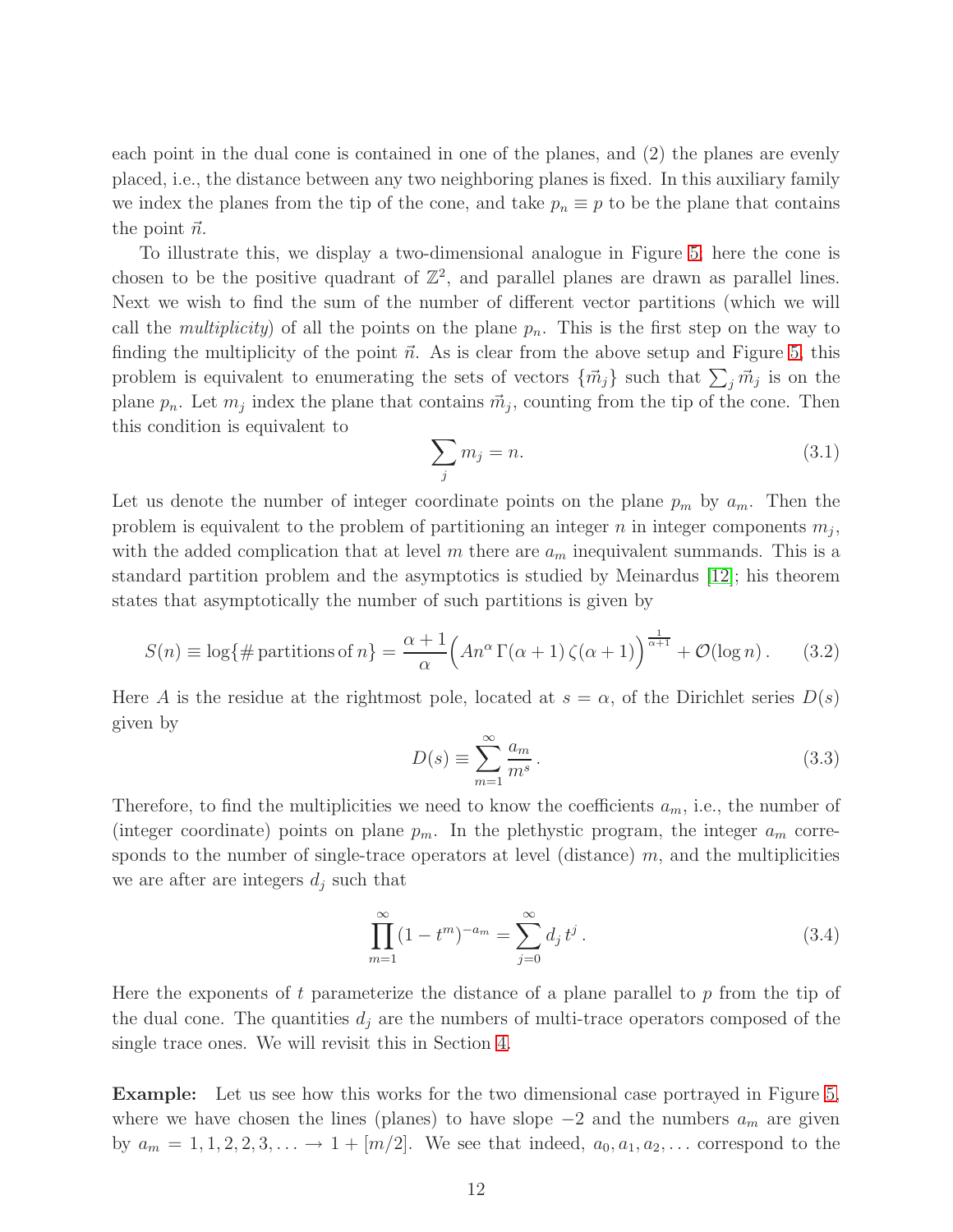

<span id="page-14-0"></span>Figure 5: A two-dimensional partition example with one possible family of parallel lines with slope  $-2$ . The dark lattice points are the coordinate points and the numbers label the lines:  $p_n$  means the *n*-th line with slope  $-2$  away from the origin. We have specifically chosen to draw the line  $p_{10}$  as a solid line while other lines  $p_m$  are dotted and for  $p_{10}$ , we have portrayed one possible partition of vectors summing up to the lattice points on it.

number of points on the lines  $p_0, p_1, p_2, \ldots$  Clearly, for a general slope<sup>[3](#page-14-1)</sup>  $(-a)$  the coefficients are given by

$$
a_m = 1 + \left[\frac{m}{a}\right] \stackrel{m \gg 1}{\approx} \frac{m}{a} + \mathcal{O}(1),\tag{3.5}
$$

where  $|x|$  denotes the integer part of x.

Plugging  $a_m$  into [\(3.3\)](#page-13-0), we can evaluate the Dirichlet series to give

$$
D(s) = \frac{1}{a}\zeta(s-1) + \cdots, \tag{3.6}
$$

from which we find the location of the rightmost pole at  $s = 2$ , with residue  $1/a$ , i.e.,  $\alpha = 2$ and  $A = 1/a$ . The omitted terms give additional poles which are further to the left. Thus the Meinardus theorem yields

$$
S(p_n) = \frac{3}{2} \left( \frac{n^2}{a} \Gamma(3) \zeta(3) \right)^{\frac{1}{3}} + \mathcal{O}(\log n). \tag{3.7}
$$

Note that the quantity  $An^{\alpha} = n^2/a$  in the Meinardus theorem is equal to twice the area of the triangle cut off from the cone by the  $p_n$  line. This will be true also in the three dimensional case: the coefficient  $An^{\alpha}$  will be proportional to the volume of the pyramid cut off from the cone by the plane  $p_n$ . This will be of critical importance later; it allows us to sidestep intractable analytic computations via an elegant geometric construction.

<span id="page-14-1"></span><sup>&</sup>lt;sup>3</sup> We assume  $a > 1$ ; the opposite case clearly works similarly.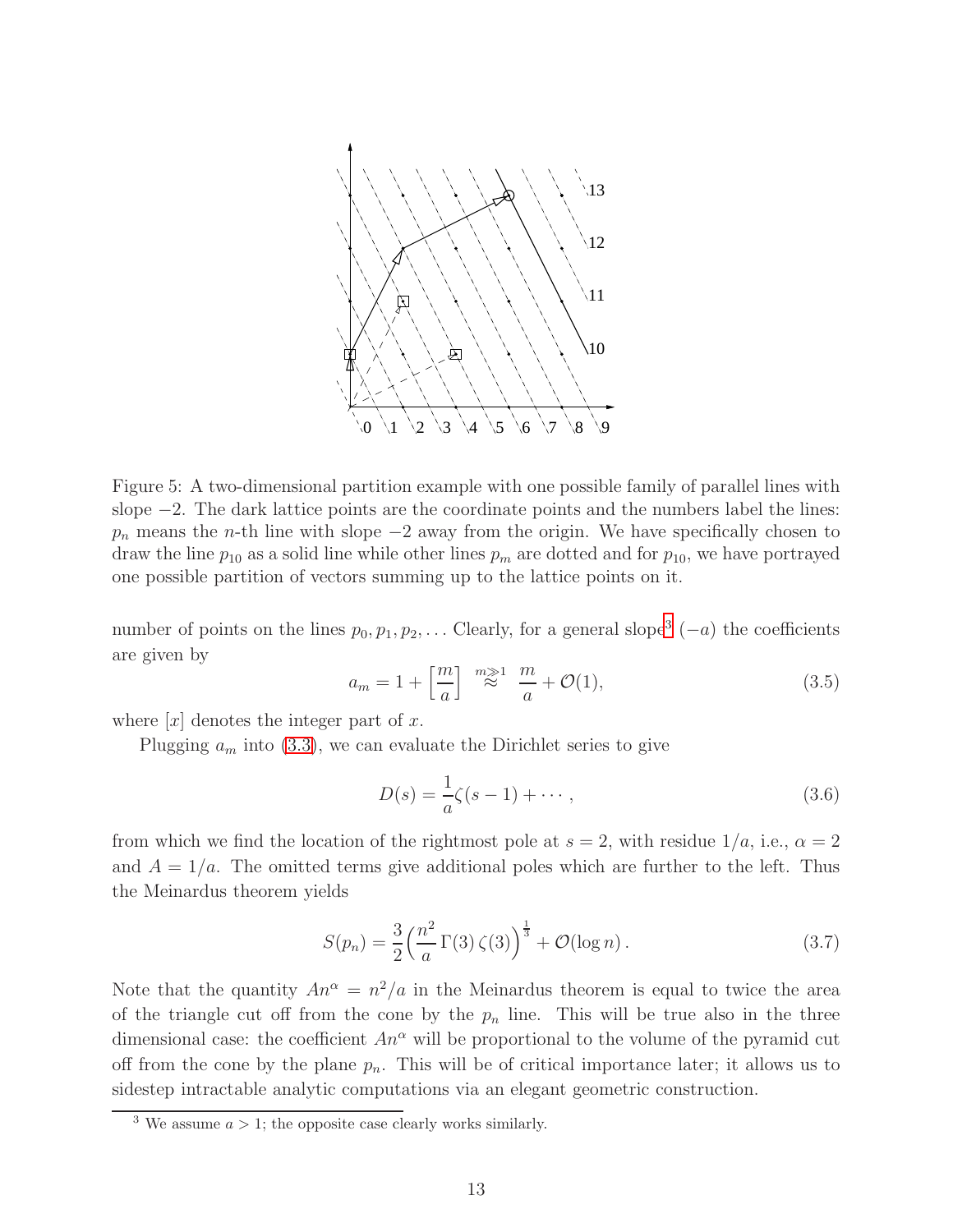#### <span id="page-15-0"></span>3.1.1 Explicit enumeration of the planar partitions

Let us now generalize from the two-dimensional example to a d-dimensional toric variety. For us the interesting dimension is  $d = 3$ , but working in a general dimension comes at no additional cost.

We start with the coefficients  $a_m$ : the number of integral points of the dual toric cone contained in the plane  $p_m$ . For large m, the number of integral points can be approximated by the  $(d-1)$ -dimensional area of the plane  $p_m$ . By dimensional arguments, this area scales as  $a_m = \mathcal{A}m^{d-1}$ , where  $\mathcal A$  is a constant specified by the orientation of the plane in the cone. This allows us to evaluate the Dirichlet series [\(3.3\)](#page-13-0) as

$$
D(s) = \sum_{m=1}^{\infty} \frac{\mathcal{A} \, m^{d-1}}{m^s} + \text{corrections} = \mathcal{A} \, \zeta(s+1-d) + \text{corrections} \,. \tag{3.8}
$$

This has the rightmost pole at  $s = d$ , with residue A, yielding the parameters  $\alpha = d$  and  $A = \mathcal{A}.$ 

To evaluate  $A$ , consider the number of integral points inside the pyramid cut off from the dual toric cone by the plane  $p_m$ . This can be approximated by the volume  $V_m$  of the pyramid. Again by dimensional arguments, for a d-dimensional cone this volume scales as  $V_m = \lambda m^d$  for some  $\lambda$ . Clearly the number of points in the plane  $p_m$  can then be written as

<span id="page-15-3"></span>
$$
a_m = V_m - V_{m-1} = \lambda (m^d - (m-1)^d) \approx \lambda dm^{d-1} + \mathcal{O}(m^{d-2}) \approx \frac{dV_m}{m},
$$
 (3.9)

from which we find the residue

$$
\mathcal{A} \equiv \frac{a_m}{m^{d-1}} \approx \frac{dV_m}{m^d}.\tag{3.10}
$$

Using these results we can plug into [\(3.2\)](#page-13-1) and write the number of partitions of vectors on plane p as

<span id="page-15-2"></span>
$$
S(p) \equiv \ln(\text{\# partitions}) = \frac{d+1}{d} \Big( V d\Gamma(d+1) \zeta(d+1) \Big)^{\frac{1}{d+1}} + \mathcal{O}(\log V), \tag{3.11}
$$

where  $V$  is the volume of the pyramid cut off from the cone by the plane  $p$ . We have dropped the index n in  $p_n$  because it is a function only of the particular plane in question, and not the additional family of auxiliary planes used in the construction.

We will need an explicit equation for the volume  $V$  later in Section [4](#page-24-1) and will give the somewhat complicated expression there. For now we do not need such an explicit formula; it would even be a hindrance, as the analytic computations would quickly become hopelessly complicated, while simple geometric arguments can take us remarkably far.

#### <span id="page-15-1"></span>3.2 Step 2: Partitions of individual vectors

Having found the partitions of all vectors lying on a given plane  $p$ , we now wish to use the results above to find the possible partitions of an individual vector  $\vec{n}$ . We shall accomplish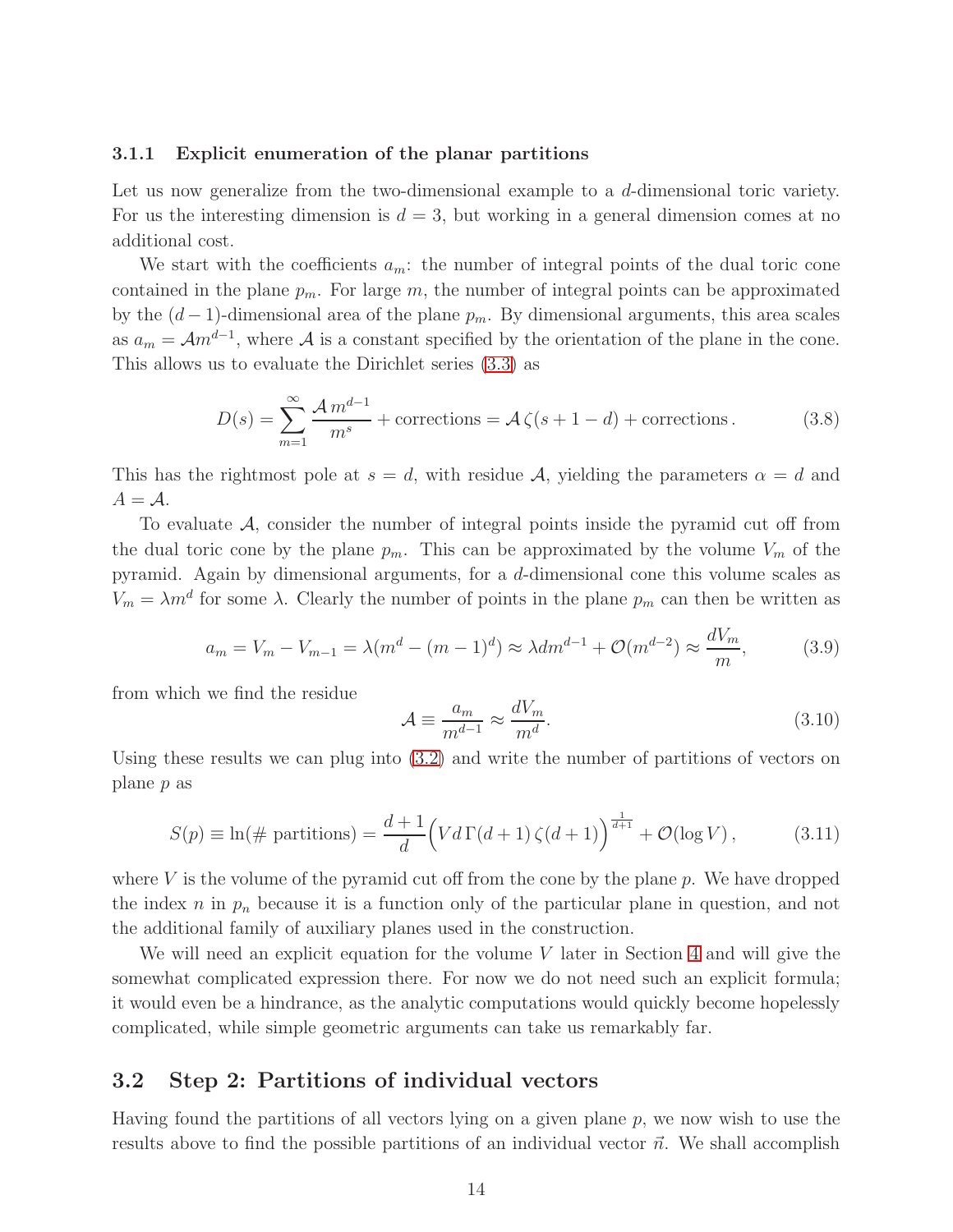this by considering an upper bound on the number of such partitions, and then showing that asymptotically this bound is saturated.

Consider  $\{p_{\vec{n},\vec{s}}\}$ , the set of all planes containing the point  $\vec{n}$ . Here the subscript  $\vec{s}$  indicates that the plane  $p_{\vec{n},\vec{s}}$  is defined as being normal to  $\vec{s}$ , as well as containing  $\vec{n}$ . Note that for  $p_{\vec{n},\vec{s}}$  to cut off a finite pyramid from the cone, we must have  $(\vec{s}, \vec{w}_a) > 0$  for all the edge generators  $\vec{w}_a$  of the dual cone.<sup>[4](#page-16-0)</sup> One can see that this condition is equivalent to  $\vec{s}$  living inside the toric cone.<sup>[5](#page-16-1)</sup> Continuing the above notation, we denote the volume of the pyramid cut out by the plane  $p_{\vec{n},\vec{s}}$  as  $V_{\vec{n},\vec{s}}$ .

Since the point  $\vec{n}$  is merely a point in the plane  $p_{\vec{n},\vec{s}}$ , the multiplicity of  $\vec{n}$  is bounded by the multiplicity of  $p_{\vec{n},\vec{s}}$ . This gives:

<span id="page-16-2"></span>
$$
e^{S(\vec{n})} \le e^{S(p_{\vec{n},\vec{s}})} = \exp\left(\frac{d+1}{d} \left(d V_{\vec{n},\vec{s}} \Gamma(d+1) \zeta(d+1)\right)^{\frac{1}{d+1}}\right). \tag{3.12}
$$

Since this is true for any plane  $p_{\vec{n},\vec{s}}$ , we can take a minimum over all the possible  $\vec{s}$  on the right hand side of  $(3.12)$ . This minimum is well defined because  $\vec{s}$  lives inside the toric cone, and on the faces of the cone  $V_{\vec{n},\vec{s}}$  diverges.<sup>[6](#page-16-3)</sup> Thus a minimum will exist inside the cone. Defining the function  $f(\vec{n})$  as

<span id="page-16-5"></span>
$$
f(\vec{n}) = d \min_{\vec{s}} V_{\vec{n},\vec{s}},\tag{3.13}
$$

we can write [\(3.12\)](#page-16-2) as

<span id="page-16-4"></span>
$$
e^{S(\vec{n})} \le \exp\left(\frac{d+1}{d}\left(f(\vec{n})\Gamma(d+1)\zeta(d+1)\right)^{\frac{1}{d+1}}\right). \tag{3.14}
$$

Now we wish to argue that in an asymptotic limit this bound becomes saturated, and therefore [\(3.14\)](#page-16-4) gives us the multiplicity we are after.

It is straightforward to see which  $\vec{s}$  minimizes the expression [\(3.13\)](#page-16-5): by construction the volume minimizing plane,  $p_{\vec{n}, \vec{s}_{min}}$ , has to be tangent to surfaces of constant f, and therefore<sup>[7](#page-16-6)</sup>

<span id="page-16-7"></span>
$$
\vec{s}_{min} = \vec{\nabla} f(\vec{n}), \quad \text{so that } f(\vec{n}) = dV_{\vec{n}, \vec{\nabla} f(\vec{n})}.
$$
\n(3.15)

Thus, to any point  $\vec{n}$  we can associate the volume minimizing plane

$$
p(\vec{n}) \equiv p_{\vec{n}, \vec{s}_{min}} \,. \tag{3.16}
$$

In Sec. [3.3.1](#page-19-0) below we show that  $\vec{n}$  is the center of gravity of the polygon  $p(\vec{n}) \cap C^*$ . The uniqueness of the center of gravity then establishes that  $p(\vec{n})$  is injective. But this implies

<sup>&</sup>lt;sup>4</sup> Since  $\vec{s}$  and  $-\vec{s}$  define the same plane,  $(\vec{s}, \vec{w}_a) < 0$  would work just as well. We choose > 0 without loss of generality.

<span id="page-16-1"></span><span id="page-16-0"></span><sup>&</sup>lt;sup>5</sup> Note: not the dual cone  $\mathcal{C}^*$ , but the toric cone  $\mathcal{C}$ .

<span id="page-16-3"></span><sup>&</sup>lt;sup>6</sup> This is because for  $\vec{s} \in \partial \mathcal{C}$ , the constraining planes become parallel to faces of  $\mathcal{C}^*$ . Thus, they fail to contain finite volumes within  $\mathcal{C}^*$  so  $V_{\vec{n},\vec{s}}$  diverges.

<span id="page-16-6"></span><sup>&</sup>lt;sup>7</sup> To be precise, this argument only implies that  $\vec{s}_{min}$  is proportional to the gradient  $\vec{\nabla}f$ , but since the normalization of  $\vec{s}$  is immaterial, we can use this equation to fix the normalization.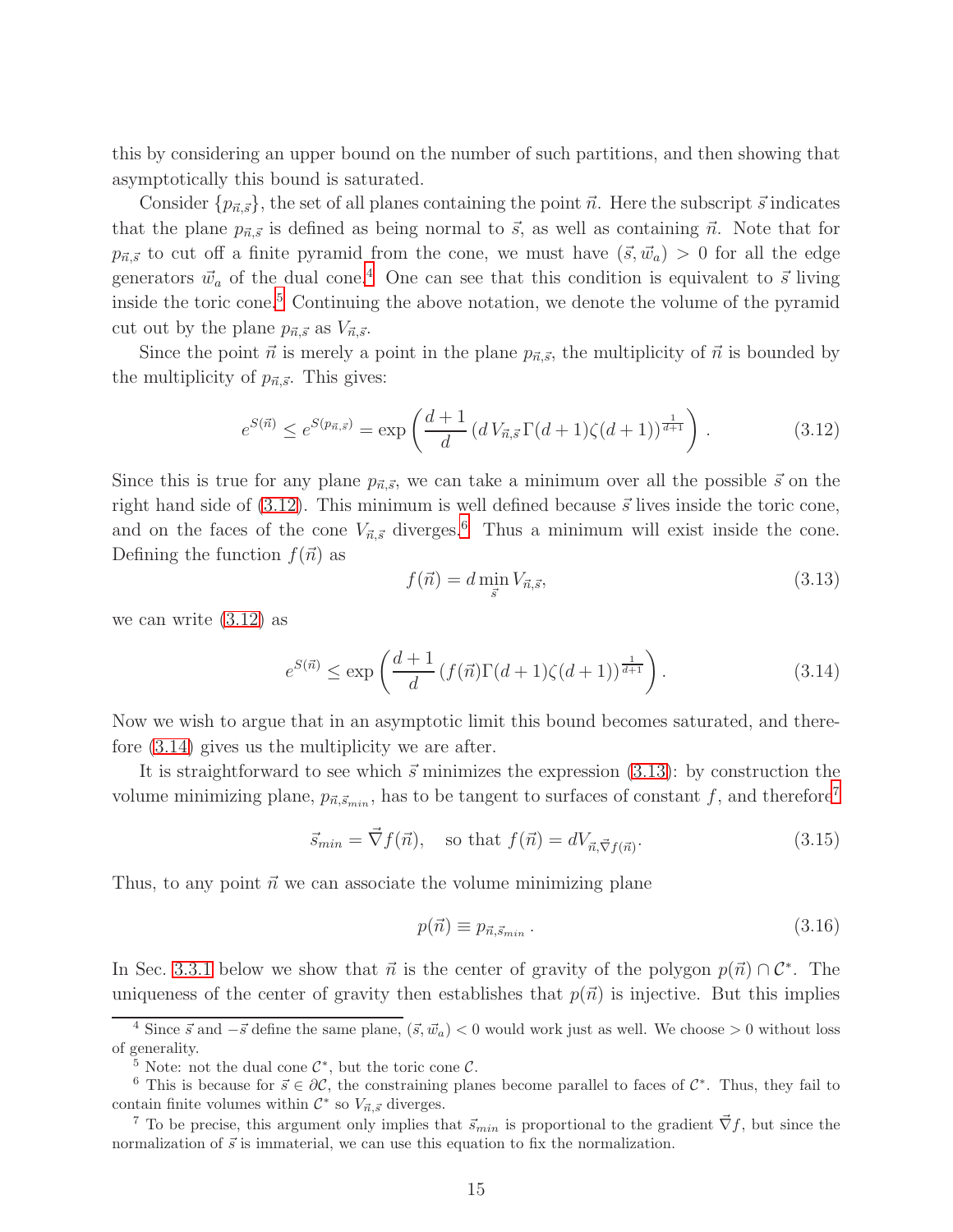that the point  $\vec{n}$  maximizes the multiplicities on the plane  $p(\vec{n})$ . This is because, by the injectivity of the map p, all other points  $\vec{n}'$  on the plane  $p(\vec{n})$  must have different minimizing planes  $p(\vec{n}')$  for which  $\vec{n}'$  will be the center of gravity. Then, necessarily,  $V_{p(\vec{n}')} < V_{p(\vec{n})}$ , since  $p(\vec{n}')$  is volume-minimizing plane for  $\vec{n}'$ . Thus,

<span id="page-17-2"></span>
$$
e^{S(\vec{n}')} \le e^{S(p(\vec{n}'))} < e^{S(p(\vec{n}))} = \exp\left(\frac{d+1}{d}\left(f(\vec{n})\Gamma(d+1)\zeta(d+1)\right)^{\frac{1}{d+1}}\right). \tag{3.17}
$$

This then implies that

<span id="page-17-0"></span>
$$
\frac{e^{S(p(\vec{n}))}}{A(p(\vec{n}))} \le e^{S(\vec{n})} \le e^{S(p(\vec{n}))} \tag{3.18}
$$

where  $A(p(\vec{n}))$  is the area of the volume minimizing plane passing through  $\vec{n}$ . The left hand inequality simply uses the fact that  $S(\vec{n}) > S(\vec{n}')$  on the plane  $p(\vec{n})$  while  $e^{S(p(\vec{n}))} = \sum_{\vec{n}'} e^{S(\vec{n}')}$ . The right hand inequality is [\(3.14\)](#page-16-4). Now observe that the  $A(p(\vec{n}))$  scales as  $|\vec{n}|^{d-1}$  where we are taking the Euclidean norm. Thus, taking logarithms of both sides of [\(3.18\)](#page-17-0) we get

$$
S(p(\vec{n})) - \mathcal{O}(\log(|\vec{n}|)) \le S(\vec{n}) \le S(p(\vec{n})) \tag{3.19}
$$

Now from [\(3.11\)](#page-15-2)  $S(p(\vec{n}))$  scales as  $V^{\frac{1}{d+1}} \sim |\vec{n}|^{\frac{d}{d+1}}$ . Thus we see that when  $|\vec{n}|$  is large,

<span id="page-17-1"></span>
$$
e^{S(\vec{n})} \approx e^{S(p(\vec{n}))} = \exp\left(\frac{d+1}{d}(f(\vec{n})\Gamma(d+1)\zeta(d+1))^{\frac{1}{d+1}}\right), \text{ or}
$$
  

$$
S(\vec{n}) \approx \frac{d+1}{d}(f(\vec{n})\Gamma(d+1)\zeta(d+1))^{\frac{1}{d+1}}.
$$
 (3.20)

This is the main result of this section. We have only kept leading terms in all expressions; to accurately evaluate multiplicities near the boundaries of  $\mathcal{C}^*$  subleading terms will have to be kept too. Eq. [\(3.20\)](#page-17-1) can be used to compute the number of multi-trace operators corresponding to any given triplet of charges, and thus gives a prediction for the entropy of the dual black holes on the gravity side.

Z-minimization revisited: Recall from Sec. [2.3.1](#page-9-0) that the Reeb vector  $\vec{b} = (b_1, b_2, 3)$  is computed by minimizing Z, which is proportional to the volume cut from  $\mathcal{C}^*$  with a plane of the form  $2(\vec{b}, \vec{n}) = 1$  [\[4\]](#page-47-0). Notice that all such planes pass through the point  $\vec{n} = (0, 0, \frac{1}{6})$  $\frac{1}{6}$ . The Reeb vector is therefore precisely the normal to the plane  $p((0,0,\frac{1}{6}))$  $(\frac{1}{6})$  and indeed to all planes  $p(0, 0, z)$ :

<span id="page-17-3"></span>
$$
\vec{b} \propto \vec{\nabla} f((0,0,z)),\tag{3.21}
$$

where the proportionality is set by requiring that  $b_3 = 3$ . The argument above eq. [\(3.17\)](#page-17-2) then establishes that every point on the z-axis is the maximal entropy point on its own equal R-charge surface. Because these surfaces take the form

$$
(\vec{b}, \vec{n}) = b_1 x + b_2 y + 3z = \frac{3R}{2}, \qquad (3.22)
$$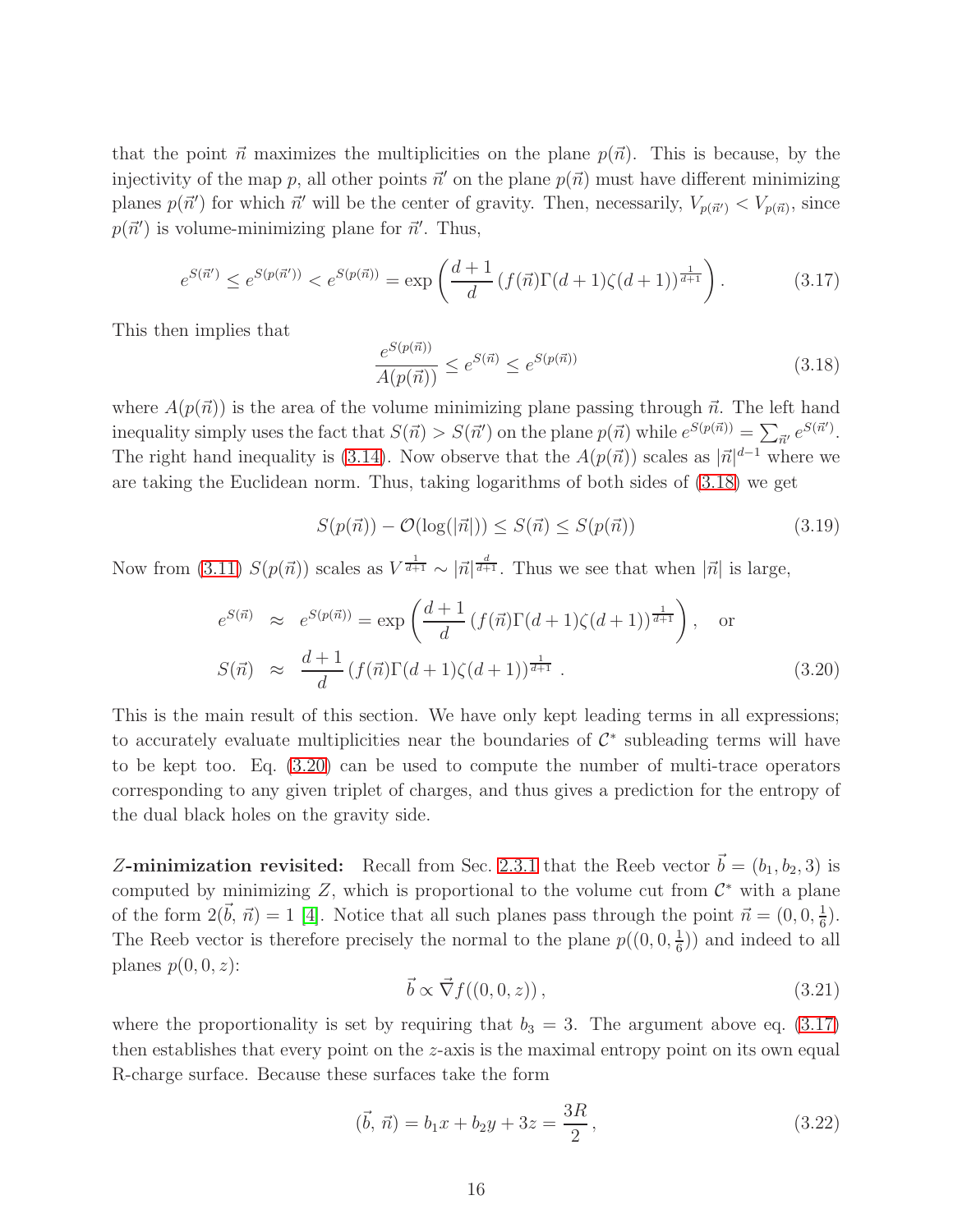

<span id="page-18-2"></span>Figure 6: Equal entropy surfaces in the dual toric cone of  $\mathbb{C}^3$ . They take the form of generalized hyperboloids (in the interior of the cone; see left) and hyperbolae (on the faces of the cone; see right.) The interior surfaces represent parametrically higher entropies.

the point of maximal entropy of an equal R-charge surface is always given by

<span id="page-18-1"></span>
$$
(0,0,\frac{R}{2})\,. \tag{3.23}
$$

In the next subsection we generalize this to arbitrary constraint surfaces. The result [\(3.23\)](#page-18-1) holds in the standard presentation of the dual toric cone, that is when the Newton polygon lives in the plane  $z = 1$ .

Surfaces of constant entropy: From [\(3.20\)](#page-17-1) we see that the surfaces of constant entropy in the dual toric cone are given by level sets of the function  $f(\vec{n})$ . From the definition of  $f(\vec{n})$ , these surfaces are characterized by the property that at each point  $\vec{n}$  on the surface, the plane tangent to the surface at  $\vec{n}$  cuts out an equal volume from the cone. Surfaces with this property are generalized hyperboloids in the cone. In Figure [6](#page-18-2) we plot these surfaces of constant entropy.

It is also interesting to consider entropy on the faces of the cone. Although the preceding construction appears to assign zero entropy to these faces, this should taken as a statement that the entropy on the faces is parametrically smaller than inside the cone. A good example here is  $\mathbb{C}^3$ , where the interior of the cone corresponds to the  $\frac{1}{8}$ -BPS sector, i.e., operators composed of three fields  ${X,Y,Z}$ , while on the faces only two fields  $(say {X,Y})$  are available. Evidently the entropy on the faces is parametrically lower but non-zero. The equal entropy curves on the faces take the form of hyperbolae. (See Figure [6.](#page-18-2))

## <span id="page-18-0"></span>3.3 Maximizing entropy

In Section [3.2](#page-15-1) we saw that the degeneracy of multi-trace operators with a specified d-tuple of charges  $\vec{n}$  is entirely determined by the behavior of one function,  $f(\vec{n})$ , which was essentially given by the minimal volume that can be cut out from the dual toric cone with a  $(d-1)$ -plane containing  $\vec{n}$ . The normal to this minimizing plane is then given by the gradient  $\vec{\nabla}f(\vec{n})$ , and it is very useful to think of  $\vec{\nabla} f(\vec{n})$  as the direction of the most rapid growth of entropy, starting from the point  $\vec{n}$ .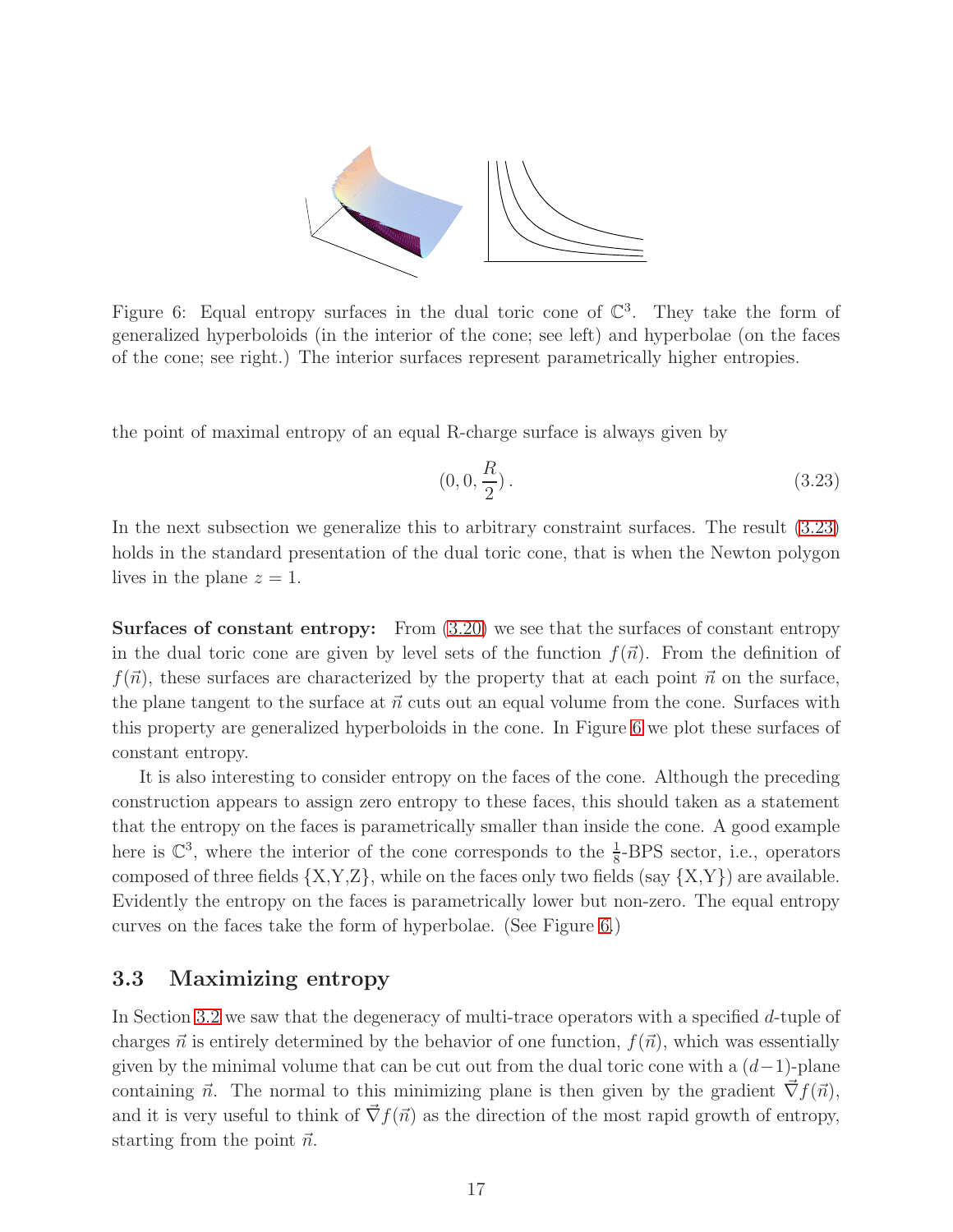A problem of interest is to maximize entropy subject to a specified constraint, such as a fixed R-charge R. In the following we consider constraints which are linear in the charge vector  $\vec{n}$ . Such constraints trace  $(d - 1)$ -hyperplanes in d-dimensions and take the form

$$
c_{\vec{s}}(\vec{n}) = (\vec{s}, \vec{n}) - n_s = 0,
$$
\n(3.24)

where  $\vec{s}$  is the normal of the constraint plane, and  $n_s$  is proportional to the corresponding charge, with the proportionality constraint set by the normalization of  $\vec{s}$ . For the special case of fixed R charge, the normal to the constraint planes is given by the Reeb vector  $\vec{b}$  of the toric variety, and the constraint equation reads  $(\vec{b}, \vec{n}) - \frac{3}{2}R = 0$ .

Maximizing entropy given a constraint  $c_{\vec{s}}(\vec{n}) = 0$  is then accomplished using the standard Lagrange multiplier technique: the maximum is given by the point where the constraint plane is tangent to a surface of constant  $f(\vec{n})$  which is equivalent to

<span id="page-19-1"></span>
$$
\vec{\nabla}f(\vec{n}) \propto \vec{\nabla}c_{\vec{s}}(\vec{n}) = \vec{s}.\tag{3.25}
$$

Unfortunately, due to the complicated analytic expression for the volume of a pyramid cut from the cone, equation [\(3.25\)](#page-19-1) is difficult to work with analytically. Luckily, a simple geometric observation reduces this problem to a very tractable one, familiar from freshman mechanics.

#### <span id="page-19-0"></span>3.3.1 Maximal entropy points as centers of gravity

We shall now show that the point of maximal multiplicity on a given plane is given by the center of gravity of that plane. This provides a simple prescription for finding the maximal entropy given an arbitrary constraint. Using the AdS/CFT correspondence, this will give the maximal entropy of a black hole in AdS space with charges satisfying the constraint. In particular, this will allow us to find the entropy and flavor charges of the most entropic black hole with R charge R.

Consider a linear constraint  $c_{\vec{s}}(\vec{n}) = 0$ , and denote the constraint plane by  $p_{\vec{s}}$ . Let the center of gravity of  $p_{\vec{s}} \cap C^*$  be  $\vec{n}_0$ . Now, pick an arbitrary line<sup>[8](#page-19-2)</sup> l contained in the plane  $p_{\vec{s}}$  that passes through the center of gravity  $\vec{n}_0$ . This is portrayed in Figure [7.](#page-20-0) To find the center of gravity, we define coordinates on the plane  $p_{\bar{s}}$ . We do so by choosing one of the coordinates, x, to be along l, and the other, y, to be perpendicular to l. Then the center of gravity is defined by the condition

<span id="page-19-3"></span>
$$
\int_{A} dx dy y = 0, \qquad (3.26)
$$

where the integration is over the part of the plane  $p_{\vec{s}}$  contained in the dual toric cone, i.e.,  $A=p_{\vec{s}}\cap\mathcal{C}^*$ .

<span id="page-19-2"></span><sup>8</sup> For clarity, we present this argument for the three-dimensional cone. However, the same logic will go go through in an arbitrary dimension d.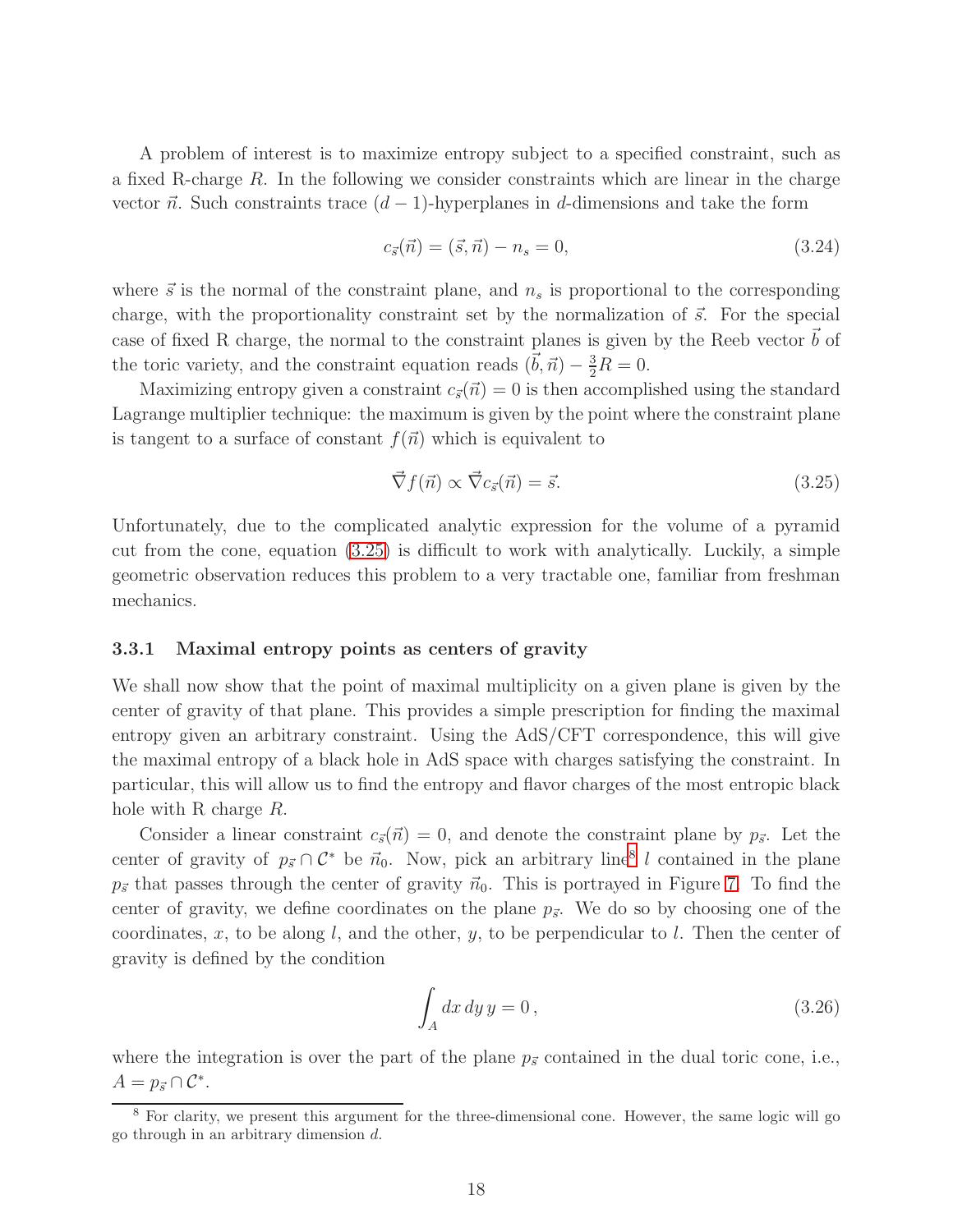

<span id="page-20-0"></span>Figure 7: Left: A constraint plane slicing the dual toric cone. Right: A line l (in blue) through the center of gravity of the slice. The contour in red illustrates the change in the volume cut by the plane after it is tilted about l by the angle  $\alpha$ . The toric variety used in the present example is the cone over  $dP_1$ .

Now, consider tilting the plane  $p_{\vec{s}}$  around the axis l by a small angle  $\alpha$ , as illustrated in Figure [\(7\)](#page-20-0). Denoting this tilted plane by  $p'_{\vec{s}}$ , the change in volume cut from the cone can be written as

$$
\Delta V = \int_{A'} dx \, dy \, y \sin \alpha \approx \alpha \int_A dx \, dy \, y + \mathcal{O}(\alpha^2), \tag{3.27}
$$

where A' is the intersection of the tilted plane  $p'_{\overline{s}}$  and the dual cone  $\mathcal{C}^*$ . The approximation in the equation above requires a little bit of explanation, as one needs to take into account the change of region of integration from  $A'$  to  $A$ . However, it is easy to see that this change will contribute terms that are proportional to  $\alpha$ , and combined with the sin  $\alpha$  factor these corrections only show up at order  $\mathcal{O}(\alpha^2)$ . The condition that  $p_{\bar{s}}$  is the volume minimizing plane,  $\Delta V = 0$ , is therefore equivalent to setting the torque about the axis l to vanish as in  $(3.26).$  $(3.26).$ 

However, since the line l is an arbitrary line passing through the center of gravity  $\vec{n}_0$ , the above argument is valid for any such line, and therefore for any tilt about  $\vec{n}_0$ . It follows that the constraint plane  $p_{\vec{s}}$  is the volume minimizing plane for the center of gravity  $\vec{n}_0$ , and therefore, the arguments from Section [3.2](#page-15-1) tell us that  $\vec{n}_0$  must be the most entropic point on the plane  $p_{\vec{s}}$ .

As a side note, the preceding argument affords a new characterization of the Reeb vector. In particular,  $\vec{b}$  is the normal to the unique family of parallel planes  $p_n$  such that the center of gravity of  $p_n \cap C^*$  is contained in the z-axis  $(x_d$ -axis in d dimensions).<sup>[9](#page-20-1)</sup> This observation is applicable in the standard presentation of the toric fan of  $M$ , where the Newton polygon is contained in the plane  $z = 1$ .

In some practical situations, finding the center of gravity of an infinitesimally thin slice  $(\vec{s}, \vec{n}) = c$  of the dual toric cone may still be harder than solving another auxiliary problem. Consider a family of parallel slices (constraints) of the form  $(\vec{s}, \vec{n}) = c_i$ , indexed by *i*. Because  $\mathcal{C}^*$  is a cone, all such slices are similar polygons, differing only by an overall scale. This

<span id="page-20-1"></span> $\frac{9}{9}$  With a slight abuse of notation, we use z to denote a coordinate both on the toric cone and the dual toric cone.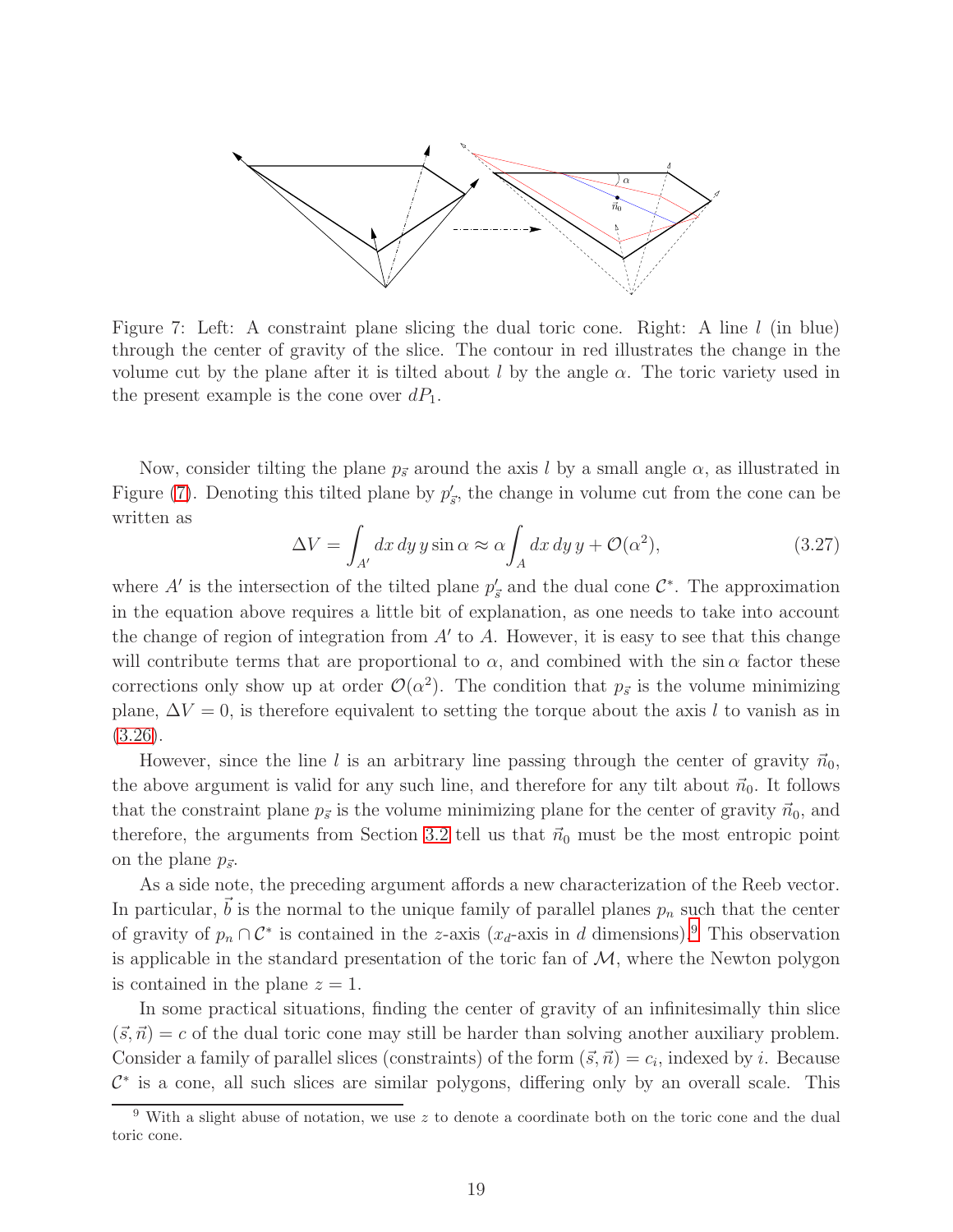

<span id="page-21-0"></span>Figure 8: A family of parallel planar constraints intersecting the dual toric cone. All constraint slices are similar polygons, so their centers of gravity fall on a ray extending from the tip of the dual toric cone. Here the toric variety is  $dP_1$ . The constraint slices are normal to the Reeb vector and represent equal R surfaces. The diagram was drawn in the standard  $SL(3,\mathbb{Z})$  frame, so that the centers of gravity of equal R-charge slices fall directly above the tip of the cone.

means that their centers of gravity all fall on the same straight line  $k(\vec{s})$ , which is uniquely determined by the normal vector  $\vec{s}$  of the constraint plane. The intersection of this line with the constraint  $(\vec{s}, \vec{n}) = c$  then yields the maximal degeneracy point on the plane. This is illustrated in Figure [8.](#page-21-0)

Now consider the pyramid  $\Delta_{\vec{s},c}$  cut out from the dual toric cone by the plane of constraint  $(\vec{s}, \vec{n}) = c$ . Its center of gravity also evidently lives on the line  $k(\vec{s})$ . We may now reverse the argument and find the line of maximal entropy, for this family of constraints given by  $(\vec{s}, \vec{n}) = c_i$ , by finding the center of gravity of the pyramid  $\Delta_{\vec{s}, c}$ . In particular,  $k(\vec{s})$  is the ray extending from the tip of the cone in the direction of the center of gravity of  $\Delta_{\vec{s}, c}$ . In this way the point of maximum entropy on the constraint  $(\vec{s}, \vec{n}) = c$  may be mechanistically recovered by hanging the pyramid by its tip using a piece of string. When the solid is balanced, the maximal entropy point will be directly below the tip.

The latter observation leads to a highly peculiar, mechanistic characterization of the Reeb vector. Consider the dual toric cone in standard presentation and align the z-axis  $(x_d$ -axis in d dimensions) with the vertical direction. Of all families of pyramids  $\Delta_{\vec{s},c}$ , the family  $\Delta_{\vec{b},c}$ is the unique one whose centers of gravity will lie on the vertical axis, i.e., directly above the tip. In other words, if we chop the dual cone  $\mathcal{C}^*$  with a plane normal to  $\vec{b}$ , the resulting pyramid will balance on its tip!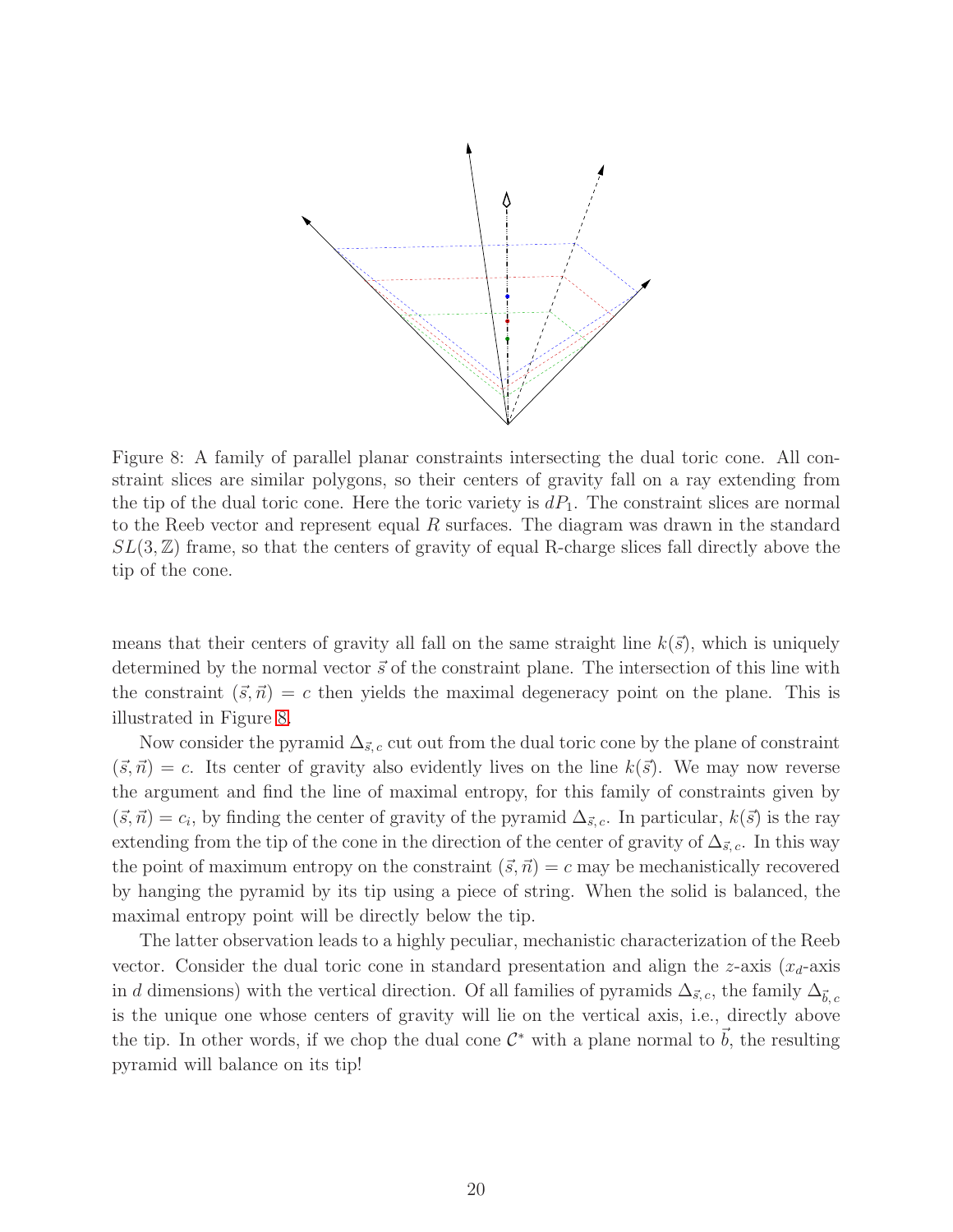

<span id="page-22-1"></span>Figure 9: Two sets of constraints on the dual toric cone of  $\mathbb{C}^2$ . Level sets of the R-charge (normal to  $\vec{b} = (1, 1)$ ) and of the quantity  $x + 2y = \frac{3}{2}R + y$  are given in blue and red, respectively. The midpoints of each set of line segments (bold dots) trace rays of fastest entropy growth for each set of constraints (dotted vectors).

#### <span id="page-22-0"></span>3.3.2 Examples

We begin with the simplest possible example:  $\mathbb{C}^2$  and take the dual toric cone to be the first quadrant of  $\mathbb{Z}^2$ , which is not the standard presentation. Here the Reeb vector is given by  $\vec{b} = (1, 1)$ , and thus the lines corresponding to the constraint of fixed R charge are normal to  $(1, 1)$ , i.e., they have slope  $-1$ . Here every equal R-charge constraint is a line segment normal to the Reeb vector  $\vec{b} = (1, 1)$ . The center of gravity of each line segment is simply its midpoint, and the union of all midpoints forms the fastest growth ray  $k(\vec{b}) = (1, 1)$ . This is drawn in blue in Fig. [9.](#page-22-1) The numeric equality between  $\vec{b} = (1, 1)$  and  $k(\vec{b})$  is purely accidental<sup>[10](#page-22-2)</sup> and is not respected by  $SL(2, \mathbb{Z})$  transformations. One may wish to impose a different constraint, for example of the form  $x + 2y = \text{const.}$  The ray of maximal entropy is again given by the union of the midpoints of the line segments  $x + 2y = c$  contained in the dual toric cone, and we can read off  $k((1,2)) = (2,1)$ . This is illustrated in red in Figure [9.](#page-22-1)

As a next example, consider the simplest three-dimensional toric variety. In its simplest presentation, where both the toric and the dual toric cone are simply the first octant of the lattice  $\mathbb{Z}^3$ , the symmetry relating the three generators is evident and trivially  $k(\vec{b}) = (1, 1, 1)$ . For a less trivial example, consider the presentation of the toric data of  $\mathbb{C}^3$  in the conventions of Section [2,](#page-4-0) where we choose the  $SL(3, \mathbb{Z})$  frame so that the generators of the toric cone reside in the  $z = 1$  plane. It is straightforward to compute the generators of the dual toric cone and the Reeb vector using the results from Section [2,](#page-4-0) and one gets

$$
w_1 = (0, 1, 0),
$$
  $w_2 = (-1, -1, 1),$   $w_3 = (1, 0, 0),$   $\vec{b} = (1, 1, 3).$  (3.28)

Choosing the slicing corresponding to fixed R charge, i.e., the one corresponding to planes normal to the Reeb vector, we find that the center of gravity of the pyramid cut out from

<span id="page-22-2"></span><sup>&</sup>lt;sup>10</sup> These two objects should not be compared, as  $\vec{b} = (1, 1)$  lives in the toric cone while  $k(\vec{b})$  lives in the dual toric cone.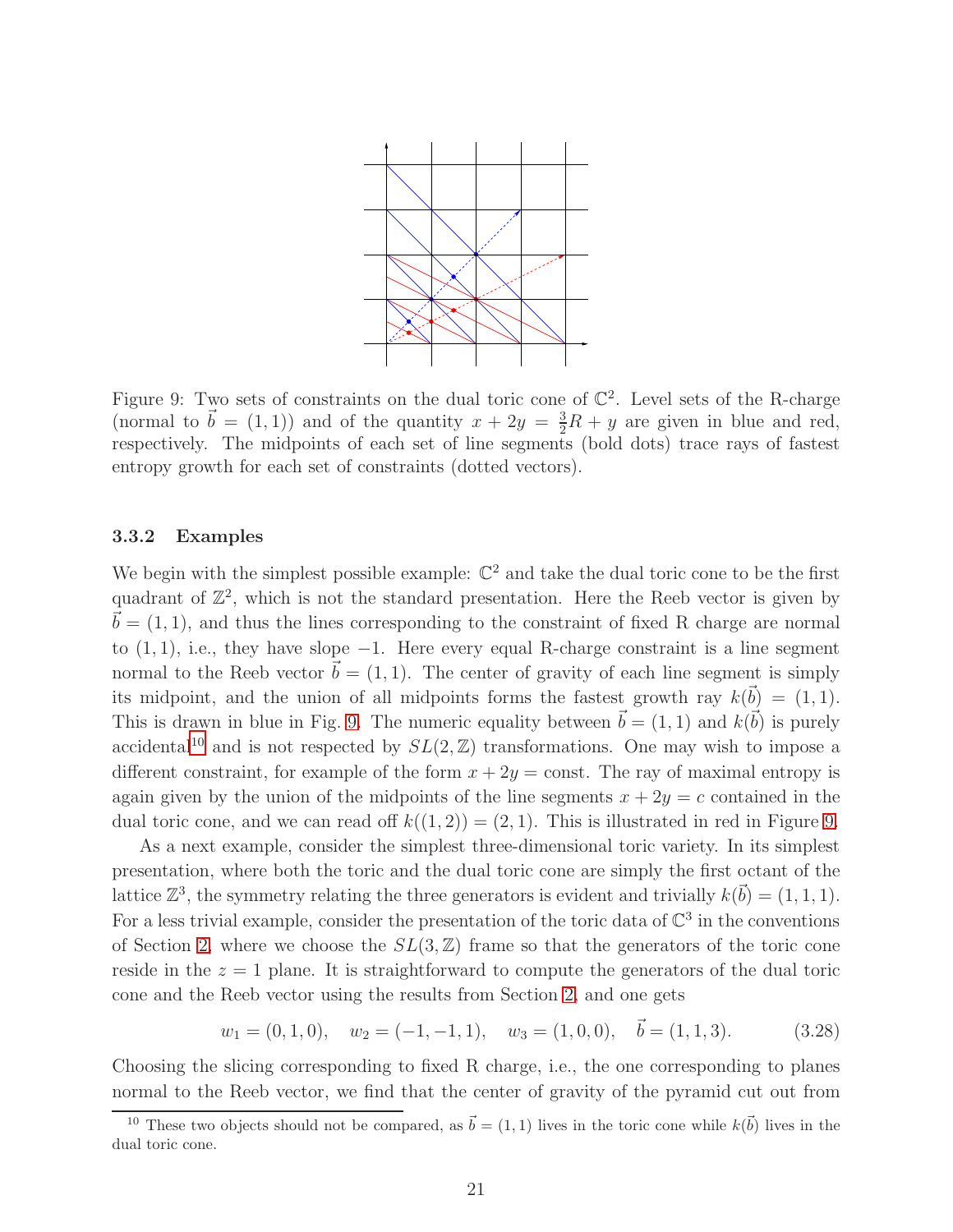$\mathcal{C}^*$  by the plane of R-charge  $R, x+y+3z = \frac{3R}{2}$  $\frac{3R}{2}$ , is the point  $(0,0,\frac{3R}{8})$  $\frac{3R}{8}$ ). Therefore the line of maximal entropy at fixed R-charge is given by

$$
\vec{k}(\vec{b}) = \vec{k}((1, 1, 3)) = (0, 0, 1). \tag{3.29}
$$

By the argument below eq. [\(3.21\)](#page-17-3), this holds for every toric variety in the standard presentation. We remind the reader that  $\vec{k}(\vec{s})$  is to be understood as specifying a ray, so its normalization is immaterial. The ray intersects the equal R surface at

<span id="page-23-0"></span>
$$
(0,0,\frac{R}{2}) = \frac{R}{2}(w_1 + w_2 + w_3), \qquad (3.30)
$$

in agreement with eq.  $(3.23)$ . The form of  $(3.30)$ , symmetric in the generators  $w_1, w_2, w_3$ , is a direct consequence of the fact that the three adjoint scalars X, Y, Z have equal R-charge. As exemplified here, all algorithms presented in the current section respect the  $SL(3,\mathbb{Z})$ symmetry.

Finally, we treat the case of  $dP_1$ , which was used for illustration throughout Section [2.](#page-4-0) Again consider the family of equal R-charge constraints, which in the (standard)  $SL(3,\mathbb{Z})$ frame of Figure [3](#page-8-0) take the form

<span id="page-23-1"></span>
$$
(4 - \sqrt{13})y + 3z = \frac{3}{2}R_0.
$$
\n(3.31)

The center of gravity of the pyramid cut out from  $\mathcal{C}^*$  with the plane [\(3.31\)](#page-23-1) again resides at  $(0,0,\frac{3R_0}{8})$  $\frac{R_0}{8}$ ); indeed, this will hold for all pyramids formed by equal R-charge surfaces in the standard presentation. The most entropic charge vector for a fixed R-charge  $R_0$  takes the form [\(3.23\)](#page-18-1).

The appearance of an irrational number in the Reeb vector of  $dP_1$ , eq.  $(2.7)$ , implies that an exact specification of the R-charge traces a line segment and not a plane intersecting  $\mathcal{C}^*$ . Namely, all the integer points in the dual toric cone that line within a plane perpendicular to the Reeb vector are actually collinear. In detail, writing down

$$
R_0 = R_1 + R_2 \sqrt{13},\tag{3.32}
$$

the locus of equal R-charge takes the form

$$
4y + 3z = \frac{3}{2}R_1
$$
  

$$
-y = \frac{3}{2}R_2,
$$
 (3.33)

which is a line in three-space. However, such considerations would only be of practical import if one were capable of making exact R-charge (conformal dimension) measurements, so as to extract from one measurement two integers  $R_1, R_2$ . At any finite precision  $\epsilon$ , the relevant constraint to impose instead is

<span id="page-23-2"></span>
$$
R_0 - \epsilon < R < R_0 + \epsilon \tag{3.34}
$$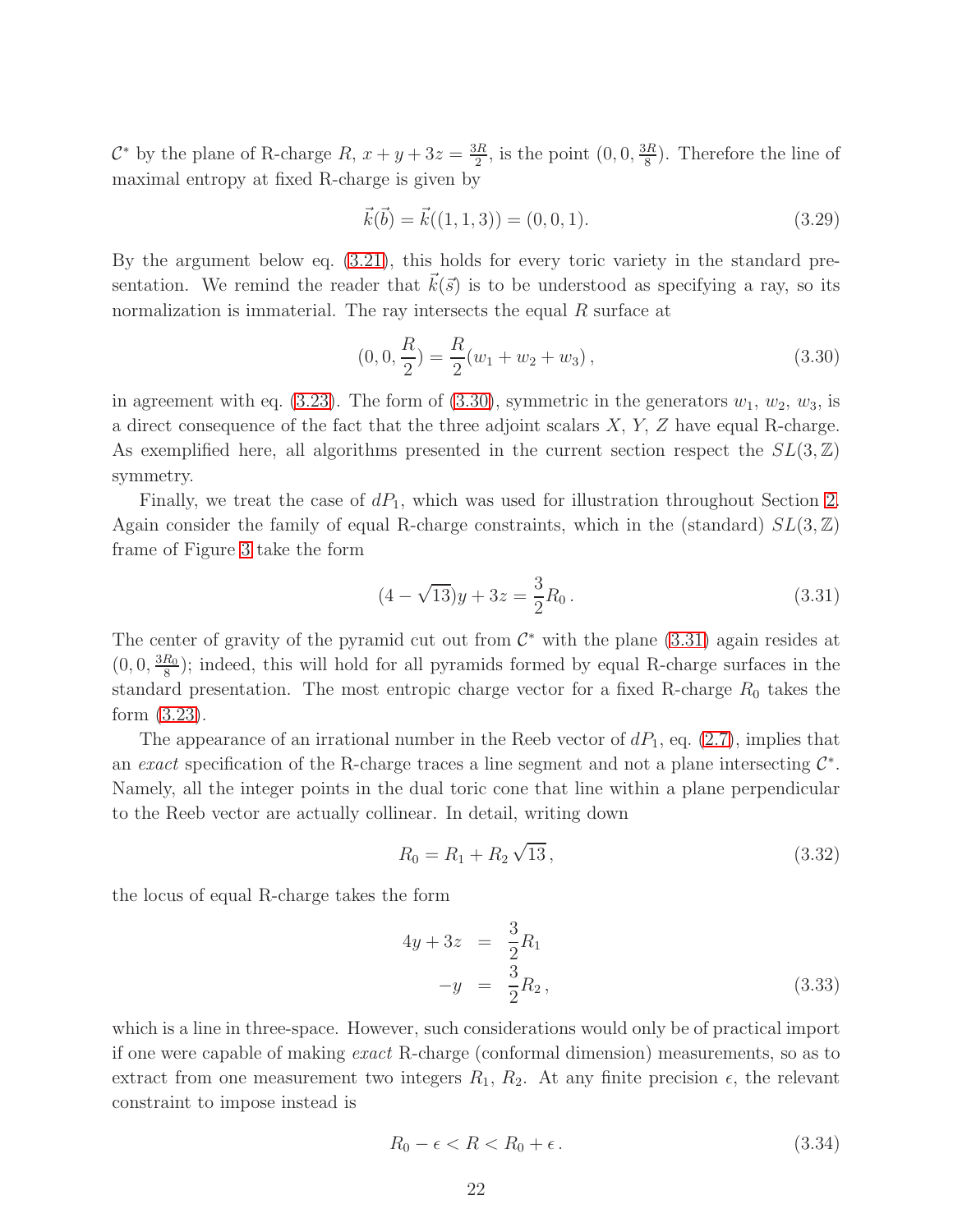In this case, the most entropic point is given by the center of mass of the thin shell [\(3.34\)](#page-23-2) and is given by [\(3.23\)](#page-18-1). For completeness, we present in Appendix [A](#page-41-0) an algorithm for calculating the multiplicity of operators matching a specified irrational R-charge exactly (analogously to eq. [\(3.11\)](#page-15-2)). This generalizes the construction of Sec. [3.1.](#page-12-0)

## <span id="page-24-0"></span>3.4 Dual giant interpretation

Recalling the construction [\[4\]](#page-47-0) reviewed in Sec. [2.4,](#page-9-1) wherein  $\mathcal{C}^*$  is seen as the phase space of a dual giant graviton propagating in the  $AdS_5 \times X$  background, one can also interpret the present results in terms of dual giant configurations. Dual giant gravitons are pointlike objects from the viewpoint of the Sasaki-Einstein manifold  $X$  and carry momentum  $\vec{P} = (P_{\phi_1}, P_{\phi_2}, P_{\phi_3})$  along the directions of the maximal torus of X. This momentum is quantized and takes integer values falling in the dual toric cone  $\mathcal{C}^*$ . In this way, the conserved momentum of each dual giant graviton  $\vec{P}$  corresponds to a charge vector  $\vec{m}$  comprising the three  $U(1)$  (flavor) charges studied above. Likewise, we may think of a vector  $\vec{s} \in \mathcal{C}$  as specifying a particular cycle  $\sigma_{\vec{s}}$  in the maximal torus, and a planar surface

$$
(\vec{s}, \vec{P}) = P_{\vec{s}} \tag{3.35}
$$

consists of all states whose component of momentum along  $\sigma_{\vec{s}}$  is fixed at  $P_{\vec{s}}$ . The result of Sec. [3.1,](#page-12-0) eq.  $(3.11)$ , gives the total number of such configurations.

Analogously, Sec. [3.2](#page-15-1) gives a way of enumerating the configurations of many dual giants which are characterized by a given triple of total momenta  $\vec{P} = (P_{\phi_1}, P_{\phi_2}, P_{\phi_3})$ . Following the procedure, eq. [\(3.15\)](#page-16-7) assigns to  $\vec{P}$  a special cycle corresponding to  $\vec{\nabla}f(\vec{P}) \in \mathcal{C}$ . Eq. [\(3.20\)](#page-17-1) then shows that fixing the total momentum along that cycle becomes in the asymptotic regime equivalent to fixing the momentum vector at  $\vec{P}$ . The reason for that is reminiscent of the equipartition theorem and may be traced directly to the central limit theorem. In particular, the orientation of the cycle  $\sigma_{\vec{\nabla}f(\vec{P})}$  in the maximal torus of X is such that momentum running along it splits among the fundamental cycles of the torus precisely in the ratio given by  $\ddot{P}$ .

## <span id="page-24-1"></span>4 Universal distribution of trace factors

In the previous section we found the multiplicity of operators for any given triple of charges  $\vec{n}$ , comprising (linear combinations of) the R-charge and the two flavor charges. Further, we gave an algorithm which selects the combination of flavor charges  $\vec{n}$  that maximizes this multiplicity given any linear constraint on the charges. In this section we will show that when  $|\vec{n}|$  is large, most of these operators share a universal trace structure.

In [\[13\]](#page-47-9), the structure of multi-trace operators in the half-BPS sector of  $\mathcal{N} = 4$  SYM theory was treated using canonical partition function techniques. The problem of counting BPS multi-trace operators in an  $\mathcal{N}=1$  SCFT living on a finite stack of D-branes transverse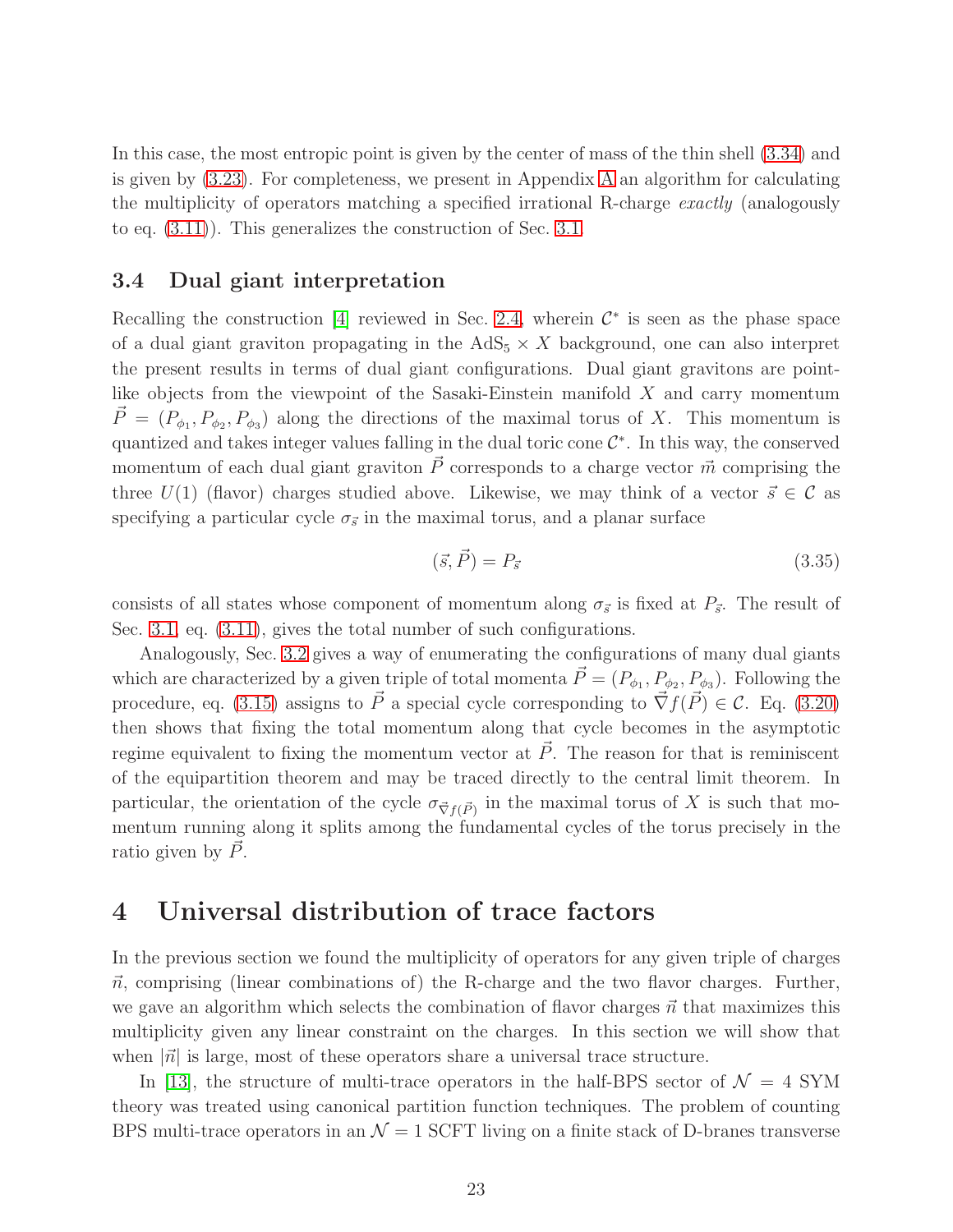to the tip of a Calabi-Yau cone was likewise treated in [\[1\]](#page-46-0) using the plethystic program. In the following we shall proceed along similar lines in order to extract statistical information about the distribution of traces in a multi-trace operator with charge vector  $\vec{n}$ .

As explained in Section [3,](#page-11-0) every multi-trace operator of charge vector  $\vec{n}$  is specified by a vector partition

$$
\sum_{j} \vec{m}_j = \vec{n},\tag{4.1}
$$

where each summand  $\vec{m}_j \in \mathcal{C}^*$  corresponds to one trace factor, unique up to F-term relations. The exact correspondence between flavor charges, winding paths in the dimer model, and fields entering the given trace factor, was described in Section [2.](#page-4-0) Introducing a triple of generalized temperatures<sup>[11](#page-25-1)</sup>  $\vec{\beta} \equiv (\beta_1, \beta_2, \beta_3)$  and a chemical potential  $\alpha$ , we may write down a grand canonical partition function for the system [\[1,](#page-46-0) [4\]](#page-47-0)

<span id="page-25-2"></span>
$$
Z = \prod_{\vec{m} \in \mathcal{C}^*} \left( 1 - e^{\alpha - (\vec{\beta}, \vec{m})} \right)^{-1} \equiv \prod_{\vec{m} \in \mathcal{C}^*} Z_{\vec{m}} \,. \tag{4.2}
$$

This partition function has been exhibited in [\[4\]](#page-47-0) as counting dual giant graviton states moving on a toric variety  $M$ , and concurrently in [\[1\]](#page-46-0) as a generating function for mesonic multitrace operators in the associated field theory. In the following, we first treat the case where  $\alpha = 0$  so that every summand  $\vec{m}$  (trace factor of type  $\vec{m}$ ) is counted with the same weight. Indeed, each factor  $Z_{\vec{m}} = (1 - e^{-(\vec{\beta}, \vec{m})})^{-1}$  allows for an arbitrary number of repetitions of the summand  $\vec{m}$  in a partition (multi-trace operator). Thus, in setting  $\alpha = 0$ , we are going to let the ensemble choose its optimal number of trace factors  $M$ . The case where  $M$  is fixed by hand with a non-trivial chemical potential is treated later in the section.

#### <span id="page-25-0"></span>4.1 Ensemble with unrestricted number of traces

With  $\alpha = 0$ , the partition function [\(4.2\)](#page-25-2) blows up at  $\vec{0} \in C^*$ . This corresponds to the onset of Bose-Einstein condensation at the trivial point. However, the tip of the cone corresponds to a trivial factor in the structure of a multi-trace operator, and as such should not be counted in the total number of factors in a multi-trace operator. Therefore, the correct partition function to be analyzed is:

<span id="page-25-3"></span>
$$
Z = \prod_{\vec{m}\in\mathcal{C}^*\backslash\vec{0}} \left(1 - e^{-(\vec{\beta},\vec{m})}\right)^{-1} \equiv \prod_{\vec{m}\in\mathcal{C}^*\backslash\vec{0}} Z_{\vec{m}}.
$$
 (4.3)

For a given charge vector  $\vec{n}$ , the Lagrange multipliers  $\vec{\beta}$  are set by requiring:

<span id="page-25-4"></span>
$$
\langle n_i \rangle = -\frac{\partial \log Z}{\partial \beta_i} \qquad i = 1, 2, 3. \tag{4.4}
$$

<span id="page-25-1"></span><sup>&</sup>lt;sup>11</sup> These temperatures are not physical. They are Lagrange multipliers introduced for ease of calculation.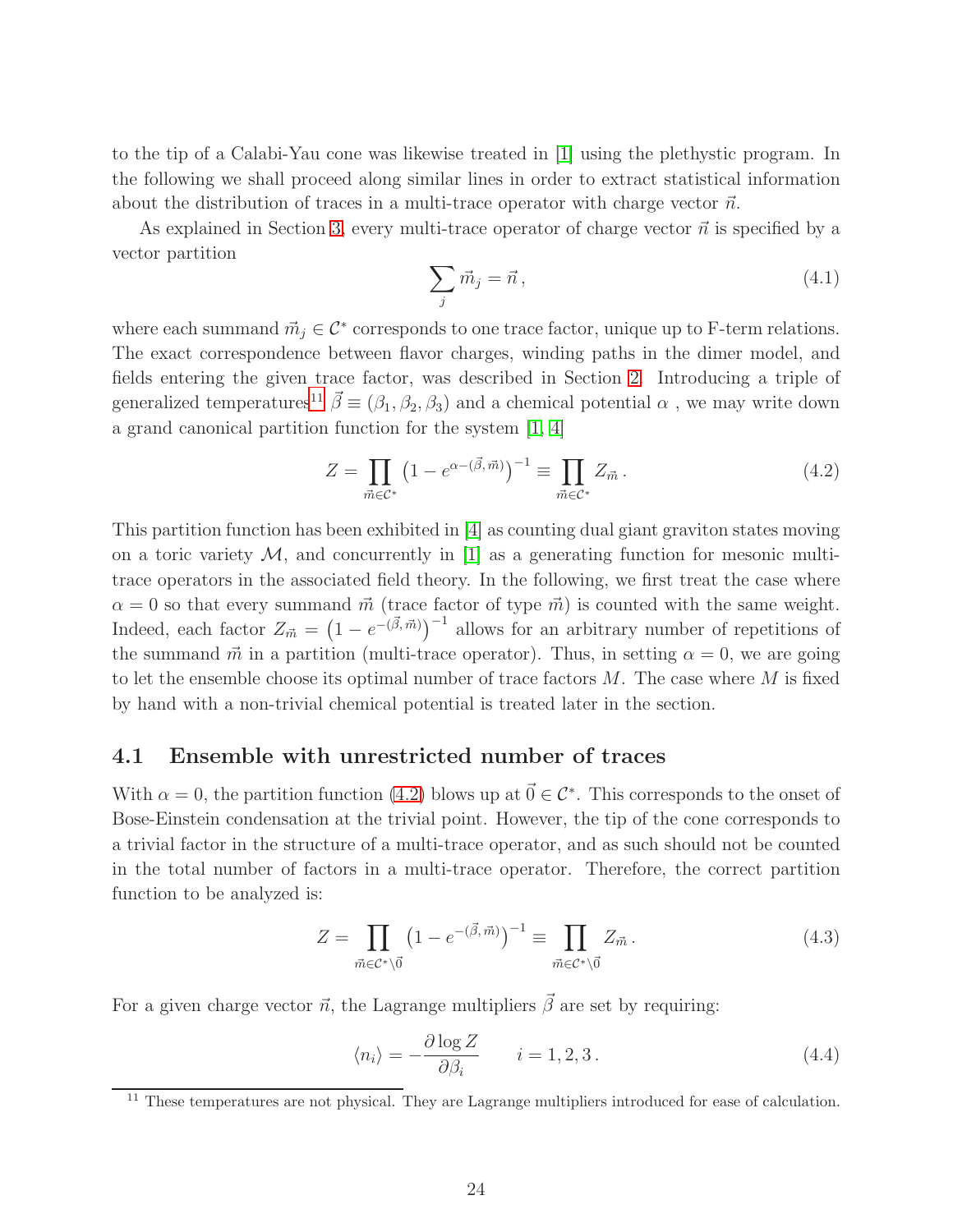

<span id="page-26-1"></span>Figure 10: Illustration of the natural grading associated to the point  $(n_1, n_2, n_3)$  for  $\mathbb{C}^3$ . The planes with dashed lines are normal to  $\vec{\beta}$ , and for comparison we have included the level 1 surface containing  $\text{Tr } X$ ,  $\text{Tr } Y$  and  $\text{Tr } Z$  with dotted lines.

Because eq. [\(4.3\)](#page-25-3) factorizes, we can read off the mean and standard deviation in the population of the trace factor  $\vec{m}$ :

<span id="page-26-0"></span>
$$
\langle n_{\vec{m}} \rangle = -\frac{1}{m_i} \frac{\partial \log Z_{\vec{m}}}{\partial \beta_i} = (e^{(\vec{\beta}, \vec{m})} - 1)^{-1} \,. \tag{4.5}
$$

The right hand side is manifestly independent of  $i$ . Indeed,  $(4.4)$  counts average charge while [\(4.5\)](#page-26-0) counts the average number of traces; their relation is

<span id="page-26-3"></span>
$$
\langle n_i \rangle = \sum_{\vec{m} \in \mathcal{C}^* \backslash \vec{0}} m_i \langle n_{\vec{m}} \rangle . \tag{4.6}
$$

The standard deviation in  $n_{\vec{m}}$  reads:

$$
\sigma(n_{\vec{m}}) = \left(\langle n_{\vec{m}}^2 \rangle - \langle n_{\vec{m}} \rangle^2\right)^{1/2} = \left(\frac{1}{m_i^2 Z_{\vec{m}}} \frac{\partial^2 Z_{\vec{m}}}{\partial \beta_i^2} - \left(e^{(\vec{\beta}, \vec{m})} - 1\right)^{-2}\right)^{1/2} = \left(2 \sinh \frac{(\vec{\beta}, \vec{m})}{2}\right)^{-1},\tag{4.7}
$$

so that the standard deviation always exceeds the mean, most rampantly away from the tip of the cone:

<span id="page-26-4"></span>
$$
\sigma(n_{\vec{m}})/\langle n_{\vec{m}}\rangle = e^{\frac{(\vec{\beta},\vec{m})}{2}} = \left(1 + \langle n_{\vec{m}}\rangle^{-1}\right)^{1/2} \ge 1.
$$
\n(4.8)

This is the same relation as that found in [\[13\]](#page-47-9). We defer a full discussion of the structure of heavy multi-trace operators until the next subsection.

Eq. [\(4.5\)](#page-26-0) shows that the planar surfaces

<span id="page-26-2"></span>
$$
(\vec{\beta}, \vec{m}) = y \tag{4.9}
$$

share the same occupation numbers. This induces a natural grading of the dual cone  $\mathcal{C}^*$  by parallel planes with the normal  $\vec{\beta}$ ; we illustrate this in Figure [10.](#page-26-1) It is easy to see that these planes are the same as the planes  $p_m$  utilized in Sections [3.1,](#page-12-0) [3.2](#page-15-1) to evaluate the number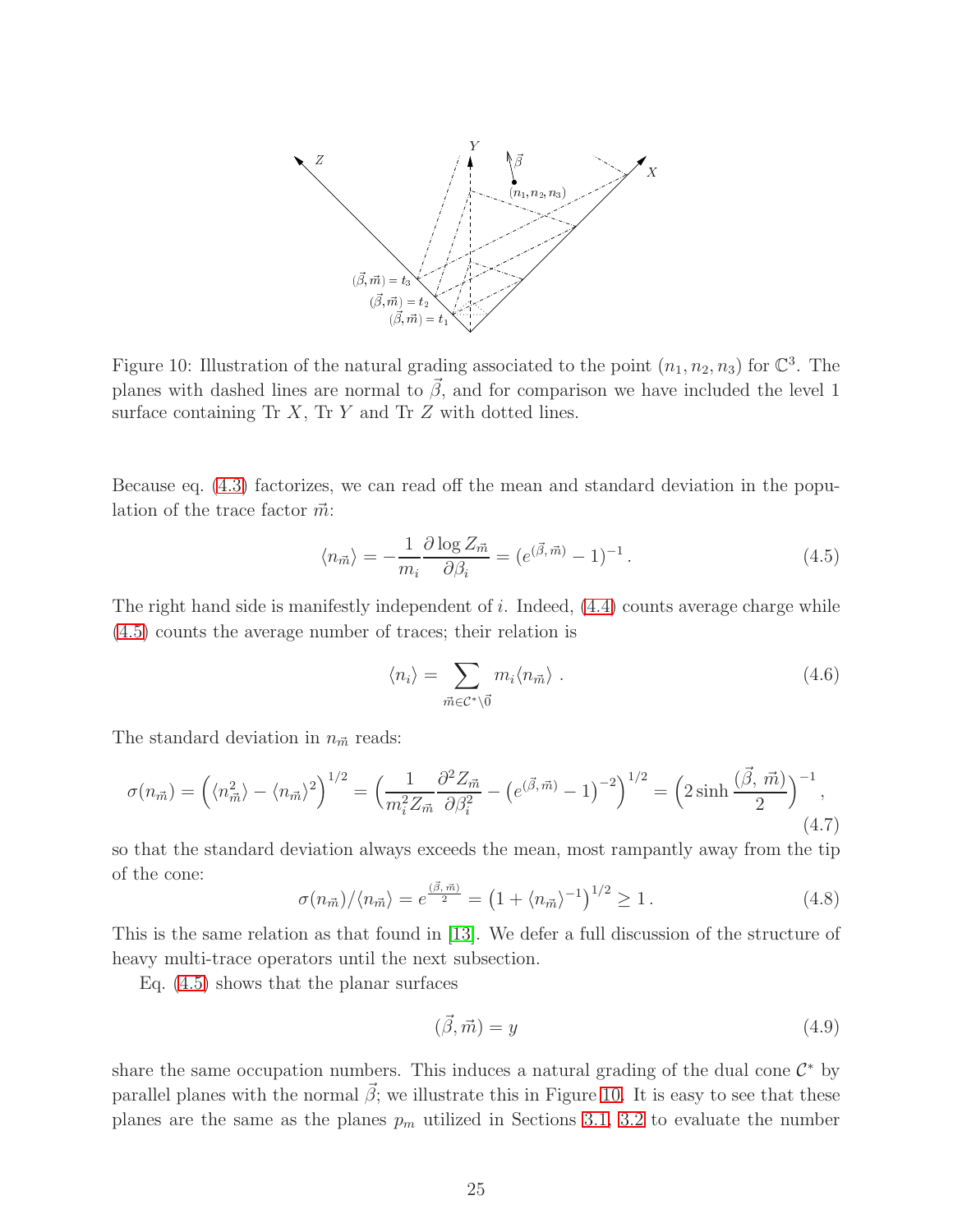of vector partitions of a given vector  $\vec{n}$ <sup>[12](#page-27-0)</sup> Consequently  $\vec{\beta} \parallel \vec{\nabla} f(\vec{n})$  and we may recast the populations at sites  $\vec{m}$  in terms of just one temperature  $\beta$ :

<span id="page-27-3"></span>
$$
\langle n_{\vec{m}} \rangle = -\frac{1}{(\vec{m}, \vec{\nabla} f(\vec{n}))} \frac{\partial \log Z_{\vec{m}}}{\partial \beta} = (e^{\beta(\vec{m}, \vec{\nabla} f(\vec{n}))} - 1)^{-1}, \tag{4.10}
$$

where we have set

<span id="page-27-5"></span>
$$
\vec{\beta} \equiv \beta \vec{\nabla} f(\vec{n}). \tag{4.11}
$$

With this form of  $\vec{\beta}$  substituted in eq. [\(4.3\)](#page-25-3), the condition setting  $\beta$  reads:

<span id="page-27-2"></span>
$$
(\vec{n}, \vec{\nabla} f(\vec{n})) = -\frac{\partial \log Z}{\partial \beta}.
$$
\n(4.12)

For large  $|\vec{n}|$ , we can use a continuum approximation. A thin shell contained between two planes normal to  $\nabla f(\vec{n})$  given by

<span id="page-27-1"></span>
$$
t < (\vec{m}, \vec{\nabla} f(\vec{n})) < t + dt \tag{4.13}
$$

is seen from eq. [\(3.9\)](#page-15-3) to contain

$$
a_t dt = \frac{V_t d}{t} dt \tag{4.14}
$$

lattice points. In order to write an explicit expression for  $V_t$  in d dimensions, we shall need further notation. Write the dual toric cone  $\mathcal{C}^*$  as a union of F simplicial cones  $\hat{\sigma}^i$  and denote the d generators of  $\hat{\sigma}^i$  by  $\hat{\vec{w}}_j^i$ ,  $j = 1, \ldots, d$ . Each of these is a d-vector, so  $(\hat{w}^i)_{jk}$  is a  $d \times d$ matrix. In terms of the notation of Sec. [2.3,](#page-7-0) which is suitable to  $d = 3$ , one choice of the F simplicial cones leads to:

$$
\begin{aligned}\n\hat{\vec{w}}_1^i &= \vec{w}_{k-1,0} \\
\hat{\vec{w}}_2^i &= \vec{w}_{i-1,i} \\
\hat{\vec{w}}_3^i &= \vec{w}_{i,i+1}\n\end{aligned} \tag{4.15}
$$

Here i ranges from 0 to  $F = k - 2$ , where the Newton polygon is a k-gon. The volume of the dual toric cone bound by the plane  $(\vec{s}, \vec{x}) = t$  with normal  $\vec{s}$  is then given by

$$
V_t = \frac{t^d}{d!} \sum_{i=1}^F \frac{|\det \hat{w}^i|}{\prod_{j=1}^d (\hat{w}_j^i, \vec{s})}.
$$
\n(4.16)

It follows that the thin shell [\(4.13\)](#page-27-1) contains

<span id="page-27-4"></span>
$$
\frac{1}{(d-1)!} \sum_{i=1}^{F} \frac{|\det \hat{w}^i|}{\prod_{j=1}^d (\hat{w}_j^i, \vec{\nabla} f(\vec{n}))} t^{d-1} dt \equiv B(\vec{n}) t^{d-1} dt \tag{4.17}
$$

<span id="page-27-0"></span> $12$  This follows from the observation that the counting procedure in Sections [3.1,](#page-12-0) [3.2](#page-15-1) did not distinguish among charge vectors lying on the same plane  $p_m$ . Thus, the planes  $p_m$  comprise vectors of equal multiplicity, as do the planes [\(4.9\)](#page-26-2), so the two families must coincide.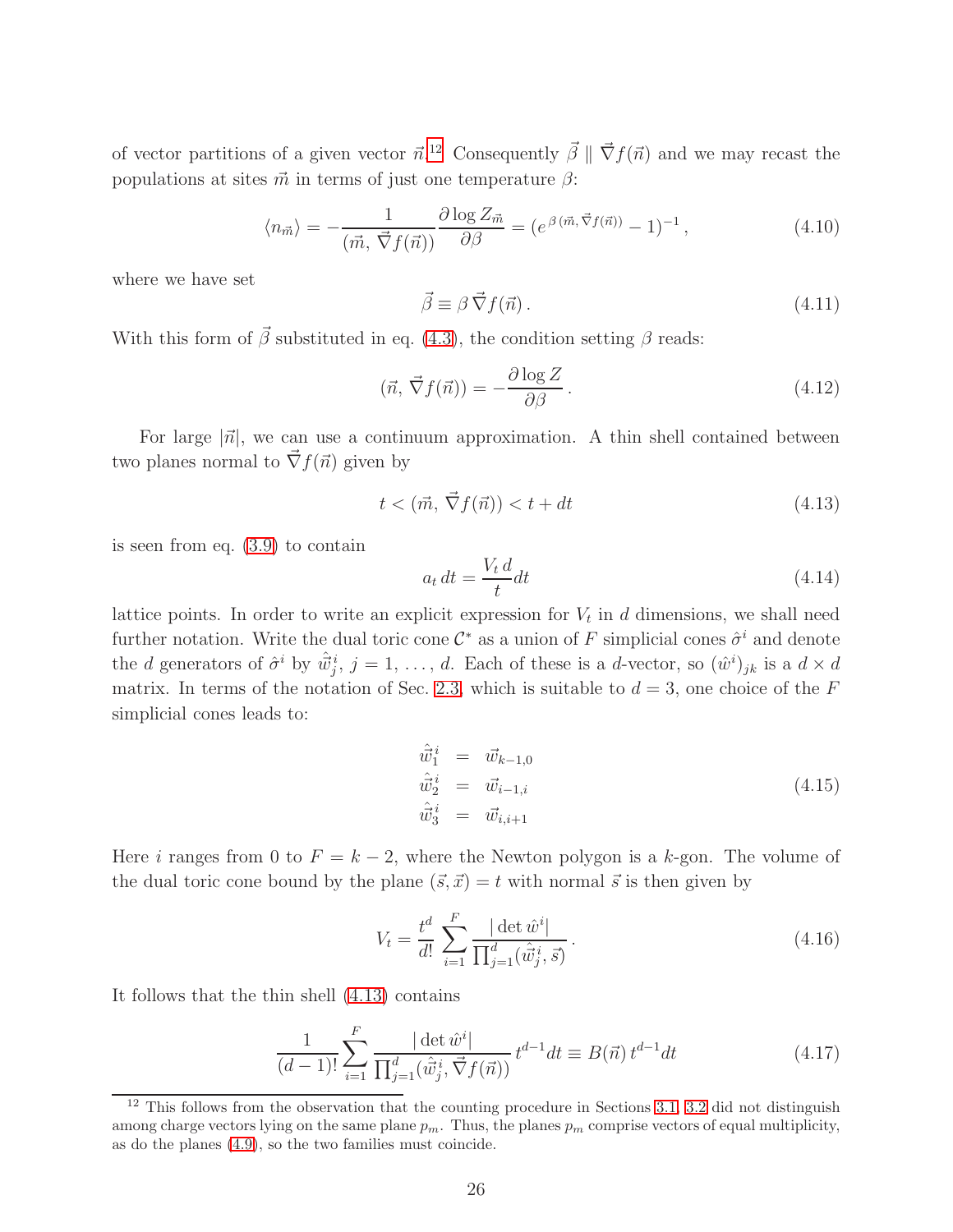lattice points. Recalling from the definition [\(3.15\)](#page-16-7) that  $f(\vec{n}) = V_t d$  for  $t = (\vec{n}, \vec{\nabla} f(\vec{n}))$ , we see that  $B(\vec{n})$  may be related to  $f(\vec{n})$  as

$$
B(\vec{n}) = \frac{V_t d}{t^d} = \frac{f(\vec{n})}{(\vec{n}, \vec{\nabla} f(\vec{n}))^d},
$$
\n(4.18)

that is,

<span id="page-28-1"></span>
$$
f(\vec{n}) = (\vec{n}, \vec{\nabla} f(\vec{n}))^d B(\vec{n}) = \frac{(\vec{n}, \vec{\nabla} f(\vec{n}))^d}{(d-1)!} \sum_{i=1}^F \frac{|\det \hat{w}_i|}{\prod_{j=1}^d (\hat{\vec{w}}_{ij}, \vec{\nabla} f(\vec{n}))} .
$$
 (4.19)

Now, each of the points in the thin shell has mean population  $(\exp \beta t - 1)^{-1}$ , and contributes t to the right hand side of eq.  $(4.12)$ , as a continuous version of  $(4.6)$ . Therefore, we may approximate the condition  $(4.12)$  for  $\beta$  by an integral:

<span id="page-28-4"></span>
$$
B(\vec{n})\int_0^\infty \frac{t^d}{e^{\beta t}-1} dt = (\vec{n}, \vec{\nabla}f(\vec{n})), \qquad (4.20)
$$

where the negligible contribution for large  $t$  was added to the integral to facilitate explicit evaluation. Evaluating the integral, we get

<span id="page-28-2"></span>
$$
\beta^{d+1} = \frac{B(\vec{n}) \Gamma(d+1) \zeta(d+1)}{(\vec{n}, \vec{\nabla} f(\vec{n}))}, \qquad (4.21)
$$

which, using eqs.  $(3.20)$  and  $(4.19)$ , yields an identity:

<span id="page-28-3"></span>
$$
\beta = \frac{d}{d+1} \frac{S(\vec{n})}{(\vec{n}, \vec{\nabla} f(\vec{n}))}
$$
(4.22)

Eq. [\(4.21\)](#page-28-2) is in agreement with the well known case  $d = 1$ . There  $f(n) = n$  so that  $B(n) = 1$ and  $\beta^2 = \zeta(2)/n$ , as in eq. (3.7) of [\[14\]](#page-47-10). In the case of primary interest,  $d = 3$ , in the notation of Sec. [2.3,](#page-7-0)  $\beta$  takes the form:

$$
\beta = \pi \left( \frac{1}{30 \left( \vec{n}, \vec{\nabla} f(\vec{n}) \right) \left( \vec{\nabla} f(\vec{n}), \vec{w}_{k-1,0} \right)} \sum_{i=1}^{k-2} \frac{\left( \vec{w}_{k-1,0}, \vec{w}_{i-1,i}, \vec{w}_{i,i+1} \right)}{\left( \vec{\nabla} f(\vec{n}), \vec{w}_{i-1,i} \right) \left( \vec{\nabla} f(\vec{n}), \vec{w}_{i,i+1} \right)} \right)^{1/4} \tag{4.23}
$$

#### <span id="page-28-0"></span>4.1.1 Structure of heavy multi-trace operators

Eqs. [\(4.10,](#page-27-3) [4.17,](#page-27-4) [4.21\)](#page-28-2) allow us to uncover a wealth of information about the structure of a typical large charge multi-trace operator. We list such observations below.

The average number of trace factors in the operator is given by:

<span id="page-28-5"></span>
$$
\langle M(\vec{n})\rangle_0 = B(\vec{n}) \int_0^\infty \frac{t^{d-1}}{e^{\beta t} - 1} dt = \frac{B(\vec{n}) \Gamma(d) \zeta(d)}{\beta^d}
$$
(4.24)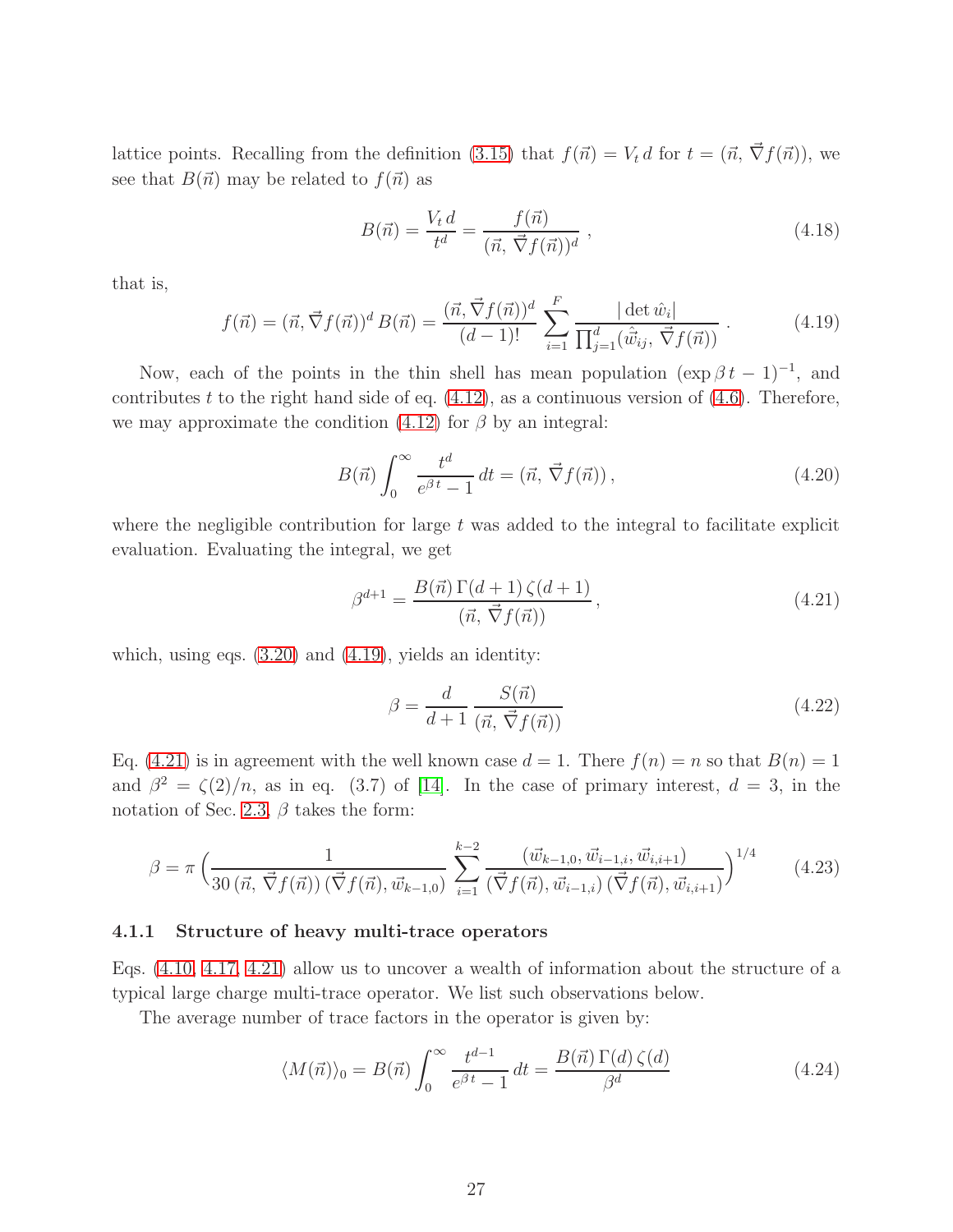Now, using the relation between  $f(\vec{n})$  and  $B(\vec{n})$  from [\(4.19\)](#page-28-1), we therefore have

<span id="page-29-2"></span>
$$
\langle M(\vec{n})\rangle_0 = \frac{B(\vec{n}) \Gamma(d) \zeta(d)}{(B(\vec{n}) \Gamma(d+1) \zeta(d+1))^{\frac{d}{d+1}}} (\vec{n}, \vec{\nabla} f(\vec{n}))^{\frac{d}{d+1}} \n= \frac{B(\vec{n}) \Gamma(d) \zeta(d)}{(B(\vec{n}) \Gamma(d+1) \zeta(d+1))^{\frac{d}{d+1}}} \left(\frac{f(\vec{n})}{B(\vec{n})}\right)^{\frac{1}{d+1}} \n= \frac{\zeta(d)}{d\zeta(d+1)} \left(f(\vec{n}) \Gamma(d+1) \zeta(d+1)\right)^{\frac{1}{d+1}} = \frac{\zeta(d)}{(d+1)\zeta(d+1)} S(\vec{n}). \tag{4.25}
$$

In the first line we substituted for  $\beta^{-d}$  from eq. [\(4.21\)](#page-28-2) and in the second for  $(\vec{n}, \vec{\nabla} f(\vec{n}))$  from eq. [\(4.19\)](#page-28-1). The average number of traces is directly proportional to the entropy, with the constant of proportionality determined solely by the dimension of the toric variety d.

The mean multiplicity  $\langle n_{\vec{m}} \rangle$  of the  $\vec{m}$ -trace in the large multi-trace operator, eq. [\(4.10\)](#page-27-3), quickly drops to 0 as  $|\vec{m}|$  increases. The only traces whose occupations are of the order of 1 or greater are those satisfying

<span id="page-29-1"></span>
$$
\beta(\vec{m}, \vec{\nabla} f(\vec{n})) \lesssim \mathcal{O}(1). \tag{4.26}
$$

By eq.  $(4.8)$ , the same relation with a  $\ll$  sign defines the regime where the mean *accurately* predicts a non-zero occupancy. Substituting for  $\beta$  from eqs. [\(4.21,](#page-28-2) [4.22\)](#page-28-3), we have:

$$
\frac{(\vec{m}, \vec{\nabla} f(\vec{n}))}{(\vec{n}, \vec{\nabla} f(\vec{n}))} \lesssim \frac{d+1}{d S(\vec{n})} \iff (\vec{m}, \vec{\nabla} f(\vec{n})) \lesssim \left(\frac{(\vec{n}, \vec{\nabla} f(\vec{n}))}{\Gamma(d+1) \zeta(d+1) B(\vec{n})}\right)^{\frac{1}{d+1}}.\tag{4.27}
$$

This scaling behavior motivates the introduction of an auxiliary variable

$$
y(\vec{m}) \equiv \beta(\vec{m}, \vec{\nabla} f(\vec{n})). \tag{4.28}
$$

In comparison with the variable t of eq. [\(4.13\)](#page-27-1), y is rescaled by  $y = \beta t$ . It is clear that mean occupation numbers and all other quantities which are extractable from  $Z(\beta)$  are functions of y alone. It is convenient to introduce the quantity

<span id="page-29-0"></span>
$$
x(y) = \int_0^y \frac{\tilde{y}^{d-1} d\tilde{y}}{e^{\tilde{y}} - 1} / \int_0^\infty \frac{\tilde{y}^{d-1} d\tilde{y}}{e^{\tilde{y}} - 1}.
$$
 (4.29)

By the same logic which led to eqs.  $(4.20, 4.24)$  $(4.20, 4.24)$ , the quantity  $x(y)$  gives that fraction of trace factors making up a heavy multi-trace operator (given by  $(4.24)$ ) which have  $\tilde{y} < y$ . The graph of  $x(y)$  is therefore a convenient presentation of all the universal features of a heavy multi-trace mesonic BPS operator. Importantly,  $x(y)$  depends only on the dimension of the toric variety d, which motivates the notation  $x_d(y)$ . This leads to the interesting conclusion that in all world-volume SCFTs on D3-branes transverse to tips of toric Calabi-Yau threefolds, all heavy BPS operators are described by the same curve  $x_3(y)$ . The curves  $x_2(y)$ ,  $x_3(y)$ , and  $x_4(y)$  are plotted in Figure [11.](#page-30-0)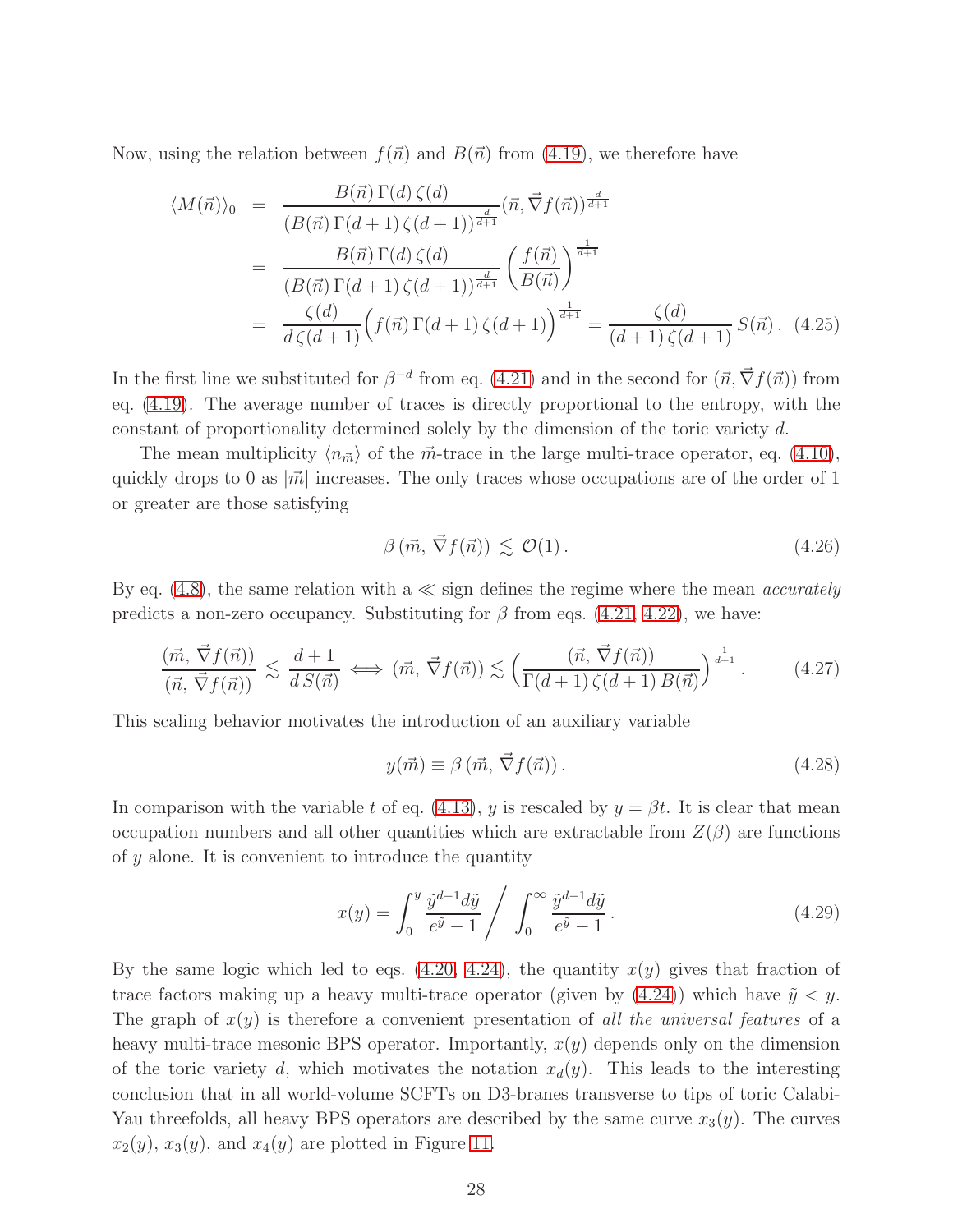

<span id="page-30-0"></span>Figure 11: Left to right:  $x_2(y)$ ,  $x_3(y)$ ,  $x_4(y)$ .

The graphs  $x_d(y)$  are interpreted as follows (we leave a speculative interpretation to Appendix [C\)](#page-45-0). Suppose one is interested in the structure of a heavy multi-trace mesonic BPS operator with charge vector  $\vec{n}$ . One begins by computing  $B(\vec{n})$  from eq. [\(4.17\)](#page-27-4) and  $\beta$  from eq.  $(4.21)$ . The number of trace factors in equivalence classes  $\vec{m}$  satisfying

$$
\beta^{-1}y \, < \, (\vec{m}, \vec{\nabla}f(\vec{n})) \, < \, \beta^{-1}(y + dy) \tag{4.30}
$$

is given by

$$
\frac{B(\vec{n})}{\beta^d} \int_0^\infty \frac{\tilde{y}^{d-1} d\tilde{y}}{e^{\tilde{y}} - 1} \left(\frac{dx}{dy}\right) dy.
$$
\n(4.31)

Here we have differentiated eq. [\(4.29\)](#page-29-0) and used eq. [\(4.24\)](#page-28-5) with  $\tilde{y} = \beta t$ . Using eq. [\(4.17\)](#page-27-4) one may also evaluate the average number of trace factors corresponding to an individual site  $\vec{m}$ . This is given by

<span id="page-30-1"></span>
$$
\langle n_{\vec{m}} \rangle = \langle n_{y(\vec{m})} \rangle = \frac{1}{y(\vec{m})^{d-1}} \left( \frac{dx}{dy} \right) \int_0^\infty \frac{\tilde{y}^{d-1} d\tilde{y}}{e^{\tilde{y}} - 1} . \tag{4.32}
$$

Curiously, mean occupations per site depend only on the orientation of the vector  $\vec{n}$  in  $\mathcal{C}^*$ .

Since the quantity  $x_d(y)$  stands for the fraction of trace factors with  $\tilde{y} \lt y$ , it varies between 0 and 1. In particular,  $1 - x(y)$  is the fraction of operators with  $\tilde{y}$  exceeding y. From the fact that  $x(y)$  approaches 1 very rapidly for y of the order of unity one sees that almost all summands satisfy  $|\vec{m}| \propto |\vec{n}|^{\frac{1}{d+1}}$ . The characteristic scale on which the occupations [\(4.32\)](#page-30-1) vary is thereby set by the quantity  $|\vec{n}|^{\frac{1}{d+1}}$ .

Recalling eq. [\(4.26\)](#page-29-1), the sites with occupations of the order of 1 or greater correspond to the section of the graph with  $y < 1$ . These are also the sites for which the mean occupancies [\(4.10,](#page-27-3) [4.32\)](#page-30-1) are good predictors for actual occupation numbers. Since  $x_3(1) \approx 0.15$ , we see that approximately 85% of the trace factors entering a heavy operator are randomly selected from a large volume in  $\mathcal{C}^*$ . The size of that volume is such that  $y > 1$  but still of the order of unity. In particular,  $x_3(10) \approx 0.998$ , which means that on average only 1 in 500 trace factors has  $(\vec{m}, \vec{\nabla} f(\vec{n})) > 10 (\vec{n}, \vec{\nabla} f(\vec{n}))^{\frac{1}{d+1}}$ .

Denote the inverse of  $x_d(y)$  as  $y_d(x)$ , so that  $y_d(x_d(\tilde{y})) = \tilde{y}$ . Consider the differential segment  $(x, x + dx)$ . It stands for  $\langle M(\vec{n})\rangle_0 dx$  traces, each contributing  $\beta^{-1}y_d(x)$  to the right hand side of eq. [\(4.20\)](#page-28-4). Therefore,  $y_d(x) dx$  is proportional to that fraction of the total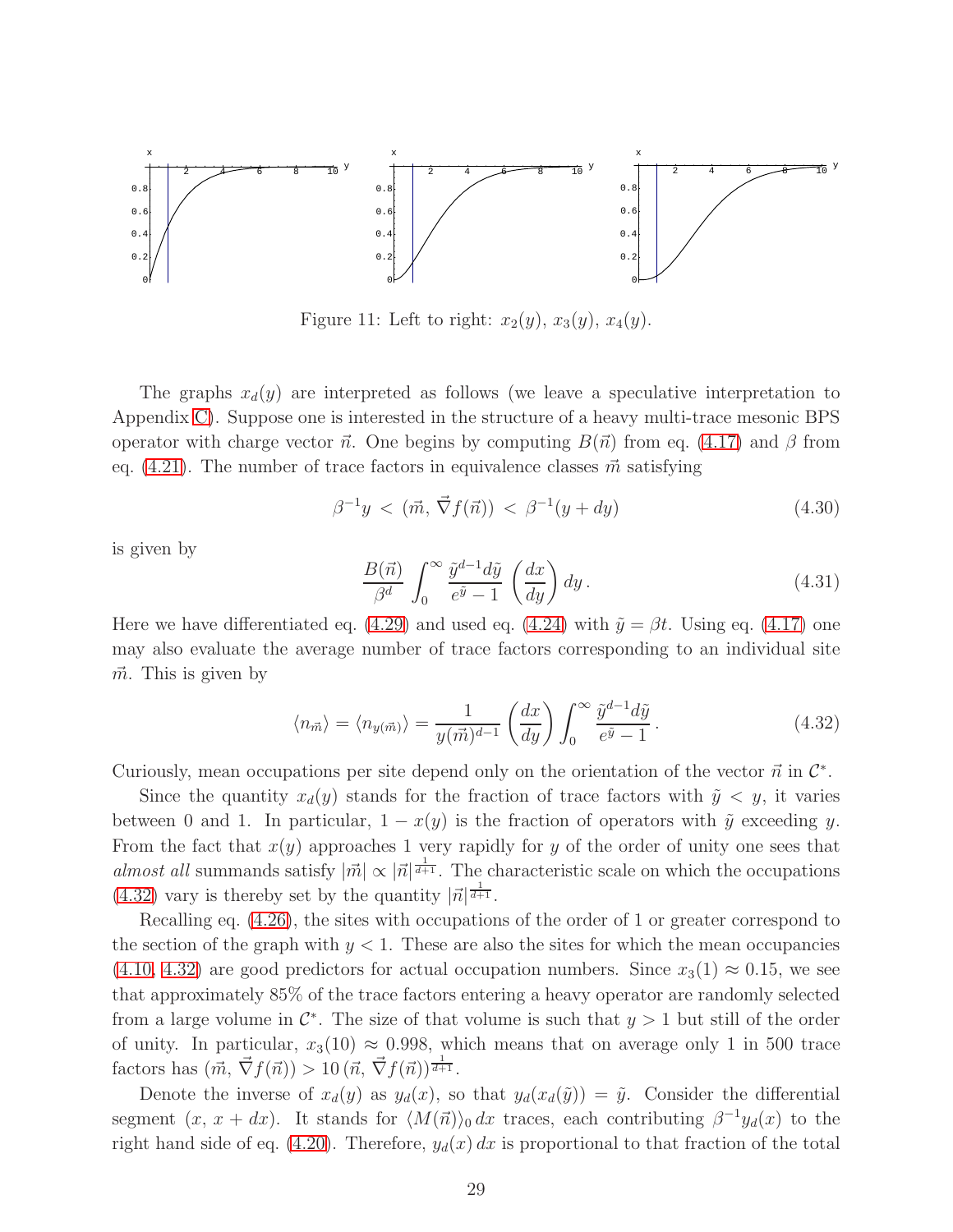charge of the heavy operator, which is carried by the traces with  $y_d(x) < \tilde{y} < y_d(x + dx)$ . In particular, the charge carried by the trace operators with  $\tilde{y}$  not exceeding y is given by

<span id="page-31-1"></span>
$$
R'(\tilde{y} < y) \propto \int_0^{x_d(y)} \tilde{y}_d(x) \, dx \propto \int_0^y \tilde{y} \frac{\tilde{y}^{d-1}}{e^{\tilde{y}} - 1} \, d\tilde{y} \propto x_{d+1}(y) \,. \tag{4.33}
$$

Here we performed a simple change of variable using the definition of  $x_d(y)$ , eq. [\(4.29\)](#page-29-0). Eq.  $(4.33)$  holds for any charge of interest R' because for any linear combination of the d  $U(1)$  charges the total charge grows proportionately as one includes factors of increasing y. In conclusion, the function  $x_{d+1}(y)$  gives the fraction of the total charge of the operator residing in trace factors with  $\tilde{y} < y$ . As an example,  $x_4(1) \approx 3\%$ , which means that only 3% of the total charge of a heavy operator is carried by trace factors whose expected occupancies are of the order unity or greater. The remainder is contained in trace factors which are randomly pooled from the volume  $(\vec{n}, \vec{\nabla} f(\vec{n}))^{\frac{1}{d+1}} < \beta^{-1}y < \kappa (\vec{m}, \vec{\nabla} f(\vec{n}))^{\frac{1}{d+1}}$ , where  $\kappa \gtrsim 1$ .

## <span id="page-31-0"></span>4.2 Ensemble with a fixed number of traces

We now turn to the case where  $\alpha < 0$ . The condition [\(4.4\)](#page-25-4) is supplemented by a condition fixing the number of traces M. In keeping with the standard language of the grand canonical ensemble, we shall alternately refer to trace factors as the particles of the system. The condition sets the parameter  $\alpha$ :

<span id="page-31-2"></span>
$$
M = \frac{\partial \log Z}{\partial \alpha} \,. \tag{4.34}
$$

Here Z is again as given by equation [\(4.2\)](#page-25-2) and includes  $\vec{0} \in C^*$ . The results [\(4.5](#page-26-0)[-4.8\)](#page-26-4) are altered simply by substituting:

<span id="page-31-3"></span>
$$
(\vec{\beta}, \vec{m}) \rightarrow (\vec{\beta}, \vec{m}) - \alpha \tag{4.35}
$$

and as a consequence, the planar surfaces [\(4.9\)](#page-26-2) continue to comprise points of equal occupations. One consequence of that is that the validity of Sec. [3.3.1](#page-19-0) will also extend to the present section: on each plane  $p$  intersecting  $\mathcal{C}^*$ , the charge vector of maximal entropy in the M-trace sector is the center of gravity of  $\{p \cap C^*\}$ . Furthermore, the argument which motivated [\(4.11\)](#page-27-5) also continues to apply. Thus, we shall keep on referring to the scalar quantity  $\beta$  under the identification  $\vec{\beta} \equiv \beta \vec{\nabla} f(\vec{n}).$ 

Proceeding as in Sec. [4.1,](#page-25-0) we approximate eqs. [\(4.4,](#page-25-4) [4.34\)](#page-31-2) by integrals:

$$
(\vec{n}, \vec{\nabla} f(\vec{n})) = B(\vec{n}) \int_0^\infty \frac{t^d dt}{e^{\beta t - \alpha} - 1} = \frac{B(\vec{n}) \Gamma(d+1) g_{d+1}(e^{\alpha})}{\beta^{d+1}} \tag{4.36}
$$

$$
M = B(\vec{n}) \int_0^\infty \frac{t^{d-1} dt}{e^{\beta t - \alpha} - 1} = \frac{B(\vec{n}) \Gamma(d) g_d(e^{\alpha})}{\beta^d}, \qquad (4.37)
$$

where  $g_{\nu}(e^{\alpha})$  stand for Bose-Einstein, or polylogarithm functions. We recall the definition to be  $g_{\nu}(z) := \sum^{\infty}$  $_{k=1}$  $\frac{z^k}{k^n}$ .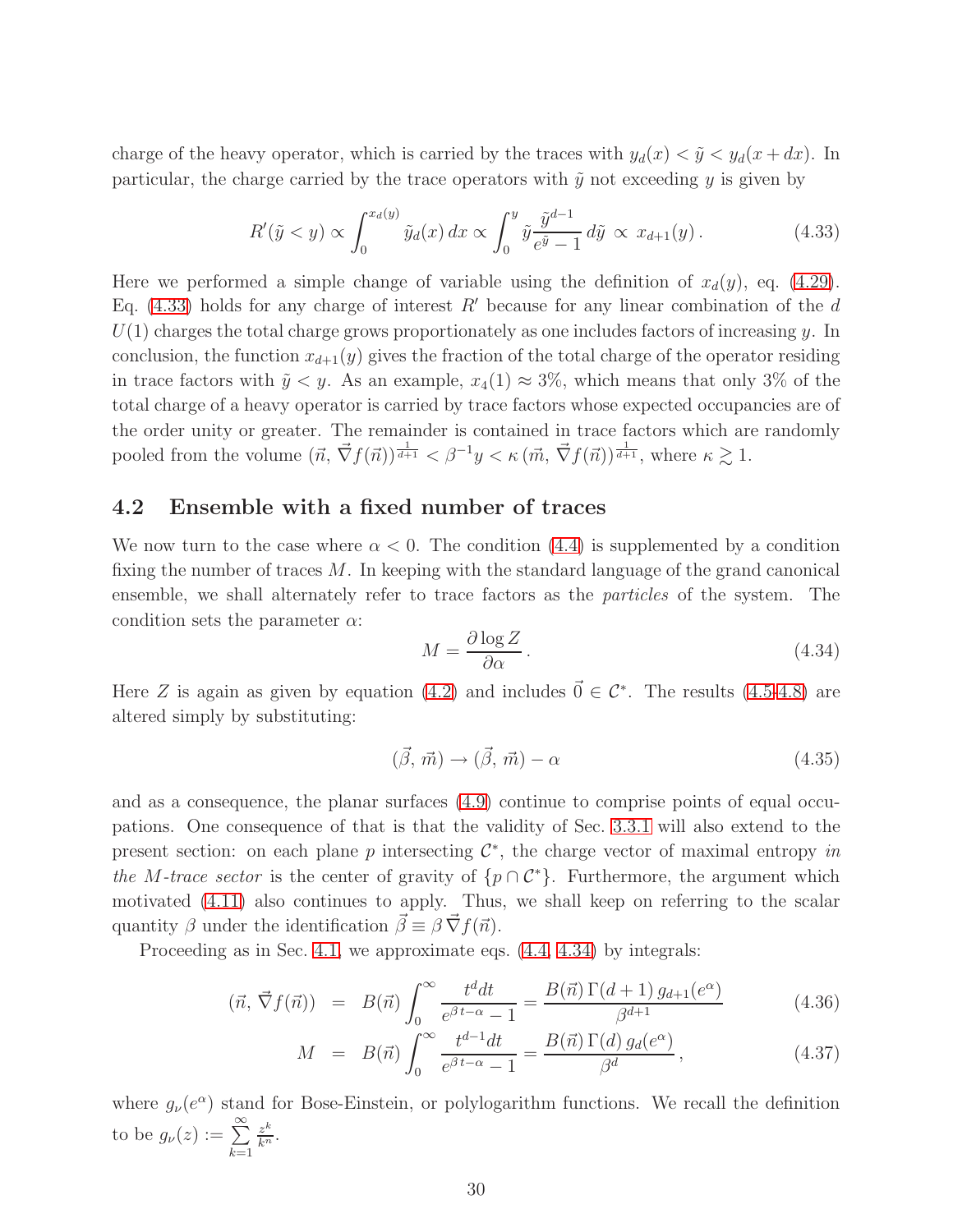Using eq. [\(4.19\)](#page-28-1) to eliminate  $\beta$  from the both equations, we get:

<span id="page-32-2"></span>
$$
M = \frac{B(\vec{n}) \Gamma(d) g_d(e^{\alpha})}{\left(B(\vec{n}) \Gamma(d+1) g_{d+1}(e^{\alpha})\right)^{\frac{d}{d+1}}} (\vec{n}, \vec{\nabla} f(\vec{n}))^{\frac{d}{d+1}} = \frac{\Gamma(d) g_d(e^{\alpha})}{\left(\Gamma(d+1) g_{d+1}(e^{\alpha})\right)^{\frac{d}{d+1}}} f(\vec{n})^{\frac{1}{d+1}}.
$$
 (4.38)

Eq. [\(4.38\)](#page-32-2) allows one to set  $\alpha$  independently of  $\beta$ . However, the coefficient of  $f(\vec{n})^{\frac{1}{d+1}}$  in [\(4.38\)](#page-32-2) is bounded from above by

$$
\kappa(d) = \frac{\Gamma(d)\,\zeta(d)}{\left(\Gamma(d+1)\,\zeta(d+1)\right)^{\frac{d}{d+1}}}\tag{4.39}
$$

since  $0 \le e^{\alpha} \le 1$ . For the case of most interest,  $d = 3$ , we have

$$
\kappa(3) \approx 0.59\,. \tag{4.40}
$$

This quantity marks the critical number of trace factors for the onset of Bose-Einstein condensation. Accordingly, we define

<span id="page-32-3"></span>
$$
M_{\rm crit}(\vec{n}) = \kappa(d) f(\vec{n})^{\frac{1}{d+1}} \tag{4.41}
$$

as the critical number of traces for a given charge vector  $\vec{n}$ . Note that in the  $\alpha = 0$  case, wherein we let the ensemble choose its number of traces, we had

$$
\langle M(\vec{n})\rangle_0 = M_{\rm crit}(\vec{n})\,,\tag{4.42}
$$

<span id="page-32-0"></span>as can be easily verified from eq. [\(4.25\)](#page-29-2). For  $M \neq M_{\text{crit}}$ , we distinguish the following cases:

#### 4.2.1 The classical phase

For  $M < M_{\text{crit}}(\vec{n})$ ,  $\langle n_{\vec{0}} \rangle$  is a finite number, so including or excluding the tip of the cone (contrast the products in eq.  $(4.2)$  and eq.  $(4.3)$ ) is immaterial. In this case the condition [\(4.34\)](#page-31-2) may equally well be taken to specify the exact number of traces or the maximal number of traces. We call this regime the classical phase, to distinguish it from the Bose-Einstein phase below. For completeness, we quote the usual formula for the entropy in the classical phase:

$$
S(\vec{n}, M) = \log Z + \beta(\vec{n}, \vec{\nabla} f(\vec{n})) - \alpha M. \qquad (4.43)
$$

#### <span id="page-32-1"></span>4.2.2 Bose-Einstein phase with trivial point included

When  $M > M_{\text{crit}}(\vec{n})$ , a macroscopic proportion of trace factors condense on a small set of points and the system enters the Bose-Einstein phase. Depending on whether one works with partition function  $(4.2)$  or  $(4.3)$ , that set of points is either the tip of the cone or the points nearest to it.

We begin by including the trivial point and consider partition function [\(4.2\)](#page-25-2). This corresponds to fixing the *maximal* number of traces at  $M$ . The requisite counting is given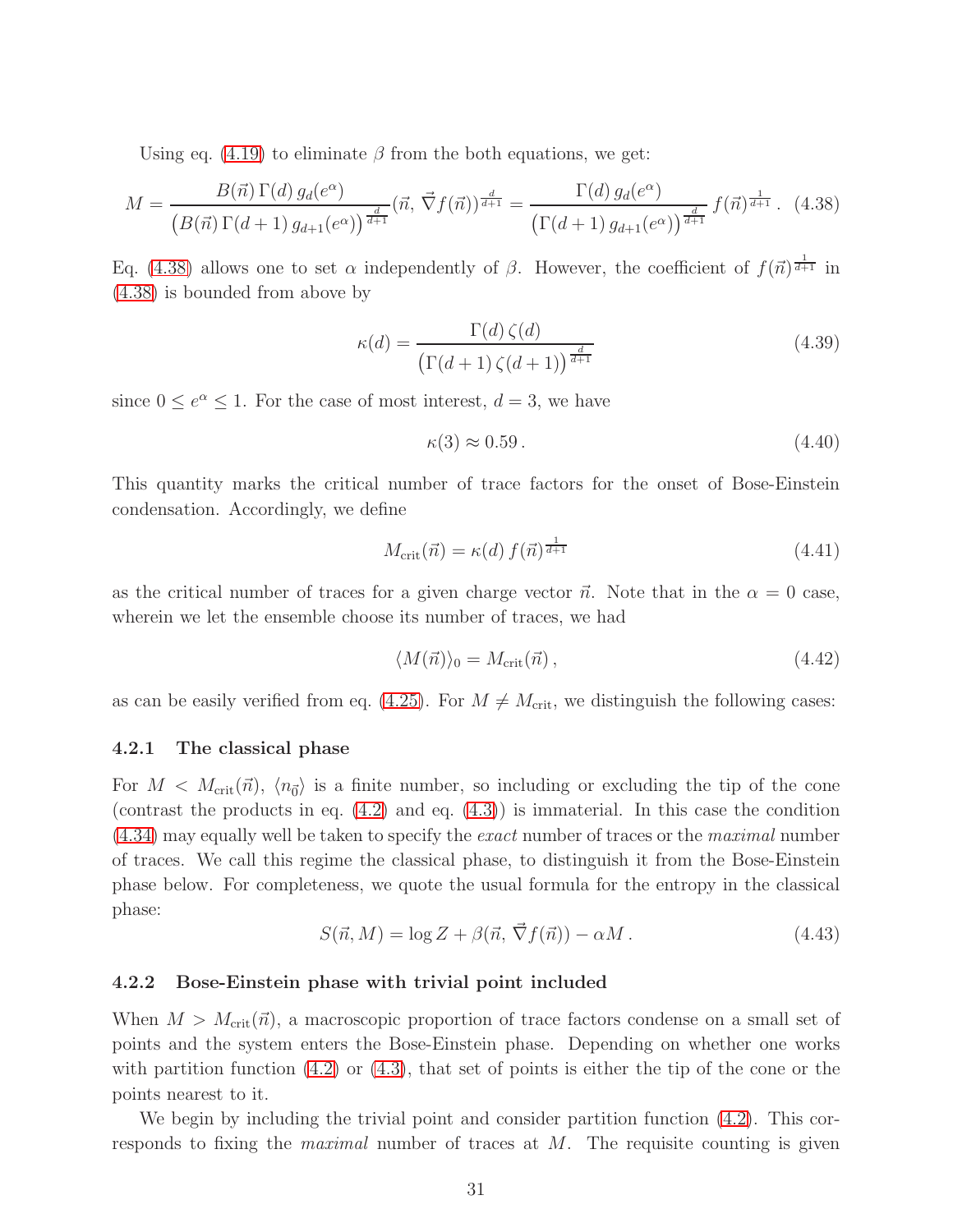by the generating function  $g_M(\vec{t})$  in [\[1\]](#page-46-0). In this case, the condensate at  $\vec{0}$  corresponds to  $M - M_{\rm crit}(\vec{n}) > 0$  excess trace factors, which the system dumps in the immaterial ground state. The physical meaning of the Bose-Einstein condensate is clear: it is the phase where it is more entropically favorable for the system to decrease the number of (non-trivial) trace factors.

Following the standard treatment of Bose-Einstein condensates, we have

$$
(\vec{n}, \vec{\nabla} f(\vec{n})) = \frac{B(\vec{n}) \Gamma(d+1) \zeta(d+1)}{\beta^{d+1}} \tag{4.44}
$$

$$
\alpha = -\frac{1}{M_{\rm bc}} + \mathcal{O}(M_{\rm bc}^{-2}), \qquad (4.45)
$$

where in the second line we assumed  $M_{\rm bc}$ , the population of the condensate, to be large. The entropy takes the form:

<span id="page-33-1"></span>
$$
S(\vec{n}, M) = \log Z + \beta(\vec{n}, \vec{\nabla} f(\vec{n})) - \alpha(M - M_{\text{bc}})
$$
  
= 
$$
\log Z + \beta(\vec{n}, \vec{\nabla} f(\vec{n})) + \frac{M_{\text{crit}}(\vec{n})}{M_{\text{bc}}} + \mathcal{O}(M_{\text{bc}}^{-2}).
$$
 (4.46)

In the large  $M_{\text{bc}}$  limit, only the first two terms remain. These, of course, correspond to the entropy contained in the  $M_{\text{crit}}(\vec{n})$  excited particles (non-trivial traces.) Therefore, [\(4.46\)](#page-33-1) is expected to agree with [\(3.20\)](#page-17-1) by the standard arguments establishing the equivalence of the microcanonical and grand canonical analyzes in the thermodynamic limit.

#### <span id="page-33-0"></span>4.2.3 Bose-Einstein phase with trivial point excluded

We now work with the partition function

$$
Z = \prod_{\vec{m} \in \mathcal{C}^* \backslash \vec{0}} \left(1 - e^{\alpha - (\vec{\beta}, \vec{m})}\right)^{-1} \equiv \prod_{\vec{m} \in \mathcal{C}^* \backslash \vec{0}} Z_{\vec{m}} \,. \tag{4.47}
$$

This case corresponds to fixing the *exact* number of traces at  $M > M_{\rm crit}(\vec{n})$ .

Each state in the system is characterized by a choice of  $n_{\vec{m}}$  such that

<span id="page-33-2"></span>
$$
\sum_{\vec{m}} n_{\vec{m}} \,\vec{m} = \vec{n} \,. \tag{4.48}
$$

As seen from eqs. [\(4.10,](#page-27-3) [4.35\)](#page-31-3), the occupations  $n_{\vec{m}}$  are controlled by the quantity  $y(\vec{m}) =$  $({\vec{m}}, \vec{\nabla}f({\vec{n}}))$ , which plays the role of the energy of the system. With the tip of the cone excluded, the Bose-Einstein condensate will accumulate on those integral points in  $\mathcal{C}^*$  for which  $y(\vec{m})$  is the smallest. We denote this minimal value with  $y_0$ . The structure of a state as a vector partition [\(4.48\)](#page-33-2) descends to a partition of the quantity  $y(\vec{n}) = (\vec{n}, \vec{\nabla} f(\vec{n}))$ :

<span id="page-33-3"></span>
$$
y(\vec{n}) = \sum_{\vec{m}} n_{\vec{m}} y(\vec{m}) = M_{bc} y_0 + \sum_{\vec{m} \notin bc} n_{\vec{m}} y(\vec{m}).
$$
 (4.49)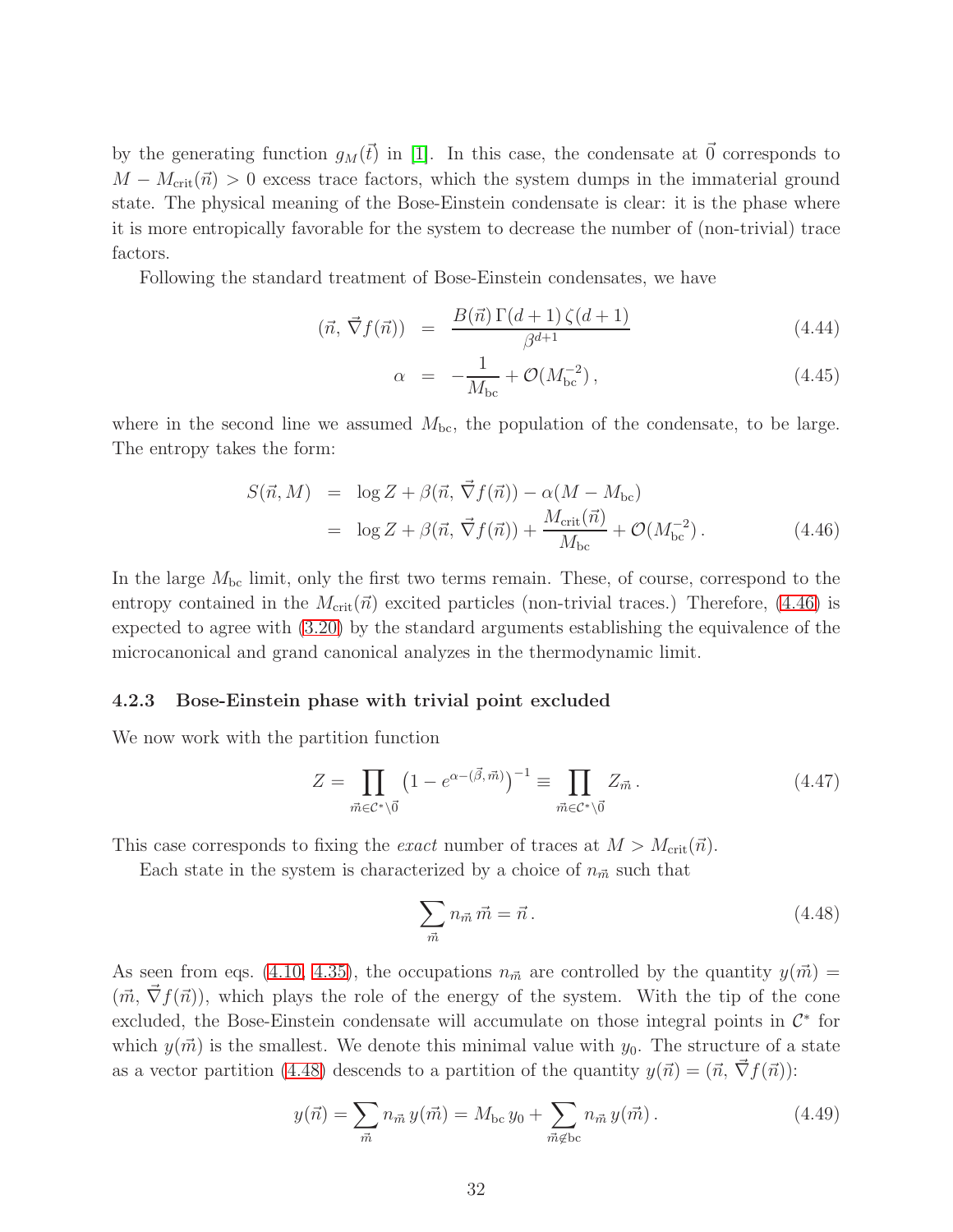In the last equality we have grouped the contributions to  $y(\vec{n})$  of the Bose-Einstein condensate and of the excited particles, respectively.

Let  $0 < c < 1$  be the proportion of  $y(\vec{n})$  contributed by the second term in [\(4.49\)](#page-33-3):

<span id="page-34-0"></span>
$$
\sum_{\vec{m}\notin\text{bc}} n_{\vec{m}} y(\vec{m}) = c y(\vec{n}) \qquad \Rightarrow \qquad \sum_{\vec{m}\notin\text{bc}} n_{\vec{m}} \vec{m} = c \vec{n} \qquad (4.50)
$$

$$
M_{\text{bc}} y_0 = (1 - c) y(\vec{n}) \tag{4.51}
$$

The condensate does not begin to set in until the population of all the excited particles reaches the critical value. The latter is given by

$$
M_{\rm crit}(c\vec{n}) = c^{\frac{d}{d+1}} M_{\rm crit}(\vec{n})
$$
\n(4.52)

since the charge vectors of the excited particles form a partition of  $c\vec{n}$  as in eq. [\(4.50\)](#page-34-0). The scaling of  $M_{\text{crit}}(c\vec{n})$  with c follows from the definition [\(4.41\)](#page-32-3) and the fact that  $f(\vec{n})$  is a d-dimensional volume. Then imposing the condition that the total number of traces be M is equivalent to requiring:

<span id="page-34-1"></span>
$$
M = (1 - c)\frac{y(\vec{n})}{y_0} + c^{\frac{d}{d+1}}M_{\text{crit}}(\vec{n}).
$$
\n(4.53)

Using the fact that eq. [\(4.50\)](#page-34-0) is a partition of  $c\vec{n}$  with a critical number of traces, one may feed the solution of  $(4.53)$  into eq.  $(4.20)$  to get:

<span id="page-34-2"></span>
$$
c\beta^{d+1} = \frac{B(\vec{n})\,\Gamma(d+1)\,\zeta(d+1)}{(\vec{n},\,\vec{\nabla}f(\vec{n}))}.\tag{4.54}
$$

As before, the chemical potential in the large  $M_{\text{bc}}$  approximation is given by

$$
\alpha \approx -\frac{1}{M_{\text{bc}}} = -(1-c)^{-1} \frac{y_0}{y(\vec{n})}.
$$
\n(4.55)

This yields for the entropy

<span id="page-34-3"></span>
$$
S(\vec{n}, M) = \log Z + c \beta(\vec{n}, \vec{\nabla} f(\vec{n})) - \alpha(M - M_{bc})
$$
  

$$
\approx \log Z + \frac{B(\vec{n}) \Gamma(d+1) \zeta(d+1)}{\beta^d} + \frac{c^{\frac{d}{d+1}}}{1-c} \frac{y_0 M_{\text{crit}}(\vec{n})}{y(\vec{n})}.
$$
 (4.56)

At fixed  $\vec{n}$ , the limit of large M is the limit of small c and consequently, from eq. [\(4.54\)](#page-34-2), large  $\beta$ . In the latter case, we see that every term in  $(4.56)$  goes to 0. This, of course, agrees with the intuition from the microcanonical counting: when the number of summands grows too large, the number of partitions of  $\vec{n}$  quickly decreases, reaching 0 when  $M \propto |\vec{n}|$ .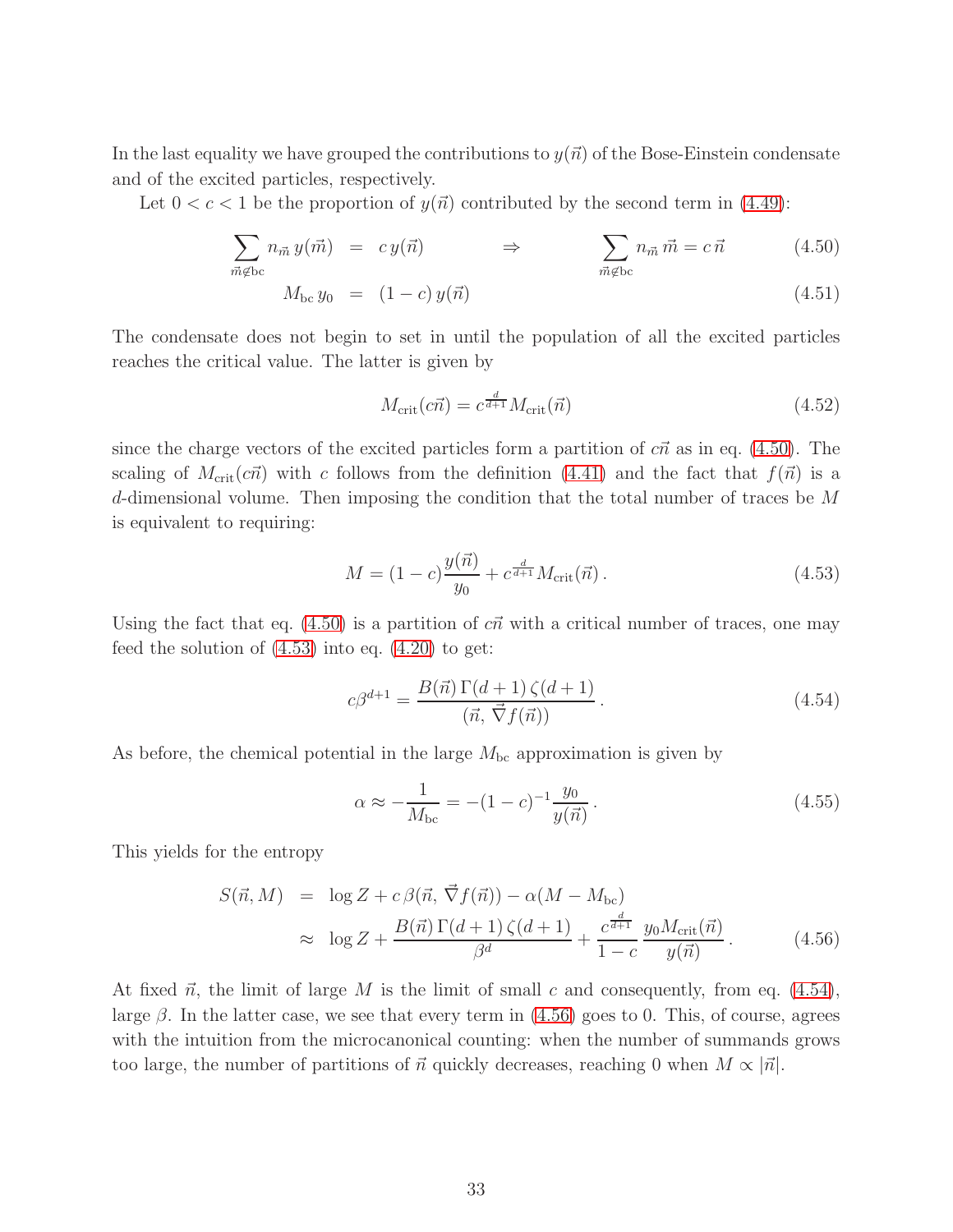## <span id="page-35-0"></span>4.3 Typical configurations of dual giant gravitons

As in Sec. [3,](#page-11-0) the results of the present section afford an interpretation in terms of dual giant graviton configurations. Indeed, the partition function [\(4.2\)](#page-25-2) has been written down in [\[4\]](#page-47-0) specifically to count configurations of dual giant gravitons. In particular, given the total momentum  $\vec{P}$  on the maximal torus of X, a typical distribution of momenta of the individual dual giant gravitons is recovered using eq. [\(4.10\)](#page-27-3) and its generalization as in eq. [\(4.35\)](#page-31-3). This is done, as in Sec. [3,](#page-11-0) by selecting a special cycle  $\sigma_{\vec{\beta}} \equiv \sigma_{\vec{\nabla}f(\vec{P})} \in \mathcal{C}$ . One then sets the momentum component along  $\sigma_{\vec{\nabla} f(\vec{P})}$  for each dual giant graviton using the (grand) canonical ensemble. The distribution of 3-momenta of the individual dual giant gravitons follows from this procedure for essentially statistical reasons: the cycle  $\sigma_{\vec{\nabla}f(\vec{P})}$  is selected in such a way that momentum along it splits into the three fundamental cycles of the torus precisely in the ratio given by  $P$ .

The different ensembles considered above have natural interpretations in the language of dual giant gravitons. For completeness, we dilate on this below:

- 1. The analysis of Sec. [4.1](#page-25-0) applies to the case where one sets the total momentum of the dual giant gravitons to  $\vec{P} \sim \vec{n}$  but leaves the total number of dual giant gravitons unrestricted. The ensemble is then left to select its own, optimal number of dual giant gravitons.
- 2. The analysis of Sec. [4.2](#page-31-0) applies when one wishes to fix the total momentum of the dual giant gravitons to  $\vec{P} \sim \vec{n}$  and the total number of dual giant gravitons to M. The previous expressions are modified via eq. [\(4.35\)](#page-31-3). Several subcases are distinguished depending on the relation between M and  $M_{\text{crit}}(\vec{P})$ , eq. [\(4.41\)](#page-32-3):
	- 2.1 If  $M \leq M_{\rm crit}(\vec{P})$  then eq. [\(4.34\)](#page-31-2) sets the parameter  $\alpha$  in a simple manner. In this case M can be thought of as fixing the exact number of dual giant gravitons, or the maximal number of dual giant gravitons.
	- 2.2 If  $M > M_{\rm crit}(\vec{P})$  fixes the maximal number of dual giant gravitons, the results of Sec. [4.2.2](#page-32-1) apply. In that case, the number of dual giants that maximizes entropy equals  $M_{\rm crit}(P)$ .
	- 2.3 If  $M > M_{\text{crit}}(\vec{P})$  fixes the *exact* number of dual giant gravitons, the results of Sec. [4.2.3](#page-33-0) apply.

## <span id="page-35-1"></span>4.4 Summary: The universal features of heavy operators

In all the theories we have considered, multi-trace operators and their single-trace factors are charged under three  $U(1)$ s. We have shown that for a given total charge  $\vec{n}$ , the distribution of charges of single-trace factors under a certain  $U(1)$  is universal. This  $U(1)$  is selected by a function  $f(\vec{n})$  on the dual toric cone which measures the minimal volume in the cone cut out by a plane through  $\vec{n}$ . Given a triplet of charges  $\vec{m}$ , the charge of this particular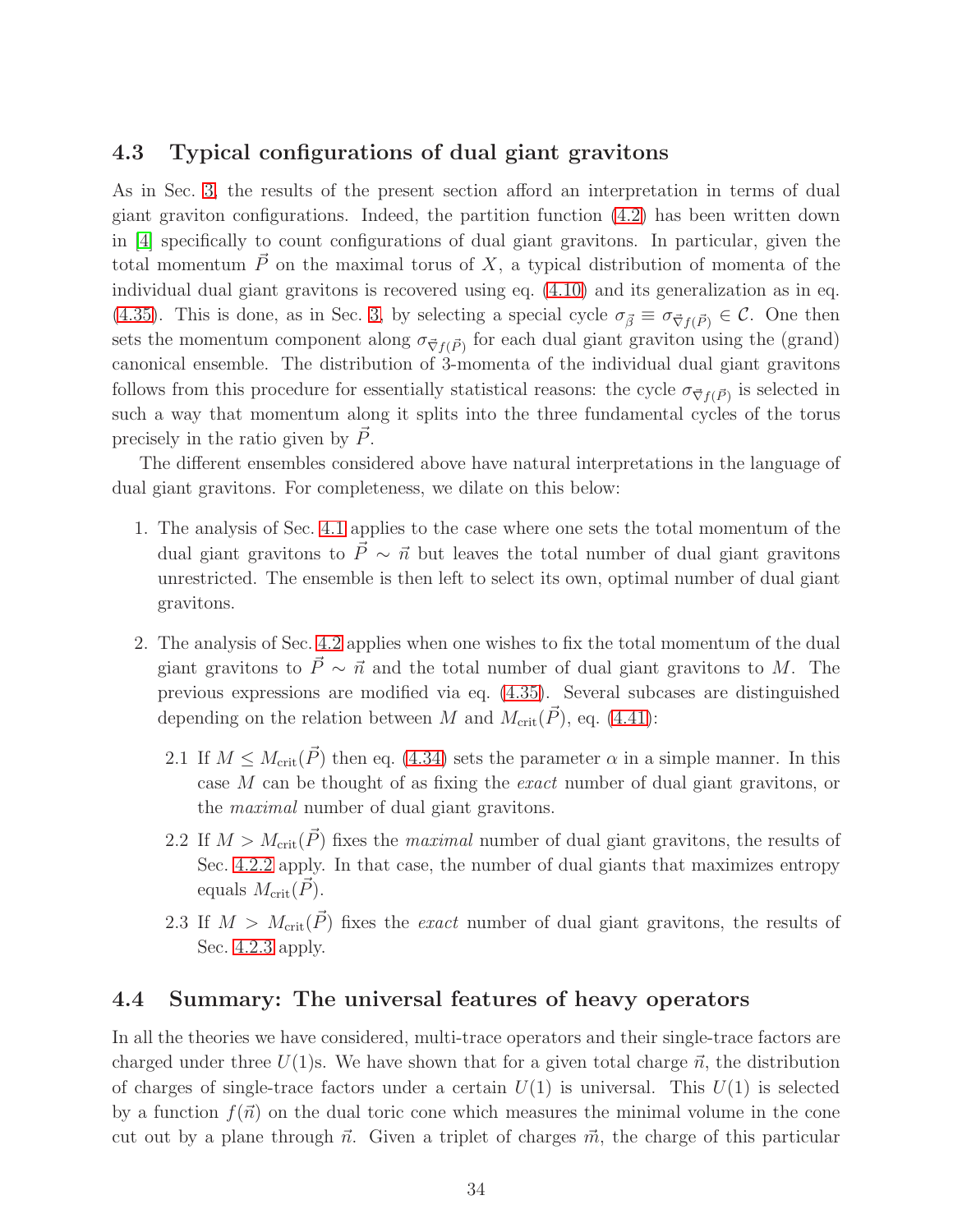$U(1)$  is computed by the inner product  $t(m) = (\vec{m}, \vec{\nabla} f(\vec{n}))$ . Then the fraction of single trace factors carrying U(1) charge  $c_1 |\vec{n}|^{1/(d+1)} \le t(\vec{m}) \le c_2 |\vec{n}|^{1/(d+1)}$  for any constants  $c_1$  and  $c_2$ will be universal. The distribution of charges under the two residual  $U(1)$ s is not universal. In addition the total number of traces in a heavy multi-trace operator is proportional to  $t(\vec{n})^{d/(d+1)}$ . The proportionality factor depends only on the dimension d of the toric variety.

One concern about this result is that generic multi-trace operators may not be orthogonal and hence we may wonder whether an orthogonal basis enjoys the above universality properties. To examine this, we can imagine starting with one of the above operators and then systematically producing an orthogonal basis by a procedure like Gram-Schmidt. By the arguments given above, almost all the summands appearing in the orthogonal linear combinations will have the same trace structure. In this way, it appears that the universality will extend to an orthogonal basis. In any case, the dual giant graviton interpretation is free of this caveat. In that case, the universal properties include: (a) the number of dual giants in a typical state with total momentum  $\vec{P}$ , and (b) the fraction of the giants carrying a fixed amount of momentum around a particular cycle denoted  $\sigma_{\vec{\nabla} f(\vec{P})}$ .

# <span id="page-36-0"></span>5 Dual black hole geometries

In Sec. [3](#page-11-0) we have enumerated heavy scalar mesonic BPS operators with a given charge vector  $\vec{n}$ . The structure of such operators exhibits many universal features, which were described in Sec. [4,](#page-24-1) either in the trace basis or using the dual giant graviton interpretation. The AdS/CFT correspondence anticipates that the dual description of such states is in terms of black hole geometries asymptotic to  $AdS<sub>5</sub>$ . We now turn to reinterpret our previous results in terms of black hole physics.

## <span id="page-36-1"></span>5.1 Dual black holes have vanishing horizons

Here we argue that the dual black hole geometries have semi-classically vanishing horizons. Since by the Bekenstein relation the area is proportional to the entropy,  $S = A/(4G_N)$ , in our case we have

$$
S_{\text{grav.}} \sim \frac{\text{Vol}(X)}{l_p^5} \frac{\rho_h^3}{l_p^3},\tag{5.1}
$$

where  $\rho_h$  is the radius of the horizon and  $Vol(X)$  is the volume of the transverse Sasaki– Einstein manifold X. This volume has been computed in  $[15]$ , and is proportional to the volume of the 5-sphere as

$$
\frac{\text{Vol}(X)}{\text{Vol}(S^5)} = \frac{a_{\mathcal{N}=4}}{a_{\mathcal{N}=1}} \equiv h(a_i),\tag{5.2}
$$

where the constant of proportionality,  $h(a_i)$ , is the ratio of the central charges of the two dual SCFTs. It was shown in [\[9\]](#page-47-5) that the volume of X is proportional to the volume of the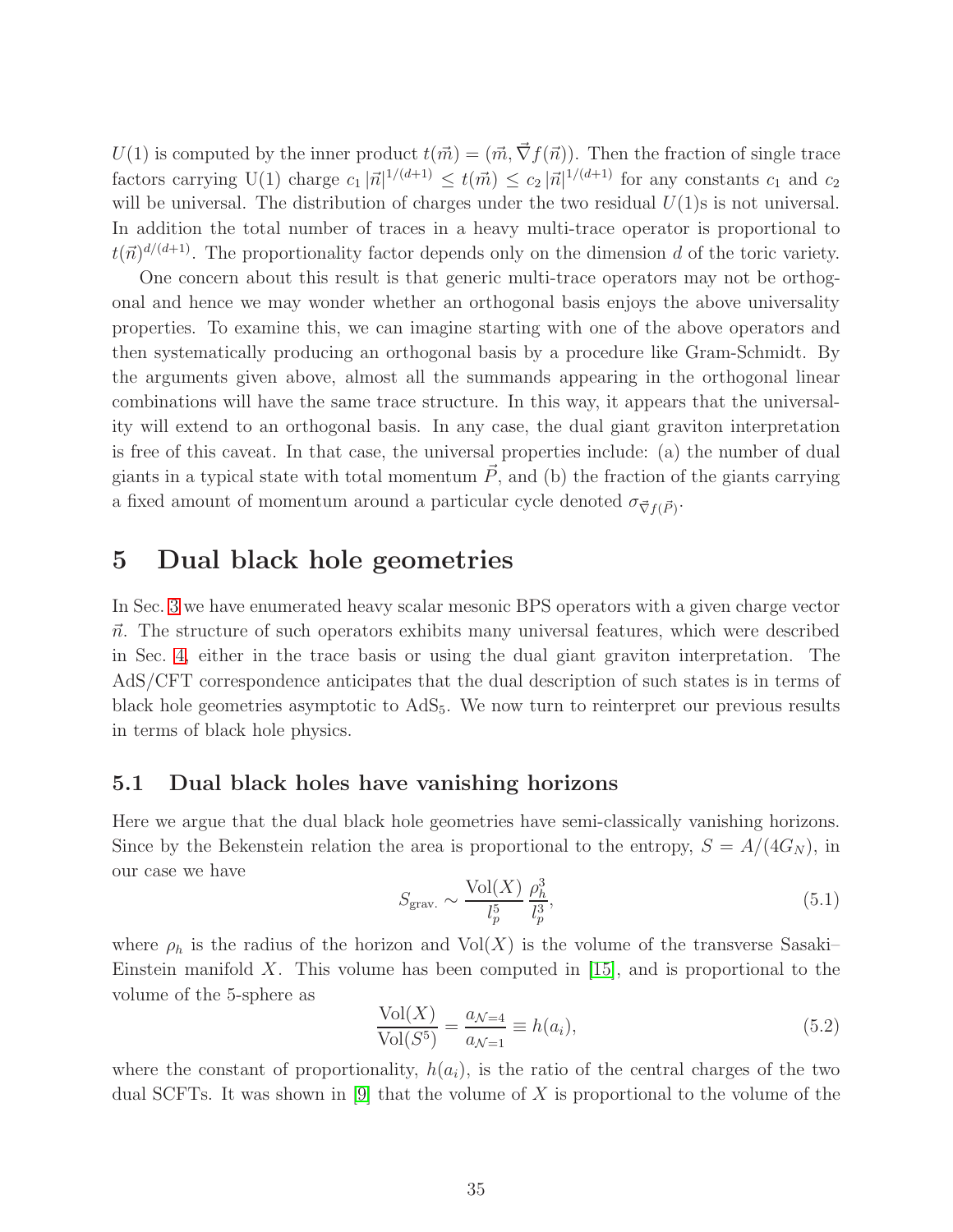polytope  $\Delta$  in the dual toric cone  $\mathcal{C}^*$  bounded by the plane  $2(\vec{b}, \vec{n}) = 1$ :

$$
Vol(X) = 6(2\pi)^3 Vol(\Delta) = 2(2\pi)^3 f((0, 0, \frac{1}{6})).
$$
\n(5.3)

The second equality follows from the discussion above eq. [\(3.21\)](#page-17-3). As  $f_{S^5}((0,0,\frac{1}{6}))$  $(\frac{1}{6})$  =  $\frac{1}{48}$ , we have:

$$
h(a_i) = 48f((0, 0, \frac{1}{6})).
$$
\n(5.4)

Using the relation between string length and Planck length,  $l_p/l_s \sim g_s^{1/4}$ , and the volume of the 5-sphere,  $\text{Vol}(S^5) \sim (g_s N)^{5/4} l_s^5$ , we solve for the horizon radius in string units as

<span id="page-37-1"></span>
$$
\left(\frac{\rho_h}{l_s}\right)^3 \sim \left(\frac{l_p}{l_s}\right)^3 \frac{l_s^5}{\text{Vol}(X)} \left(\frac{l_p}{l_s}\right)^5 S_{\text{grav.}} \sim \frac{g_s^2 S_{\text{grav.}}}{(g_s N)^{\frac{5}{4}} h(a_i)} \sim \frac{(g_s N)^{\frac{3}{4}}}{h(a_i)} \frac{S_{\text{grav.}}}{N^2}.
$$
 (5.5)

This indicates that the radius of the horizon is nonzero in string units only if the entropy of the black hole scales as  $N^2$  or faster, where N is the number of D-branes giving rise to the SCFT.

Naively, one would expect the dual geometries to correspond to black hole microstates once the conformal dimension is of the order  $N^2$ . This is because in other contexts black holes have been described in terms of a collection of N D-branes, each with conformal dimension of the order  $N$  [\[16\]](#page-48-1). These states do not have macroscopic horizons, however. To see this, consider any lattice site  $\vec{n}$  in the dual toric cone whose conformal dimension is  $\Delta$ . The volume of any pyramid cut out of the dual toric cone with a plane through  $\vec{n}$  will grow as  $|\vec{n}|^d$ . Therefore  $f(\vec{n}) \propto N^{2d}$  and by eq. [\(3.20\)](#page-17-1):

<span id="page-37-0"></span>
$$
S(\vec{n}) \propto N^{\frac{2d}{d+1}} = N^{2-\frac{2}{d+1}} \ll N^2.
$$
\n(5.6)

We conclude that the entropy never grows sufficiently fast to produce a horizon.

One might object that the above argument starts out treating  $N$  as a large but finite parameter while the calculations leading to eq.  $(3.20)$  assumed infinite N. The latter statement is an immediate consequence of working with dual toric cones, which extend along infinite rays. By contrast, in theories defined on finite stacks of D-branes, the ring of BPS operators will be subject to some non-trivial relations, due to the fact that for a rank N matrix, the operator Tr  $(X^{N+1})$  can be written in terms of lower dimensional traces  $\text{Tr}(X), \ldots, \text{Tr}(X^N)$ . These relations are generated by Newton's identities applied to minimal loop operators and begin to kick in at distances of order  $N$  away from the tip of the cone. As a result, lattice points with  $|\vec{n}| \gtrsim N$  in general fail to produce algebraically independent trace factors. We conclude that a finite  $N$  may be thought of as defining a truncation of the cone, so that all trace factors (partition summands) must fall within a rough distance N of the tip.

Happily, below eq. [\(4.32\)](#page-30-1) we argued that, in almost all partitions, almost all summands satisfy  $|\vec{m}| \propto |\vec{n}|^{\frac{1}{d+1}} \propto N^{\frac{2}{d+1}}$ , so that  $|\vec{m}| \ll N$  for  $d > 1$ . Therefore, a generic partition does not see the truncation by finite N. This establishes the consistency of the argument leading to  $(5.6)$ . As an extra observation, notice that the inequality  $(5.6)$  is improved as d increases.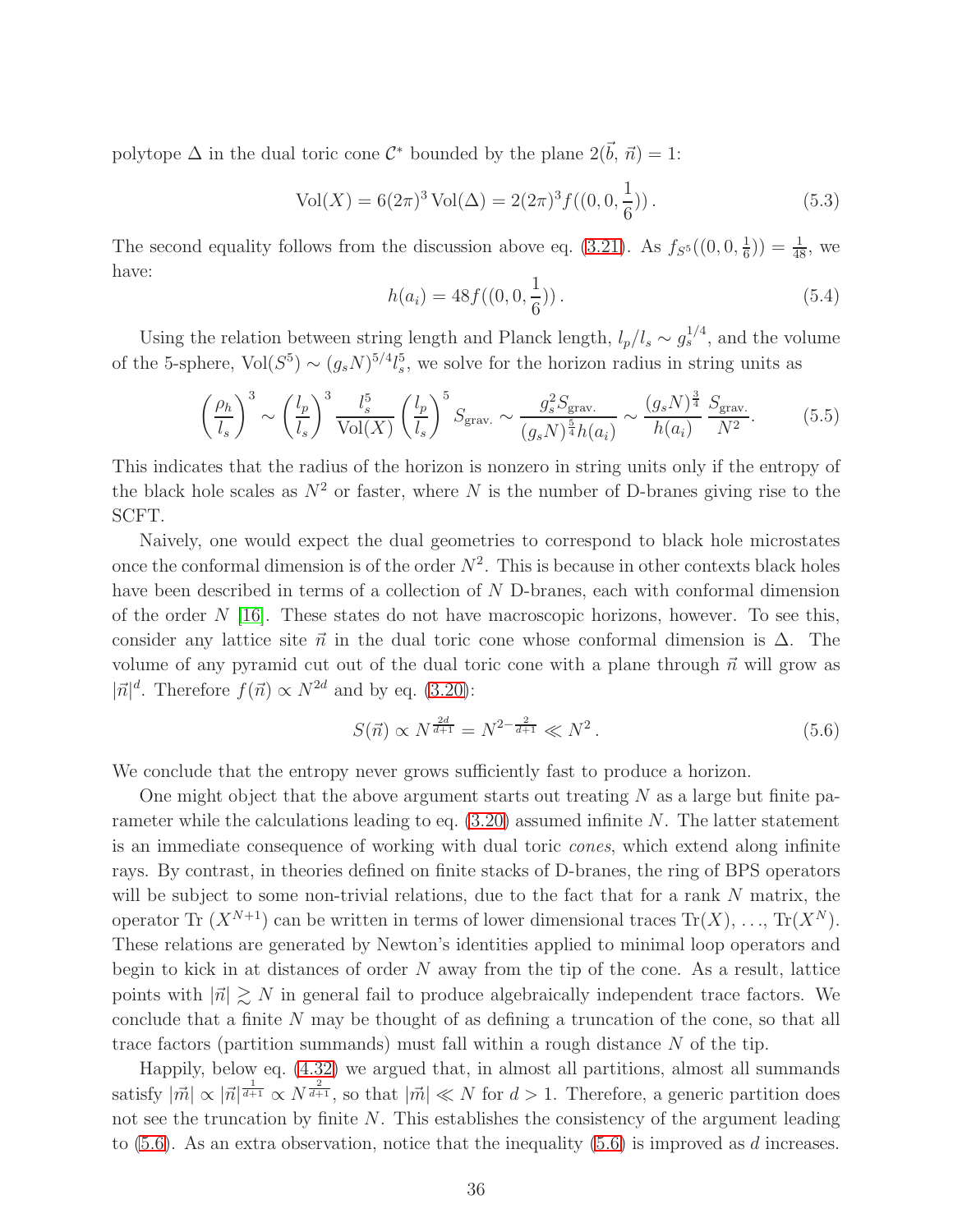Finite horizons: Equation [\(5.5\)](#page-37-1) tells us how the entropy of a black hole solution should scale for the black hole to have a macroscopic horizon. If we choose our conformal dimension to scale as  $\Delta \sim N^{\gamma}$ , we see that for a macroscopic horizon we need

$$
N^2 \sim S \sim V^{\frac{1}{d+1}} \sim \Delta^{\frac{d}{d+1}} \sim N^{\frac{\gamma d}{d+1}} \quad \Rightarrow \quad \gamma = \frac{2(d+1)}{d} \to \frac{8}{3} \text{ for } d = 3. \tag{5.7}
$$

Thus the states of interest to us have conformal dimensions  $\Delta \sim N^{8/3}$ . Luckily, this is still not large enough to invalidate the argument above: in almost all partitions almost all summands satisfy  $|\vec{m}| \sim |\vec{n}|^{\frac{1}{d+1}} \sim N^{\frac{\alpha}{d+1}} \sim N^{2/3}$ , so that  $|\vec{m}| \ll N$ . It is interesting to note that  $\gamma$  decreases as d increases in keeping with the fact that less supersymmetry makes it easier to develop a horizon.<sup>[13](#page-38-0)</sup>

Gravity duals of heavy operators: For states carrying non-vanishing R-charge in the superconformal field theory, the dual metrics were given in [\[17\]](#page-48-2), who used the consistent truncation discovered in [\[18\]](#page-48-3). This R-charge is realized in supergravity by turning on angular momentum along the cycle defined by the Reeb vector. Denoting by  $\partial_{\phi}$  the Killing vector field along the Reeb vector, the metric reads

$$
ds^{2} = -\frac{1}{4}H^{-2}Fdt^{2} + H[F^{-1}dr^{2} + r^{2}ds_{S^{3}}^{2}] + ds_{Y}^{2} + (d\phi + A)^{2},
$$
\n(5.8)

where  $Y$  is a four dimensional Kähler–Einstein manifold, and

$$
H = 1 + \frac{q}{r^2},
$$
  
\n
$$
F = 1 + r^2 H^3,
$$
  
\n
$$
A = \frac{1}{2} H^{-1} dt.
$$
\n(5.9)

The gauge field  $\vec{A}$  is responsible for the non-vanishing R-charge. These metrics have manifestly vanishing horizons, in agreement with our field theory counting and stretched horizon considerations. They carry only R-charge and are not charged under any extra  $U(1)$ s. This is equivalent to choosing our charge vector  $\vec{n}$  to point in the z-direction (in the standard presentation), as dictated by [\(3.23\)](#page-18-1).

For  $\mathcal{M} = \mathbb{C}^3$ , (singular) supersymmetric configurations with vanishing horizons have been known to exist for any value of the three  $U(1)$  R-charges, as long as the system remains BPS [\[19\]](#page-48-4). This statement matches our observations for any charge vector  $\vec{n}$ .

Since our methods and results apply to general toric varieties  $\mathcal M$  with arbitrary  $U(1)$ charges turned on, any comparison with gravity would require the addition of these extra quantum numbers (nonzero flavor charges). To our knowledge such solutions have not been written down in the literature. We claim that the relevant geometries, when discovered, will be characterized by vanishing horizons.

<span id="page-38-0"></span><sup>&</sup>lt;sup>13</sup> It is unclear to us whether such heavy operators will have a classical spacetime description in terms of an asymptotically  $AdS_5 \times S^5$  metric, or whether this asymptotics will be modified.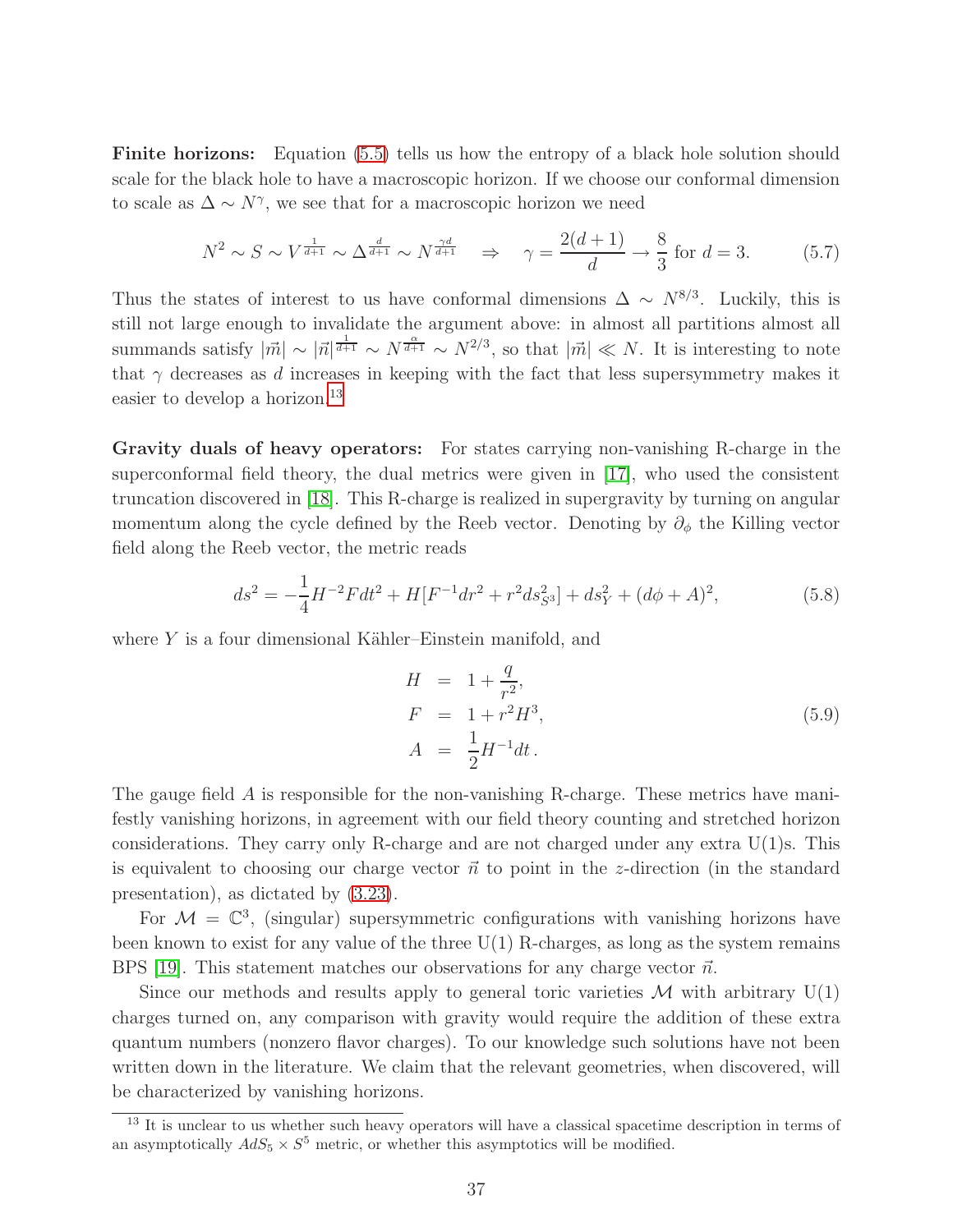# <span id="page-39-0"></span>6 Discussion

In this paper we developed a geometric way of counting scalar mesonic operators in  $\mathcal{N} = 1$ toric quiver gauge theories based on the one-to-one correspondence between (equivalence classes of) gauge invariant operators and lattice points in the corresponding dual toric cone. This correspondence also allowed the recent development of the so-called plethystic program for counting the same quantities [\[1\]](#page-46-0).

Our geometric considerations allowed us to analyze the structure of mesonic operators in the large charge limit using statistical arguments. This was accomplished by working with the appropriate partition functions (ensembles), and realizing that the set of states having the same occupation numbers form planar surfaces in the dual toric cone, inducing a natural grading on it. This connection allowed us to find the direction in the dual toric cone that had the most rapid growth of entropy.

In the large charge limit, the grading becomes a continuous variable  $y$ . We were able to use this to encode the structure of gauge invariant operators in terms of curves  $x_d(y)$ , whose properties only depend on the dimension d of the initial toric variety.<sup>[14](#page-39-1)</sup> Here,  $x_d(y)$  stands for the ratio of traces in a given multi-trace operators having grading value  $\tilde{y} < y$ . Similar mathematical functions control the distribution of all  $U(1)$  charges among the traces of the heavy multi-trace operator.

Our statistical analysis shows that there exists a universal structure, shared by almost all heavy operators. In this sense, given an arbitrary constraint like fixed R-charge, there exists a typical state close to which almost all other states lie; these can be thought of as master states in the field theory. This provides a generalization, for any  $\mathcal{N}=1$  toric quiver gauge theory, of the results and philosophy reported in [\[13\]](#page-47-9) for the half-BPS sector of  $\mathcal{N} = 4$ SYM.

We mainly worked on the field theory side, and according to the AdS/CFT duality appropriate combinations of these operators are expected to be dual to microstate geometries on the gravity side. Unfortunately, the exact form of these geometries is not known for a general quiver.[15](#page-39-2) Should these geometries be discovered in the future, our methods could be used to analyze the emergence of semi-classical gravity from the fundamental microstates in the spirit of  $[21]$ .<sup>[16](#page-39-3)</sup>

Even if we would know the explicit candidate microstate geometries, we know that their coarse-grained description would be interpreted in terms of distributions of giant gravitons or dual giants in  $AdS_5 \times X$ . All our results can actually be reformulated in terms of dual giants

<span id="page-39-1"></span><sup>&</sup>lt;sup>14</sup> In other words, the details about the precise nature of the toric variety are suppressed by negative powers of the charge, or equivalently, are suppressed in N.

<span id="page-39-2"></span><sup>&</sup>lt;sup>15</sup> Recently, for the special case where the corresponding toric variety is  $\mathbb{C}^3$ , the equations describing the moduli space of such candidate microstate geometries were constructed in [\[20\]](#page-48-6).

<span id="page-39-3"></span><sup>&</sup>lt;sup>16</sup> Some recent work in the literature concerns the emergence of locality and spacetime from a study of the strong coupling dynamics of the gauge theory dual to the conifold [\[22\]](#page-48-7). It would be of interest to apply these techniques both to our heavy operators and to more general  $\mathcal{N} = 1$  setups.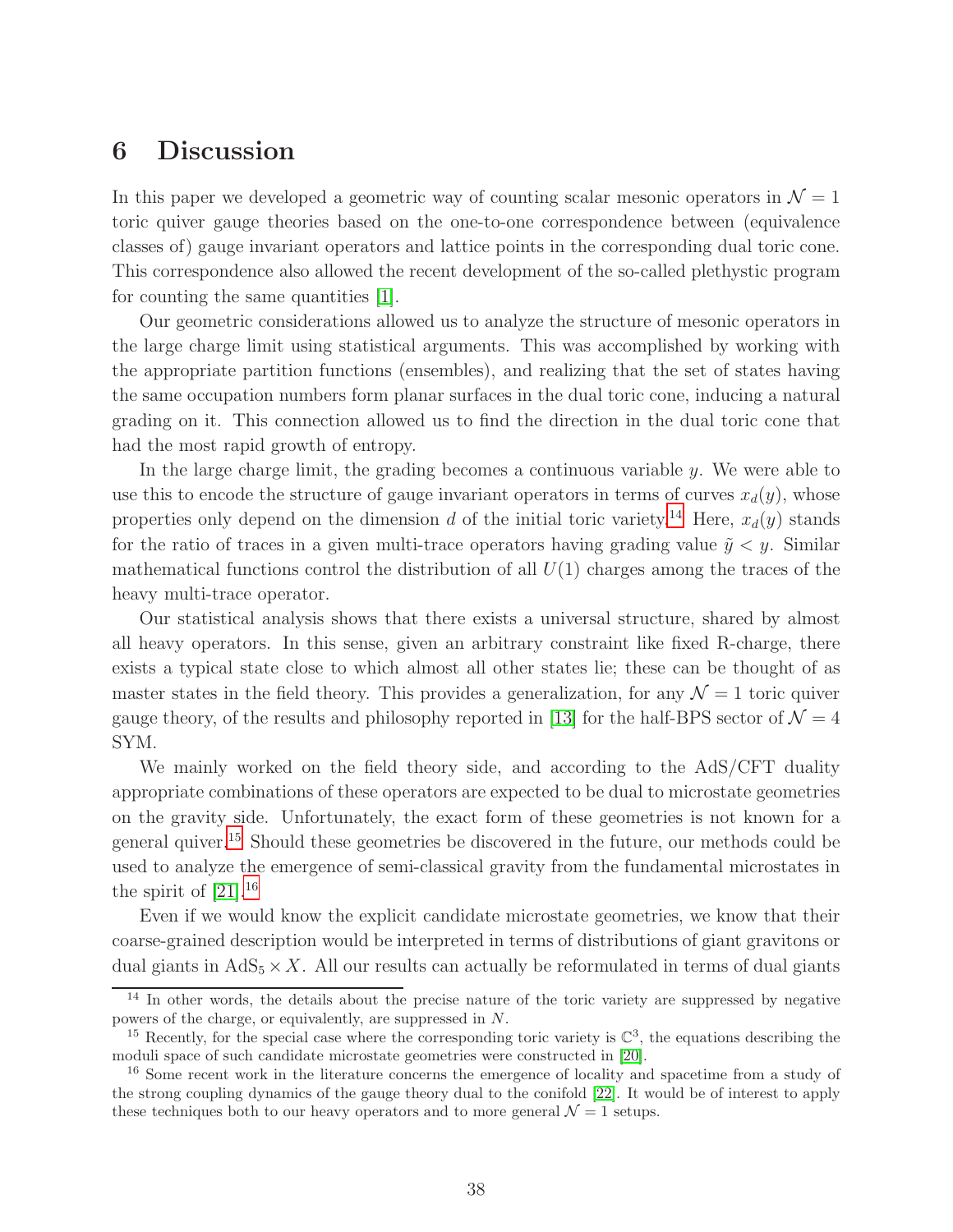due to the isomorphism of Hilbert spaces discussed in Section [2.4.](#page-9-1)<sup>[17](#page-40-0)</sup> Since our universality conclusions also apply in the description in terms of dual giant gravitons, this strongly suggests that the physical picture of black hole microstates advocated in [\[13\]](#page-47-9) will also hold for all the systems described in this paper.

We have only worked at a classical level, and giants and dual giants are quantum mechanical objects. Thus, to establish the validity of our analysis, we need to show that the wavefunction of the configuration of D-branes is strongly localized, indicating that the system has a classical description. We established this localization for the case of giant gravitons on  $S<sup>5</sup>$  in appendix [B](#page-43-0) and expect it to hold in a general setting.

In Section [5](#page-36-0) we showed that to produce a macroscopic horizon, we would have to consider BPS mesonic states with conformal dimensions of at least of order  $N^{8/3}$ , for the case of a three dimensional toric variety, i.e., for string theory on  $AdS_5 \times X$ . It would be interesting to understand what these states look like on the gravity side, and why such large conformal dimensions are needed to create horizons. Naively one would expect a black hole to arise from a collection of  $\mathcal{O}(N)$  D-branes and thus have a conformal dimension  $N \cdot N \sim N^2 \ll N^{8/3}$ . However, whatever the gravitational description, the structure of these states can be studied using our methods, barring a breakdown of the canonical ensemble itself.<sup>[18](#page-40-1)</sup>

We would also like to point out that the case of a four (complex) dimensional toric variety might be interesting to study. In this case, the conformal dimension required to produce a macroscopic horizon is smaller,  $N^{5/2}$ , and the field theory is simpler. This is because increasing the (real) dimension of the toric variety by two, correspondingly decreases the dimension of the transverse Minkowski space by two, and after the near horizon limit this yields string theory on  $AdS_3 \times \tilde{X}$ , where  $\tilde{X}$  is is the seven-dimensional base of the toric variety. This is naturally expected to be dual to a  $(1 + 1)$ -dimensional CFT.

Finally, we argued that even though the trace basis is not orthogonal for large values of the  $U(1)$  charges, the typicality we found would also be present in an orthogonal basis. However, it would be interesting to work explicitly with such an orthogonal basis, analogous to the basis of Schur polynomials for the half-BPS sector of  $\mathcal{N} = 4$  super-Yang–Mills [\[23\]](#page-48-8). Such a basis was recently provided in [\[24\]](#page-48-9) for the chiral ring of  $\mathcal{N} = 4$  super-Yang–Mills. It would be interesting to extend that analysis and techniques to chiral rings of arbitrary  $\mathcal{N}=1$  superconformal field theories.

We expect that last point to be relevant for a comparison with gravity. This is because a generic heavy multi-trace chiral operator has no natural giant graviton interpretation [\[21\]](#page-48-5) and we already know that Schur polynomials played a crucial role in matching the analysis of typicality in gauge theory with gravity [\[13\]](#page-47-9).

<span id="page-40-0"></span><sup>&</sup>lt;sup>17</sup> As discussed in appendix [C,](#page-45-0) the existence of the identity between partition functions [\(2.13\)](#page-11-2) suggests that a similar interpretation in terms of giants should also be possible, and would be more naturally formulated in terms of fermions.

<span id="page-40-1"></span><sup>&</sup>lt;sup>18</sup> The ensemble might conceivably break down due to a Hagedorn-like growth in the number of states; it might be interesting to study this possibility further.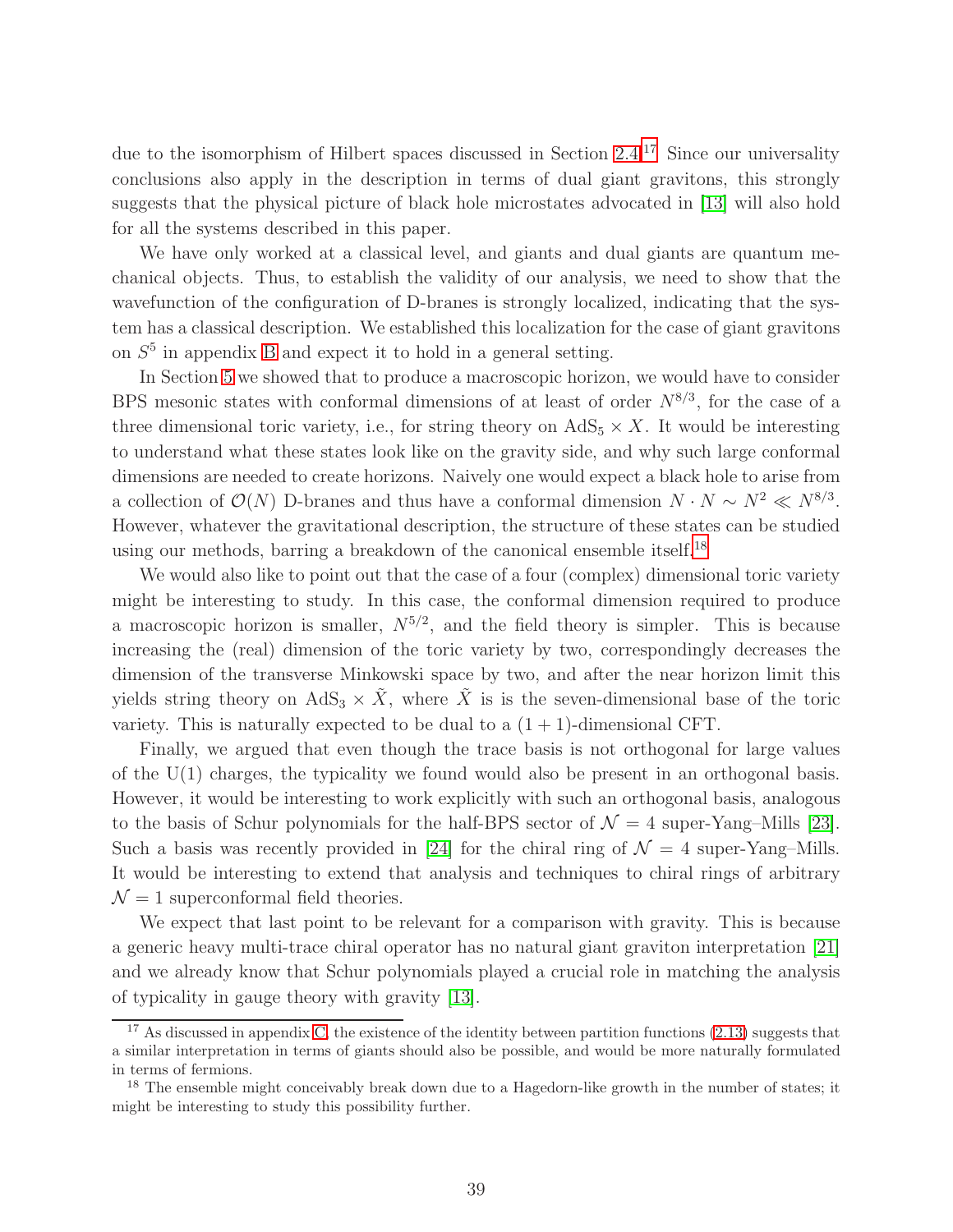Acknowledgements: The authors wish to thank Bo Feng, Kris Kennaway, Dario Martelli, Yuji Tachikawa and Brian Wecht for interesting conversations. VB, BC and KL were supported in part by the DOE under grant DE-FG02-95ER40893, by fellowship from the Academy of Finland (KL), and a Dissertation Completion Fellowship from the University of Pennsylvania (BC). VB is also grateful for support as the Helen and Martin Chooljian member of the Institute for Advanced Study. YHH is indebted to the FitzJames Fellowship of Merton College, Oxford.

# <span id="page-41-0"></span>A Exact multiplicities of operators with irrational Rcharges

In Section [3.1](#page-12-0) we showed that the combined entropy of operators with co-planar charge vectors  $\vec{n}$  is a function (eq. [\(3.11\)](#page-15-2)) of the volume which the plane cuts out of the dual toric cone. The simplest application of this statement is to evaluate the total entropy of all operators of fixed R-charge  $R_0$ . The charge vectors satisfying this constraint live on the plane

<span id="page-41-1"></span>
$$
(\vec{b}, \vec{n}) = \frac{3}{2}R_0.
$$
\n(A.1)

The volume of  $\mathcal{C}^*$  bounded by the plane determines the total entropy via eq. [\(3.11\)](#page-15-2).

The above statement is valid in the following two cases:

- When the Reeb vector  $\vec{b}$  contains only one Z-linearly independent component,
- When one wishes to impose  $(A.1)$  up to some small finite accuracy  $\epsilon$ .

Suppose, however, that among the components of the Reeb vector there are  $k > 1$  Z-linearly independent ones. Denote them by  $r_i$ ,  $i = 1, ..., k$ . One example of that is  $dP_1$ , where  $\vec{b} = (0, 4 - \sqrt{13}, 3)$  and  $4 - \sqrt{13}$ , 3 are Z-linearly independent. Suppose further that one is interested in constraining the R-charge at *exactly R*<sub>0</sub>. We may decompose  $R_0$  and b into summands proportional to  $r_i$ :

$$
\vec{b} = r_1 (b_1^1, b_2^1, b_3^1) + \ldots + r_k (b_1^k, b_2^k, b_3^k)
$$
  
\n
$$
R_0 = r_1 R_0^1 + \ldots + r_k R_0^k.
$$
\n(A.2)

If no decomposition of  $R_0$  is possible, then no state with  $R = R_0$  exists and computing the entropy is meaningless. Otherwise, the constraint  $(A.1)$  decomposes into k independent ones:

<span id="page-41-2"></span>
$$
(\vec{b}^i, \vec{n}) = \frac{3}{2} R_0^i \qquad i = 1, \dots, k \,. \tag{A.3}
$$

Therefore the locus of charge vectors *exactly* matching  $R_0$  is given by the region of intersection of  $\mathcal{C}^*$  and k planes [\(A.3\)](#page-41-2). In other words, it is the section of a certain  $(d-k)$ -hyperplane contained in the dual toric cone.

For  $d = 3$ , three cases are distinguished: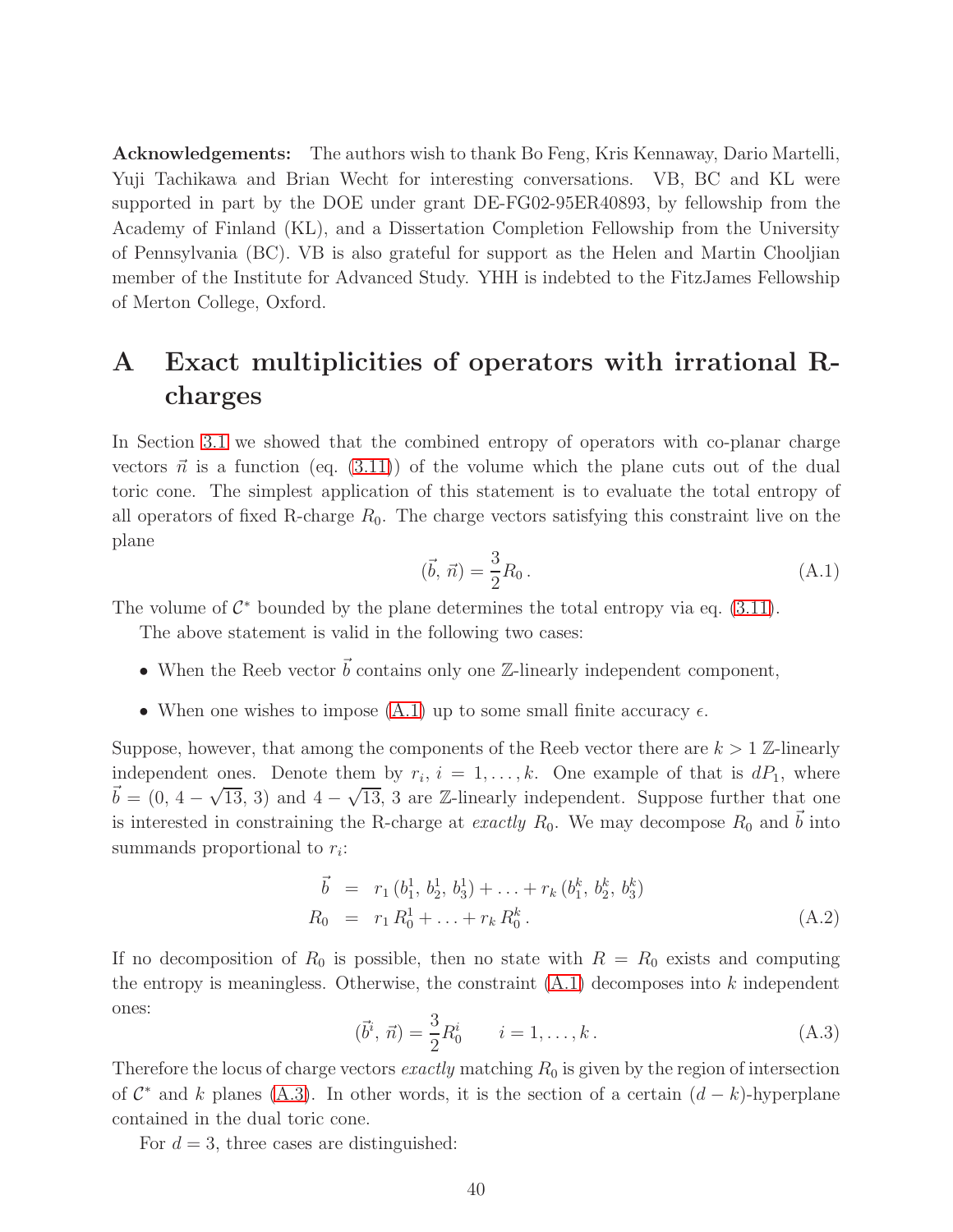- 1.  $k = 1$ . The locus  $R = R_0$  is a plane. The combined entropy is determined by the volume of  $\mathcal{C}^*$  contained under the plane as explained in Section [3.1.](#page-12-0)
- 2.  $k = 3$ . The locus  $R = R_0$  is a point. The entropy is determined by the minimal volume of  $\mathcal{C}^*$  that may be cut out with one plane through the point  $R = R_0$ . This was explained in Section [3.2.](#page-15-1)
- 3.  $k = 2$ . The locus  $R = R_0$  is a line. This case, along with all others with  $1 < k < d$ , is treated in the next subsection.

## <span id="page-42-0"></span>A.1 Multiplicities of collinear vectors

The argument of Section [3.2](#page-15-1) is readily adapted to  $1 < k < d$ . The locus of points of interest is a  $(d-k)$ -hyperplane satisfying k equations [\(A.3\)](#page-41-2). Consider the family of  $(d-1)$ -hyperplanes  $H_{\vec{s}}$  containing the locus  $R = R_0$ . Here  $\vec{s}$  is the normal to the hyperplane, which is specified by  $k-1$  free parameters. In particular,  $\vec{s}$  is a linear combination of the vectors  $\vec{b}^i$  whose normalization is immaterial and may be scaled to 1.

For each such  $\vec{s}$ , consider the family of  $(d-1)$ -planes parallel to it and proceed as in Section [3.1.](#page-12-0) The total entropy of the points  $\{R = R_0\}$  is bounded from above by

$$
S(R_0) \le \min_{\vec{s} = \sum_{i=1}^k a_i \, \vec{b}^i} S(p_{\vec{s}}).
$$
 (A.4)

Here  $S(p_{\vec{s}})$  denotes the total multiplicity of all charge vectors contained in  $p_{\vec{s}}$ , which may be obtained from eq. [\(3.11\)](#page-15-2). Assume that every  $(d - k)$ -hyperplane  $\{R = R'_0\}$  in  $p_{\vec{s}_{\min}(R_0)}$  has its own minimal  $\vec{s}_{min}(R'_0)$ . Since the region  $\{R = R'_0\}$  is contained in  $p_{\vec{s}_{min}(R_0)}$ , its minimum must be strictly smaller than the entropy of the  $(d-1)$ -plane  $p_{\vec{s}_{min}(R_0)}$ . This applies to every locus  $\{R = R'_0 \neq R_0\}$ , which implies that:

<span id="page-42-1"></span>
$$
S(R_0) \approx \min_{\vec{s}=\sum_{i=1}^k a_i \vec{b}^i} S(p_{\vec{s}}).
$$
 (A.5)

This equation applies to all  $1 \leq k \leq d$  and naturally generalizes eq. [\(3.13\)](#page-16-5).

As k grows, one is able to derive more information from a single exact measurement of the R-charge. Such successive specifications narrow down the microcanonical ensemble of states  ${R = R_0}$ , which should result in a decrease of the multiplicities computed in eq. [\(A.5\)](#page-42-1). We may see that this is indeed the case from the schematic relationship

$$
S(R_0)|_{k=d} \approx \min_{\vec{s}=\sum_{i=1}^d a_i \vec{b}^i} S(p_{\vec{s}})
$$
  
\n
$$
\leq S(R_0)|_{k=d-1} \approx \min_{\vec{s}=\sum_{i=1}^{d-1} a_i \vec{b}^i} S(p_{\vec{s}}) \leq \dots
$$
  
\n
$$
\leq S(R_0)|_{k=1} = S(p_{\vec{b}}).
$$
 (A.6)

The multiplicities obtained from specifying the charge vector  $\vec{n}$  with a growing number of constraints differ only in the domain of minimization in eq. [\(A.5\)](#page-42-1). In particular, they are of the same order of magnitude.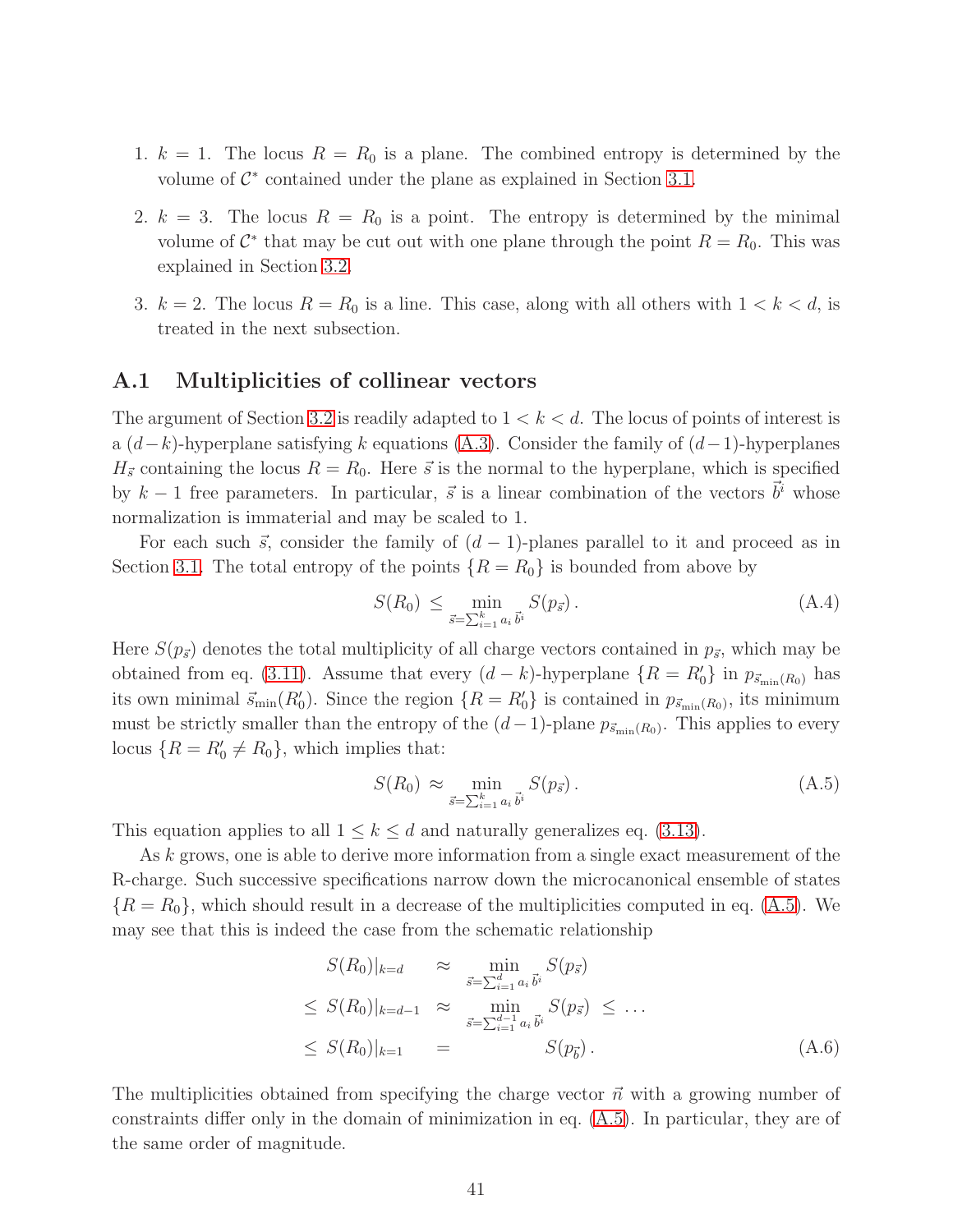# <span id="page-43-0"></span>B Mapping to the typical giant configuration

In Section [4.3](#page-35-0) we interpreted our analysis as giving a typical configuration of dual giant gravitons. However, all these configurations are at heart quantum mechanical, and to analyze typicality we should verify that the wavefunction of the typical configuration is sharply peaked, thereby allowing one to associate it to a semiclassical collection of D-branes. In this appendix we will argue that this indeed is the case: the typical states constructed above can be associated to a typical configuration of giant gravitons on the gravity side. For simplicity, we will deal with giant gravitons on  $S^5$ ; we expect the conclusions to be valid in a more general setting as well.

It was shown by Mikhailov [\[25\]](#page-48-10) and Beasley [\[11\]](#page-47-7) that these brane configurations can be given in terms of zero-loci of polynomials of the form

$$
P(z_1, z_2, z_3) = \sum_{\vec{n}} c_{n_1 n_2 n_3} z_1^{n_1} z_2^{n_2} z_3^{n_3},\tag{B.1}
$$

where  $\vec{n}$  runs over  $\mathbb{N}^3$ . The worldvolumes of the branes are given by the intersection of the surface  $P(\vec{z}) = 0$  with the unit  $S^5$  in  $\mathbb{C}^3$ , where the  $S^5$  is identified with the one in  $AdS_5 \times S^5$ . The phase space of brane configurations is thus spanned by  ${c_{n_1 n_2 n_3}}$  and is topologically  $\mathbb{CP}^{\infty}$ .

This space was quantized in [\[26\]](#page-48-11) using geometric quantization. First one defined a new set of coordinates that eliminated the pathological regions in coordinates  $\{c_{n_1n_2n_3}\}\$ , i.e., eliminated polynomials that don't intersect the unit  $S<sup>5</sup>$  and identified polynomials that have the same intersection with the  $S<sup>5</sup>$ . The new coordinate system is given as

<span id="page-43-1"></span>
$$
w_{n_1 n_2 n_3} = f_{|n_1 + n_2 + n_3|}(\vec{c}) c_{n_1 n_2 n_3}, \tag{B.2}
$$

where  $f_{|n_1+n_2+n_3|}$  is a smooth function. Upon quantization the Hilbert space of brane configurations was found to be the space of degree N holomorphic polynomials in  $w_{n_1 n_2 n_3}$ , which is isomorphic to the Hilbert space of N free bosons in a three dimensional harmonic oscillator, and therefore has the partition function

<span id="page-43-2"></span>
$$
Z = \prod_{j=1}^{N_c} \frac{1}{\left(1 - e^{-\beta j}\right)^{\frac{1}{2}j(j+1)}}.
$$
\n(B.3)

Above, we've restricted the highest excitation any particle can have to be given by the constant  $N_c$ ; physically this corresponds to fixing the the number of giant gravitons [\[13\]](#page-47-9). This is because the highest excitation gives the degree of the polynomial  $P(z_1, z_2, z_3)$  and therefore the maximal number of D-branes. In the following we'll also work in the high temperature regime,  $\beta \rightarrow 0$ .

We can now write down the wave function of the typical state. Since the energy levels factorize, we have

$$
\Psi^{\text{typical}}(\vec{w}) = \prod_{j=0}^{N_c} \psi_j(\vec{w}), \tag{B.4}
$$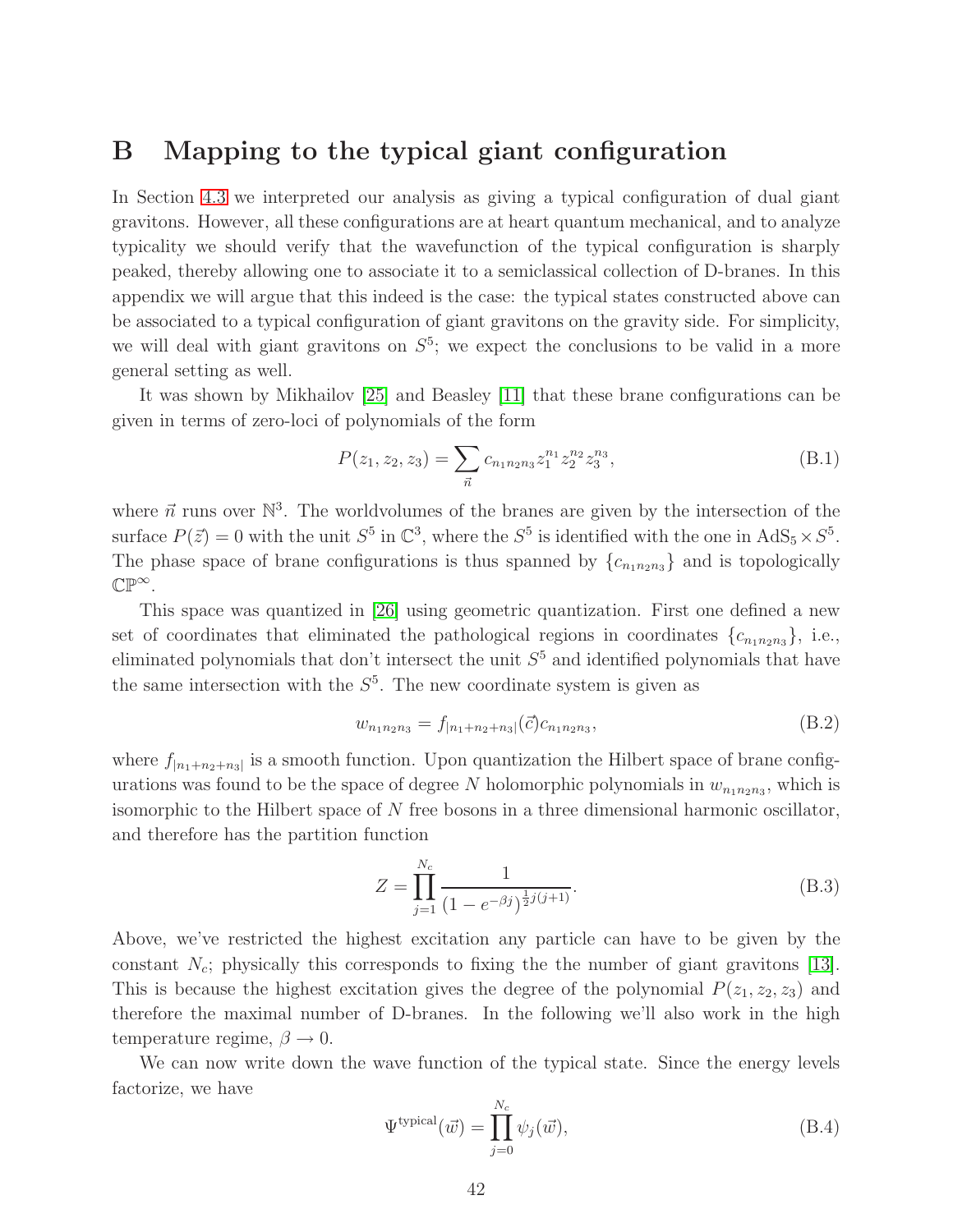where  $\psi_j$  is the contribution from particles with energy j to the total wavefunction. Since the wave function has to be symmetric both under the exchange of particles and under the exchange of dimensions, we can write

$$
\psi_j(\vec{w}) = \left[ \sum_{\substack{n_x, n_y, n_z = 0 \\ n_x + n_y + n_z = j}}^{j} w_{n_x, n_y, n_z} \right]^{k_j} .
$$
\n(B.5)

Since the moduli space is  $\mathbb{CP}^{\infty}$ , the coordinates have to satisfy  $\sum_{n_x,n_y,n_z} |w_{n_x,n_y,n_z}|^2 = 1$ . If we define the contribution from each energy level j as  $R_j^2$ , we can write this condition as

$$
\sum_{\substack{n_x, n_y, n_z = 0 \ n_x + n_y + n_z = j}}^j |w_{n_x, n_y, n_z}|^2 = R_j^2, \quad \text{with } \sum_{j=0}^{N_c} R_j^2 = 1.
$$
 (B.6)

For any given  $R_j$ , we know that the maximum of  $\sum_{n_x,n_y,n_z=0}^{j}$  $n_x+n_y+n_z=j$  $w_{n_x,n_y,n_z}$  occurs when all the w's are equal, and since the number of states at energy level j is  $\binom{j+2}{2}$  $\binom{+2}{2}$ , we see that the correct value is

$$
w_{n_1 n_2 n_3} \equiv w_j = \sqrt{\frac{R_j^2}{d_j}}, \quad \forall \ n_1 + n_2 + n_3 = j. \tag{B.7}
$$

(Up to an overall phase that is not relevant to us.) Thus at the maximum the wavefunction can be written as

$$
\Psi(\vec{w}) = \prod_{j=0}^{N_c} \left[ \binom{j+2}{2} w_j \right]^{k_j} = C \prod_{j=0}^{N_c} R_j^{k_j},\tag{B.8}
$$

where the normalization constant  $C$  is not important and will be dropped. We wish to maximize  $|\Psi|^2$  with the constraint  $\sum R_j^2 = 1$ , and to do this we eliminate  $R_0$  by solving the constraint, yielding

$$
|\Psi(\vec{w})|^2 = \left(1 - \sum_{k=1}^{N_c} R_k^2\right)^{k_0} \prod_{l=1}^{N_c} R_l^{2k_l}.
$$
\n(B.9)

After some algebra one finds the maximum of this at

$$
R_j = \sqrt{\frac{k_j}{N}}, \quad \forall j,
$$
\n(B.10)

which by construction satisfies  $\sum R_j^2 = 1$ . This is the only local extremum, and since the wavefunction vanishes on the 'edges' where  $w_j = 0$  for some j, this is also the global maximum.

Finally, we compute the second derivative of the wavefunction at the maximum. After some algebra this yields

$$
\frac{1}{|\Psi(\vec{w})|^2} \frac{\partial^2 |\Psi(\vec{w})|^2}{\partial R_j \partial R_i}\bigg|_{max} = -4N(\frac{\sqrt{k_i k_j}}{k_0} + \delta_{ij}).
$$
\n(B.11)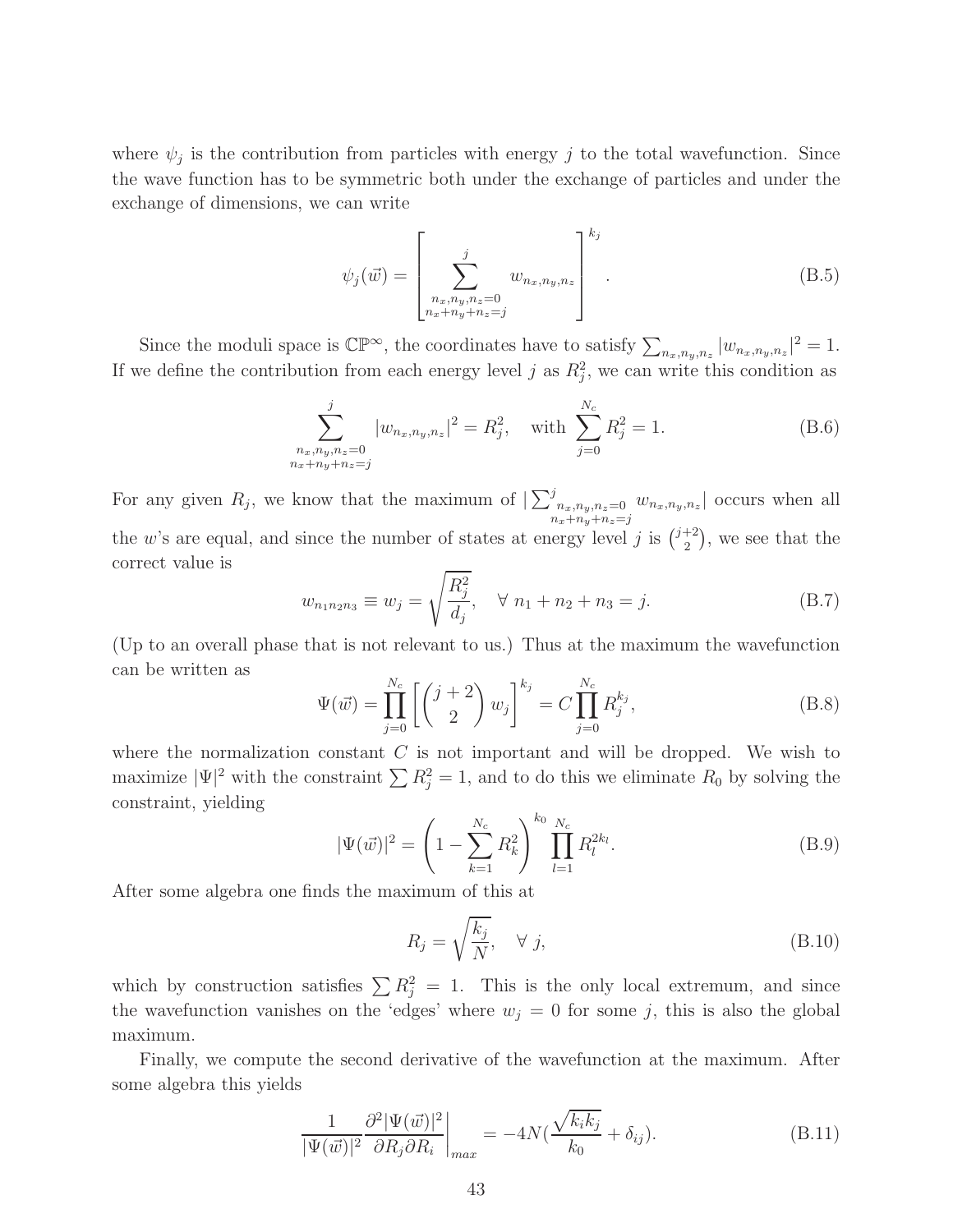Since in the large temperature limit  $\beta \to 0$  the free energy is minimized when the entropy is maximized, we see that for the typical state the particles are evenly distributed among all possible states<sup>[19](#page-45-1)</sup>, and therefore the number of particles on energy level j is  $k_j \propto \binom{j+2}{2}$  $\binom{+2}{2}$ . Thus we see that in the limit  $N \to \infty$  the wavefunction is sharply peaked around the maximum, and we can associate the typical state with the location of the maximum in the phase space,  $\vec{w}^{max}$ . The map [\(B.2\)](#page-43-1) then guarantees that there exists a corresponding point  $\vec{c}^{max}$  specifying the typical configuration of giant gravitons. We expect this configuration to correspond to the superstar [\[16\]](#page-48-1), but have been unable to verify this as the explicit form of the funtion  $f_{|n_1+n_2+n_3|}(\vec{c})$  in  $(B.2)$  is not known.

# <span id="page-45-0"></span>C Limiting Curves and Amoebae?

There have recently been developments in topological strings using the statistical physics of so-called melting crystals [\[27,](#page-48-12) [28\]](#page-48-13). Analyses of typical states in black hole physics have involved the use of similar statistical mechanics techniques. In this brief appendix we would like to comment on the similarities and differences between the two and make some speculative remarks.

In the melting crystal studies one considers geometric quantization of a single particle in  $\mathbb{C}^m$ . Its spectrum is that of a harmonic oscillator in m dimensions, and as such, the associated partition function is related to a classical partition function. For example, for  $\mathbb{C}^3$ , there is a one-to-one map between quantum harmonic oscillator states and 3-D Young tableaux. If we associate each tableaux with a distribution of boxes in an octant of  $\mathbb{R}^3$ , the statistical mechanics provides the limiting shape for the boundary of the crystal as a function of the string coupling, which plays the role of the temperature in this set-up.

This discussion is conceptually very reminiscent of the derivation of the typical state in the half-BPS sector of  $\mathcal{N} = 4$  SYM. There is a one-to-one correspondence between N-particle fermionic quantum states in a 1-dimensional harmonic oscillator and 2-dimensional Young tableaux. Statistical mechanics and a large N limit allow the derivation of a limit shape  $y(x)$  which describes the average excitation  $(y)$  of the particle x.

Though the techniques are the same, the physics looks rather different. The plethystic methods and the geometric quantization of the classical moduli space of dual giants provide a clue as to where a relation may exist. Let us consider the isomorphism, which is a cornerstone of the plethystic program:

<span id="page-45-2"></span>
$$
g_N(t, \mathcal{M}) = g_1(t, \mathcal{M}^N/S_N). \tag{C.1}
$$

This states that the number of mesonic scalar chiral primary gauge invariant multi-trace operators constructed out of building blocks that define  $\mathcal M$  is equal to the number of single trace operators in a different manifold, the symmetric product  $\mathcal{M}^N/S_N$ . In terms of dual giant gravitons, this has a very natural interpretation: the Hilbert space of N dual giants is equivalent to the symmetric space of the Hilbert space spanned by a single giant, which is

<span id="page-45-1"></span> $19$  This is also easy to derive from  $(B.3)$  more rigorously.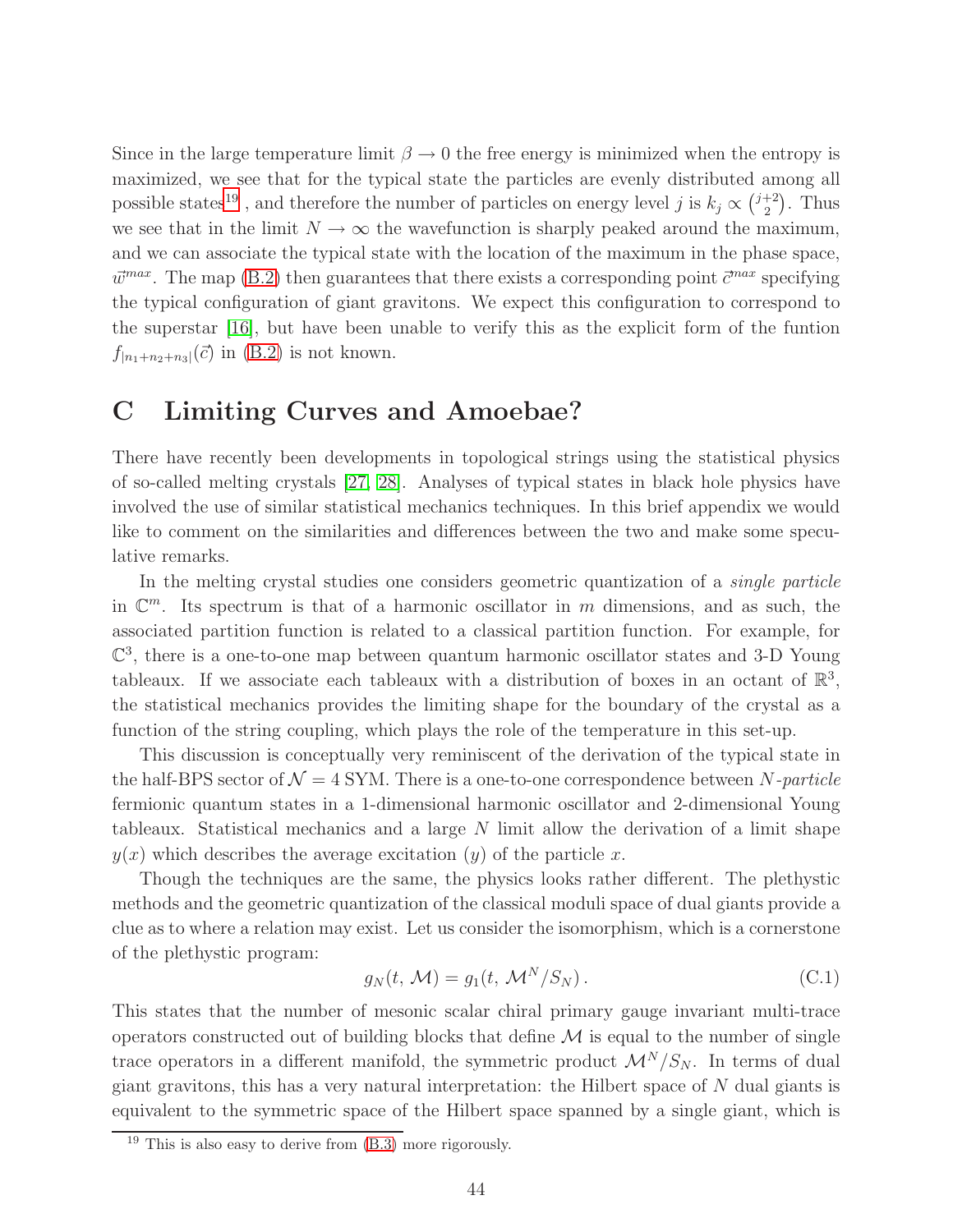the set of holomorphic functions in  $M$ . Therefore,  $(C.1)$  provides a bridge between partition functions of N particles and partition functions of a *single particle* in a different space.

Consider the particular case of  $\mathcal{M} = \mathbb{C}$ . The Hilbert space of a single particle is that of a harmonic oscillator in one dimension. When we consider the Hilbert space of a single particle in  $\mathbb{C}^N/S_N$ , all quantum numbers in each of the copies appearing in the symmetric product have to be different: this is effectively implementing the Pauli exclusion principle, and so we conclude that we are equivalently dealing with  $N$  fermions in a one dimensional harmonic oscillator. The limiting curve, exhibited in eq.  $(44)$  of [\[13\]](#page-47-9), is given by

<span id="page-46-3"></span>
$$
ae^{\beta x} + be^{-\beta y} = 1
$$
,  $a = e^{-\beta N}$ ,  $b = 1 - a$  (C.2)

and reproduces the curve  $x_1(y)$  of eq. [\(4.29\)](#page-29-0) up to a linear re-definition of coordinates. Inspecting Section 4.1 of [\[28\]](#page-48-13) we see the emergence of [\(C.2\)](#page-46-3) therein. Equivalently, in the language of  $[29]$ ,  $(C.2)$  is the boundary of the amoeba of  $\mathbb{C}^3$ , which, in turn, is equivalent to the limiting shape of constructing three-dimensional Young tableaux.

We can now understand the space where the limiting curve  $y(x)$  lives. Indeed, x can be understood as parameterizing the copy x in the symmetric product  $\mathbb{C}^N/S_N$  (or the particle x in the dual giant language) whereas  $y$  is just describing the excitation of that copy (particle). In the semiclassical limit  $x$  is a continuum variable, and we obtain a curve on a two dimensional plane. This curve describes a single particle living not in  $\mathbb{C}^2$ , but rather in the symmetric product  $\mathbb{C}^N/S_N$  with  $N \to \infty$ .

To recapitulate, we have that (1) the curve of typicality of half-BPS states of  $\mathcal{N} = 4$  SYM identifies with (2) the limiting curve of the topological A-model on  $\mathbb{C}^3$ . We point out that the underlying geometries of the two differ: the fundamental generating function (i.e., for the single-trace operator) of (1), in the language of the plethystic program, is the Hilbert series for  $\mathbb C$  while the curve in (2) is the amoeba for  $\mathbb C^3$ . Nevertheless, the emergence of the same curve in two different counting problems suggests that there may be a deeper connection, possibly persisting to other geometries, and hence other  $\mathcal{N} = 1$  theories, which we should explore.

# <span id="page-46-0"></span>References

- [1] S. Benvenuti, B. Feng, A. Hanany and Y. H. He, "Counting BPS operators in gauge theories: Quivers, syzygies and plethystics," [\[arXiv:hep-th/0608050\]](http://arXiv.org/abs/hep-th/0608050). B. Feng, A. Hanany and Y. H. He, "Counting gauge invariants: The plethystic program," JHEP 0703, 090 (2007) [\[arXiv:hep-th/0701063\]](http://arXiv.org/abs/hep-th/0701063).
- <span id="page-46-2"></span><span id="page-46-1"></span>[2] A. Butti, D. Forcella and A. Zaffaroni, "Counting BPS baryonic operators in CFTs with Sasaki-Einstein duals," JHEP 0706, 069 (2007) [\[arXiv:hep-th/0611229\]](http://arXiv.org/abs/hep-th/0611229).
- [3] D. Forcella, A. Hanany and A. Zaffaroni, "Baryonic generating functions," [\[arXiv:hep-th/0701236\]](http://arXiv.org/abs/hep-th/0701236). A. Butti, D. Forcella, A. Hanany, D. Vegh and A. Zaffaroni, "Counting Chiral Operators in Quiver Gauge Theories," [\[arXiv:0705.2771](http://arXiv.org/abs/0705.2771) [hep-th]].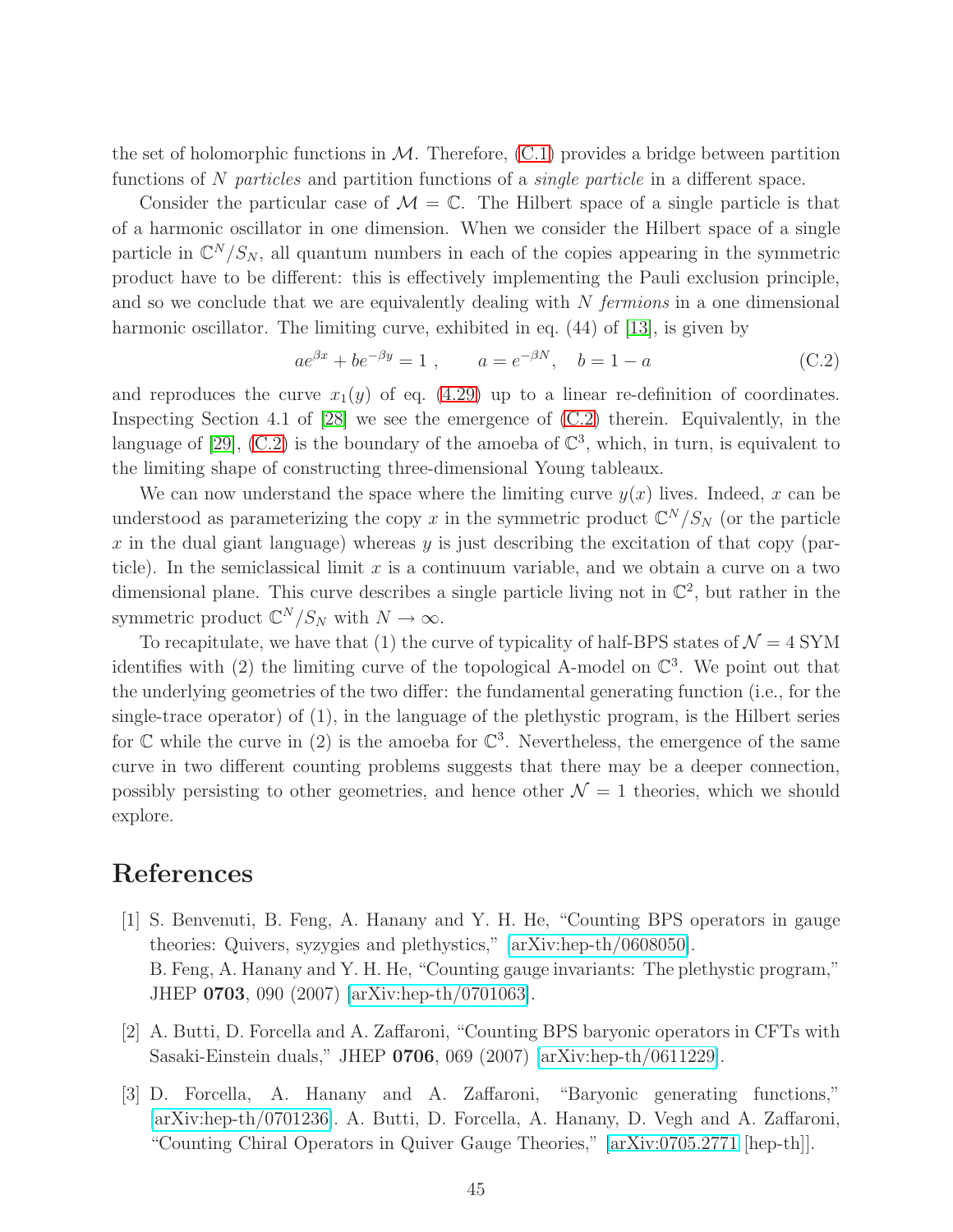- <span id="page-47-1"></span><span id="page-47-0"></span>[4] D. Martelli and J. Sparks, "Dual giant gravitons in Sasaki-Einstein backgrounds," Nucl. Phys. B 759, 292 (2006) [\[arXiv:hep-th/0608060\]](http://arXiv.org/abs/hep-th/0608060).
- [5] A. Kehagias, "New type IIB vacua and their F-theory interpretation," Phys. Lett. B 435, 337 (1998) [\[arXiv:hep-th/9805131\]](http://arXiv.org/abs/hep-th/9805131). I. R. Klebanov and E. Witten, "Superconformal field theory on threebranes at a Calabi-Yau singularity," Nucl. Phys. B 536, 199 (1998) [\[arXiv:hep-th/9807080\]](http://arXiv.org/abs/hep-th/9807080). B. S. Acharya, J. M. Figueroa-O'Farrill, C. M. Hull and B. J. Spence, "Branes at conical singularities and holography," Adv. Theor. Math. Phys. 2, 1249 (1999) [\[arXiv:hep-th/9808014\]](http://arXiv.org/abs/hep-th/9808014). D. R. Morrison and M. R. Plesser, "Non-spherical horizons. I," Adv. Theor. Math. Phys. 3, 1 (1999) [\[arXiv:hep-th/9810201\]](http://arXiv.org/abs/hep-th/9810201).
- <span id="page-47-3"></span><span id="page-47-2"></span>[6] K. D. Kennaway, "Brane Tilings," Int. J. Mod. Phys. A 22, 2977 (2007) [\[arXiv:0706.1660](http://arXiv.org/abs/0706.1660)  $\vert \text{hep-th} \vert$ .
- <span id="page-47-4"></span>[7] B. Feng, A. Hanany and Y. H. He, "D-brane gauge theories from toric singularities and toric duality," Nucl. Phys. B 595, 165 (2001) [\[arXiv:hep-th/0003085\]](http://arXiv.org/abs/hep-th/0003085).
- [8] W. Fulton, "Introduction to Toric Varieties," Princeton University Press (1993). H. Skarke, "String dualities and toric geometry: An introduction," [\[hep-th/9806059\]](http://arXiv.org/abs/hep-th/9806059). V. Bouchard, "Lectures on complex geometry, Calabi-Yau manifolds and toric geometry," [\[hep-th/0702063\]](http://arXiv.org/abs/hep-th/0702063).
- <span id="page-47-6"></span><span id="page-47-5"></span>[9] D. Martelli, J. Sparks and S. T. Yau, "The geometric dual of a-maximisation for toric Sasaki-Einstein manifolds," Commun. Math. Phys. 268, 39 (2006) [\[hep-th/0503183\]](http://arXiv.org/abs/hep-th/0503183).
- <span id="page-47-7"></span>[10] D. Martelli and J. Sparks, "Toric geometry, Sasaki-Einstein manifolds and a new infinite class of AdS/CFT duals," Commun. Math. Phys. 262, 51 (2006) [\[hep-th/0411238\]](http://arXiv.org/abs/hep-th/0411238).
- <span id="page-47-8"></span>[11] C. E. Beasley, "BPS branes from baryons," JHEP 0211, 015 (2002) [\[hep-th/0207125\]](http://arXiv.org/abs/hep-th/0207125).
- [12] G. Meinardus, "Asymptotische Aussagen ¨uber Partitionen," Matematische Zeitschrift 59 (1954) 388-398. A. A. Actor, "Infinite products, partition functions, and the Meinardus theorem," J. Mathematical Physics, Vol 35,11, Nov. 1994, pp. 5749-5764.
- <span id="page-47-9"></span>[13] V. Balasubramanian, J. de Boer, V. Jejjala and J. Simón, "The library of Babel: On the origin of gravitational thermodynamics," JHEP 0512, 006 (2005) [\[arXiv:hep-th/0508023\]](http://arXiv.org/abs/hep-th/0508023).
- <span id="page-47-10"></span>[14] V. Balasubramanian, B. Czech, V. E. Hubeny, K. Larjo, M. Rangamani and J. Simón, "Typicality versus thermality: An analytic distinction," [\[arXiv:hep-th/0701122\]](http://arXiv.org/abs/hep-th/0701122).